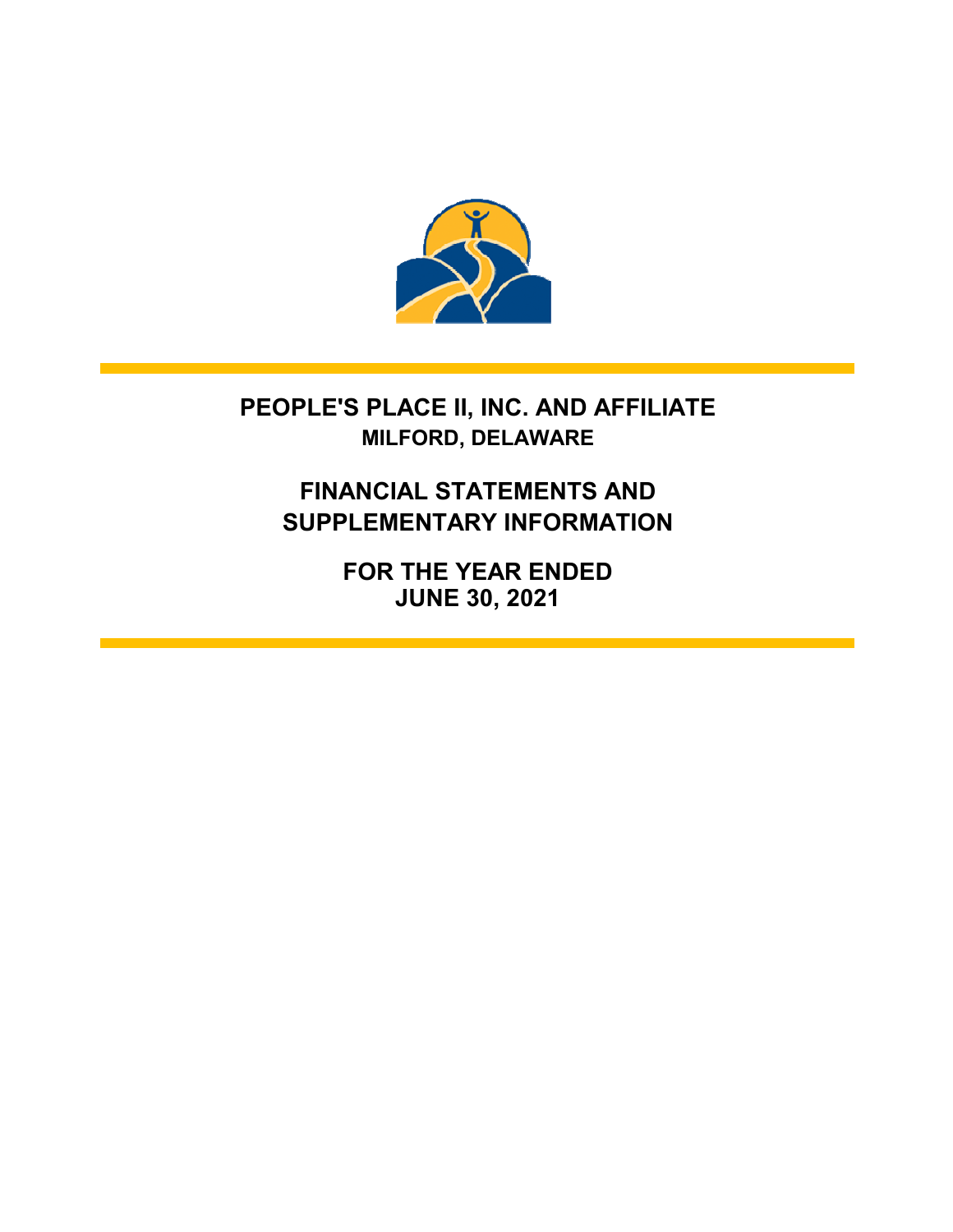## TABLE OF CONTENTS

|                                                                   | <b>PAGE</b> |
|-------------------------------------------------------------------|-------------|
| VERA'S HAVEN MORTGAGOR'S CERTIFICATION                            | i           |
| <b>INDEPENDENT AUDITOR'S REPORT</b>                               | 1           |
| <b>CONSOLIDATED FINANCIAL STATEMENTS:</b>                         |             |
| - Consolidated Statements of Financial Position                   | 4           |
| - Consolidated Statement of Activities                            | 5           |
| - Consolidated Statement of Functional Expenses                   | 6           |
| - Consolidated Statements of Cash Flows                           | 8           |
| NOTES TO CONSOLIDATED FINANCIAL STATEMENTS                        | 9           |
| <b>CONSOLIDATING FINANCIAL STATEMENTS:</b>                        |             |
| - Consolidating Statement of Financial Position                   | 20          |
| - Consolidating Statement of Activities                           | 21          |
| - Consolidating Statement of Expenses                             | 22          |
| OTHER SUPPLEMENTARY INFORMATION:                                  |             |
| - Vera's Haven DSHA Statement of Profit and Loss                  | 23          |
| - Schedule of Vera's Haven Escrow and Reserve Accounts            | 25          |
| - Vera's Haven Accounts Receivable Aging                          | 26          |
| - Vera's Haven Accounts Payable Aging                             | 27          |
| - Vera's Haven Tenant Security Deposits Held at WSFS Bank         | 28          |
| - Vera's Haven DSHA Computation of Surplus Cash and Distributions | 29          |
| - Vera's Haven Identification of Engagement Auditor               | 30          |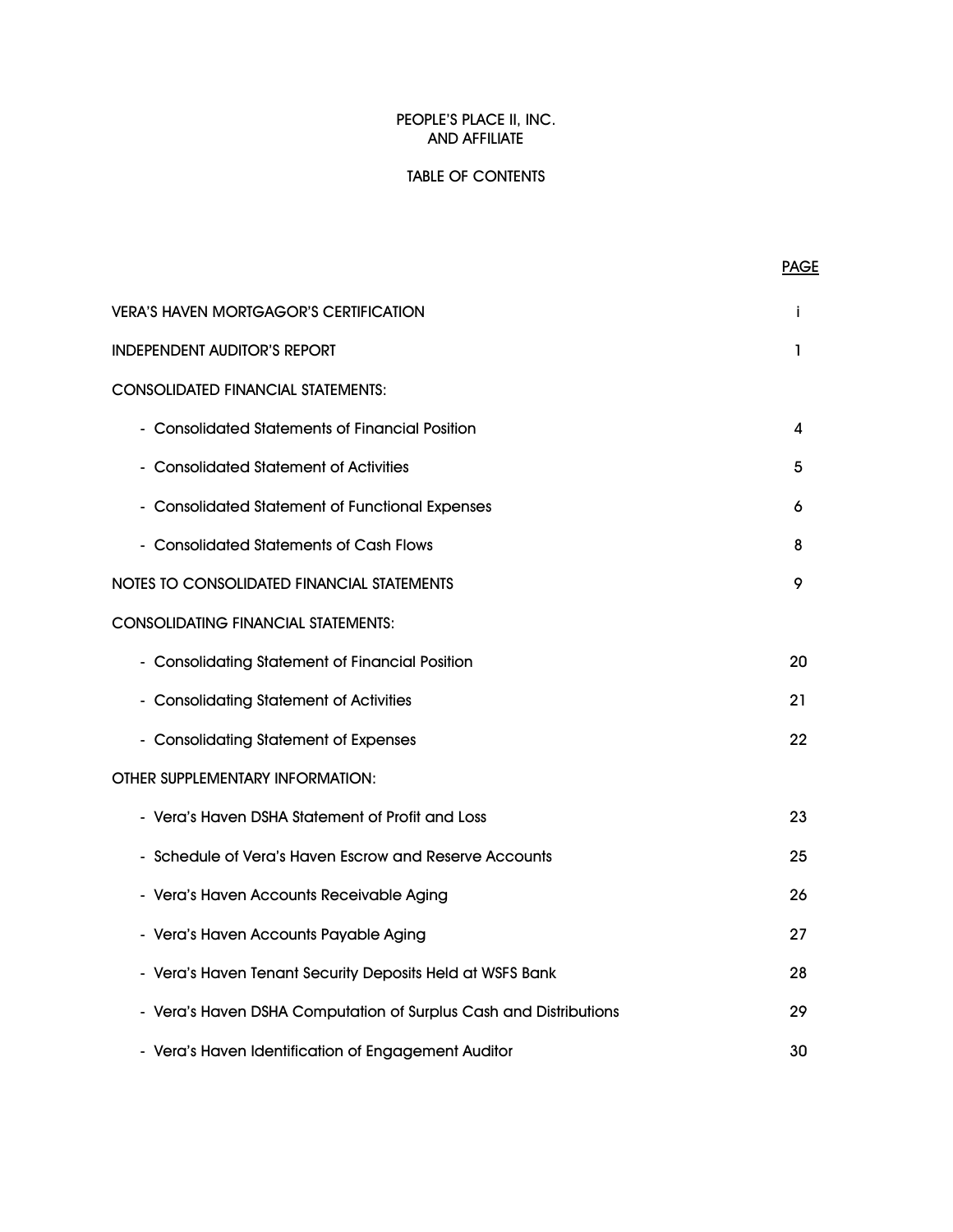### TABLE OF CONTENTS

**PAGE** 

| SINGLE AUDIT INFORMATION:                                                                                                                                                                                                   |    |
|-----------------------------------------------------------------------------------------------------------------------------------------------------------------------------------------------------------------------------|----|
| Independent Auditor's Report on Internal Control Over Financial<br>Reporting and on Compliance and Other Matters Based on an<br>Audit of Financial Statements Performed in Accordance with<br>Government Auditing Standards | 31 |
| Independent Auditor's Report on Compliance for Each Major<br>Program and on Internal Control Over Compliance Required<br>by the Uniform Guidance                                                                            | 33 |
| <b>Schedule of Expenditures of Federal Awards</b>                                                                                                                                                                           | 35 |
| Notes to Schedule of Expenditures of Federal Awards                                                                                                                                                                         | 36 |
| Schedule of Findings and Recommendations                                                                                                                                                                                    | 37 |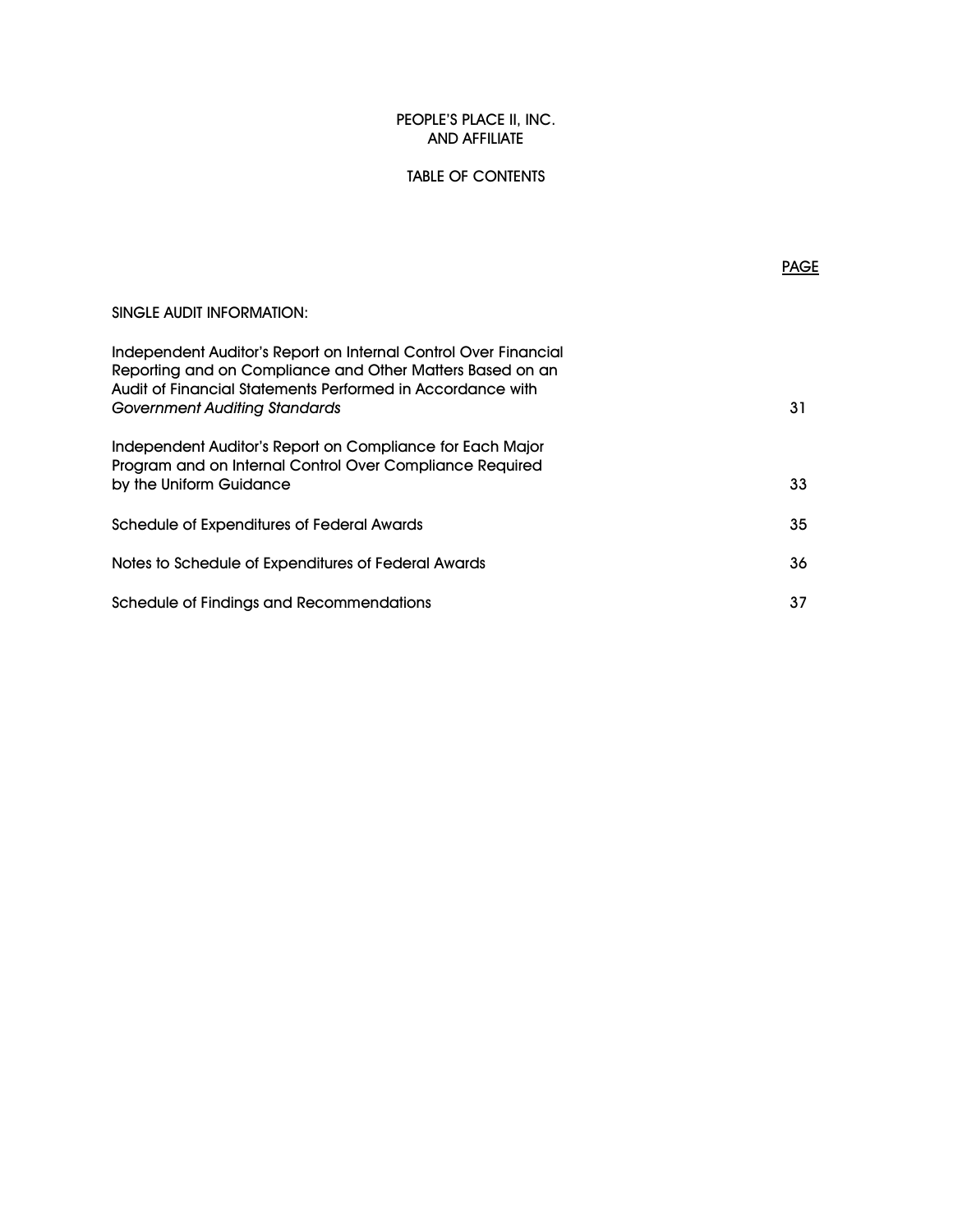#### VERA'S HAVEN MORTGAGOR'S CERTIFICATION

JUNE 30, 2021

I hereby certify that I have examined the accompanying consolidated financial statements and supplementary information of People's Place II, Inc. and affiliate and its Vera's Haven rental property as of and for the year ended June 30, 2021 and, to the best of my knowledge and belief, the same is complete and accurate.

Mamie Charest **Date** Executive Director People's Place II, Inc. and Affiliate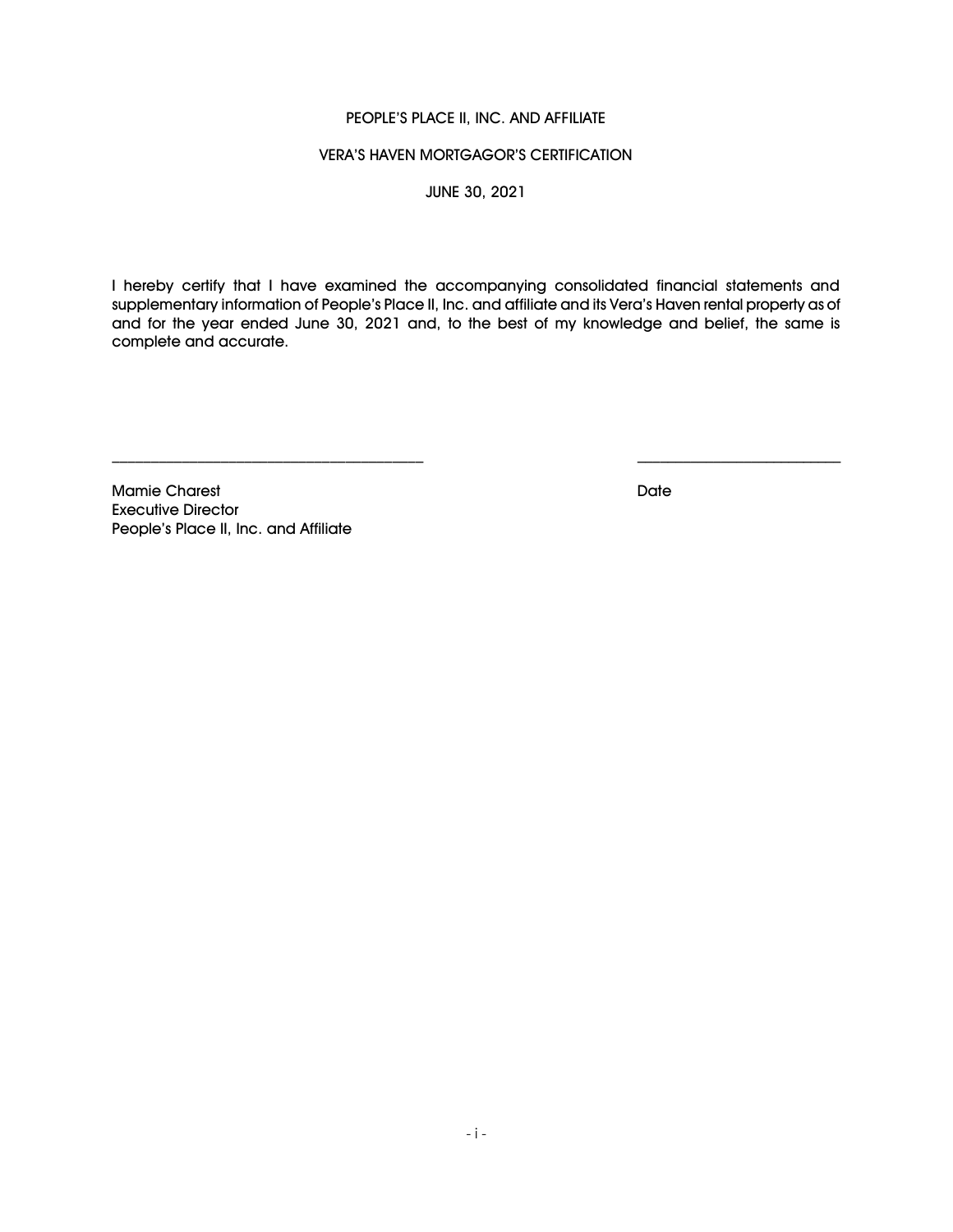

#### INDEPENDENT AUDITOR'S REPORT

November 23, 2021

To the Board of Directors People's Place II, Inc. Milford, Delaware

#### Report on the Consolidated Financial Statements

We have audited the accompanying consolidated financial statements of People's Place II, Inc. (a nonprofit organization) and affiliate, which comprise the consolidated statement of financial position as of June 30, 2021, and the consolidated statements of activities, functional expenses, and cash flows for the year then ended, and the related notes to the consolidated financial statements.

#### Management's Responsibility for the Financial Statements

Management is responsible for the preparation and fair presentation of these consolidated financial statements in accordance with accounting principles generally accepted in the United States of America; this includes the design, implementation, and maintenance of internal control relevant to the preparation and fair presentation of consolidated financial statements that are free from material misstatement, whether due to fraud or error.

#### Auditor's Responsibility

Our responsibility is to express an opinion on these consolidated financial statements based on our audit. We conducted our audit in accordance with auditing standards generally accepted in the United States of America and the standards applicable to financial audits contained in *Government Auditing Standards,* issued by the Comptroller General of the United States. Those standards require that we plan and perform the audit to obtain reasonable assurance about whether the consolidated financial statements are free from material misstatement.

An audit involves performing procedures to obtain audit evidence about the amounts and disclosures in the consolidated financial statements. The procedures selected depend on the auditor's judgment, including the assessment of the risks of material misstatement of the consolidated financial statements,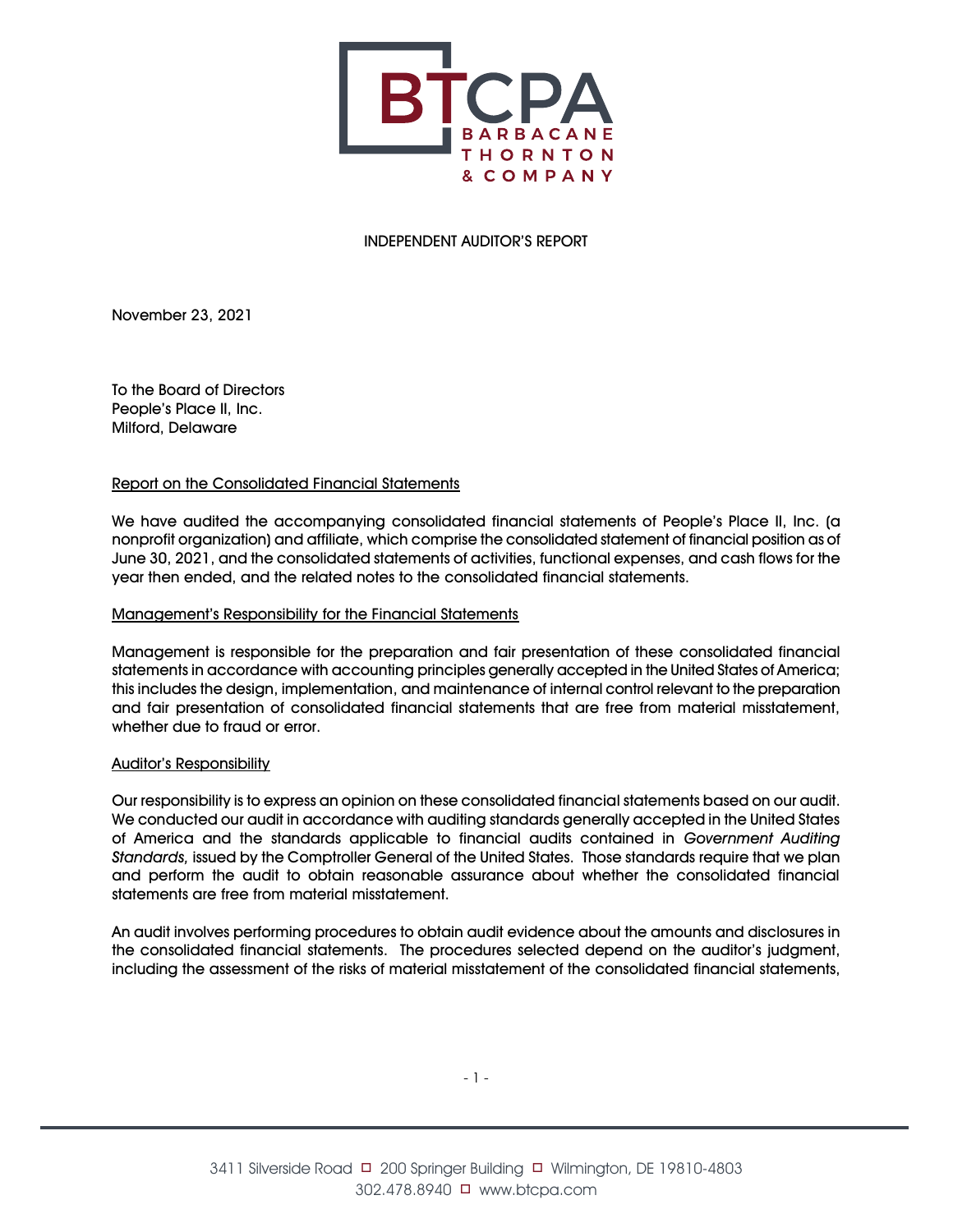To the Board of Directors People's Place II, Inc.

whether due to fraud or error. In making those risk assessments, the auditor considers internal control relevant to the entity's preparation and fair presentation of the consolidated financial statements in order to design audit procedures that are appropriate in the circumstances, but not for the purpose of expressing an opinion on the effectiveness of the entity's internal control. Accordingly, we express no such opinion. An audit also includes evaluating the appropriateness of accounting policies used and the reasonableness of significant accounting estimates made by management, as well as evaluating the overall presentation of the consolidated financial statements.

We believe that the audit evidence we have obtained is sufficient and appropriate to provide a basis for our audit opinion.

#### **Opinion**

In our opinion, the consolidated financial statements referred to above present fairly, in all material respects, the financial position of People's Place II, Inc. and affiliate as of June 30, 2021, and the changes in its net assets and its cash flows for the year then ended in accordance with accounting principles generally accepted in the United States of America.

#### Report on Summarized Comparative Information

We have previously audited People's Place II, Inc. and affiliate's June 30, 2020 financial statements, and we expressed an unmodified audit opinion on those audited consolidated financial statements in our report dated January 13, 2021. In our opinion, the summarized comparative information presented herein as of and for the year ended June 30, 2020 is consistent, in all material respects, with the audited financial statements from which it has been derived.

#### **Other Matters**

Our audit was conducted for the purpose of forming an opinion on the consolidated financial statements as a whole. The supplementary information provided on pages 20 through 30 is presented for purposes of additional analysis and is not a required part of the consolidated financial statements. The accompanying schedule of expenditures of federal awards, as required by Title 2 U.S. Code of Federal Regulations (CFR) Part 200, *Uniform Administrative Requirements, Cost Principles, and Audit Requirements for Federal Awards* ("Uniform Guidance"), is presented for purposes of additional analysis and is not a required part of the consolidated financial statements. Such information is the responsibility of management and was derived from and relates directly to the underlying accounting and other records used to prepare the consolidated financial statements. The information has been subjected to the auditing procedures applied in the audit of the consolidated financial statements and certain additional procedures, including comparing and reconciling such information directly to the underlying accounting and other records used to prepare the consolidated financial statements or to the consolidated financial statements themselves, and other additional procedures in accordance with auditing standards generally accepted in the United States of America. In our opinion, the information is fairly stated, in all material respects, in relation to the consolidated financial statements as a whole.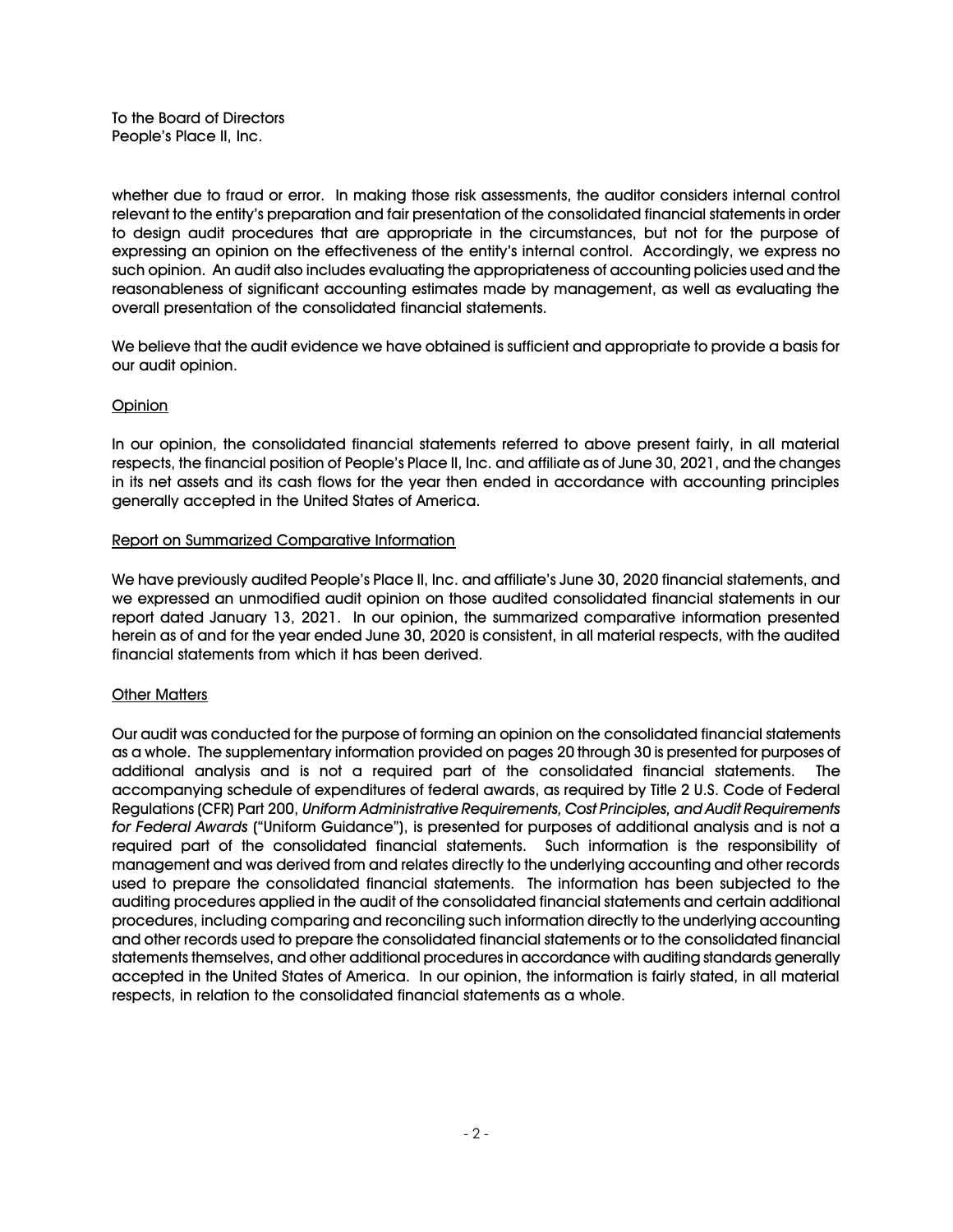To the Board of Directors People's Place II, Inc.

#### Other Reporting Required by *Government Auditing Standards*

In accordance with *Government Auditing Standards*, we have also issued our report dated November 23, 2021, on our consideration of People's Place II, Inc. and affiliate's internal control over financial reporting and on our tests of its compliance with certain provisions of laws, regulations, contracts, and grant agreements and other matters. The purpose of that report is solely to describe the scope of our testing of the effectiveness of internal control over financial reporting and compliance and the results of that testing, and not to provide an opinion on the effectiveness of internal control over financial reporting or on compliance. That report is an integral part of an audit performed in accordance with *Government Auditing Standards* in considering People's Place II, Inc. and affiliate's internal control over financial reporting and compliance.

Barbacane, Thomton & Company LLP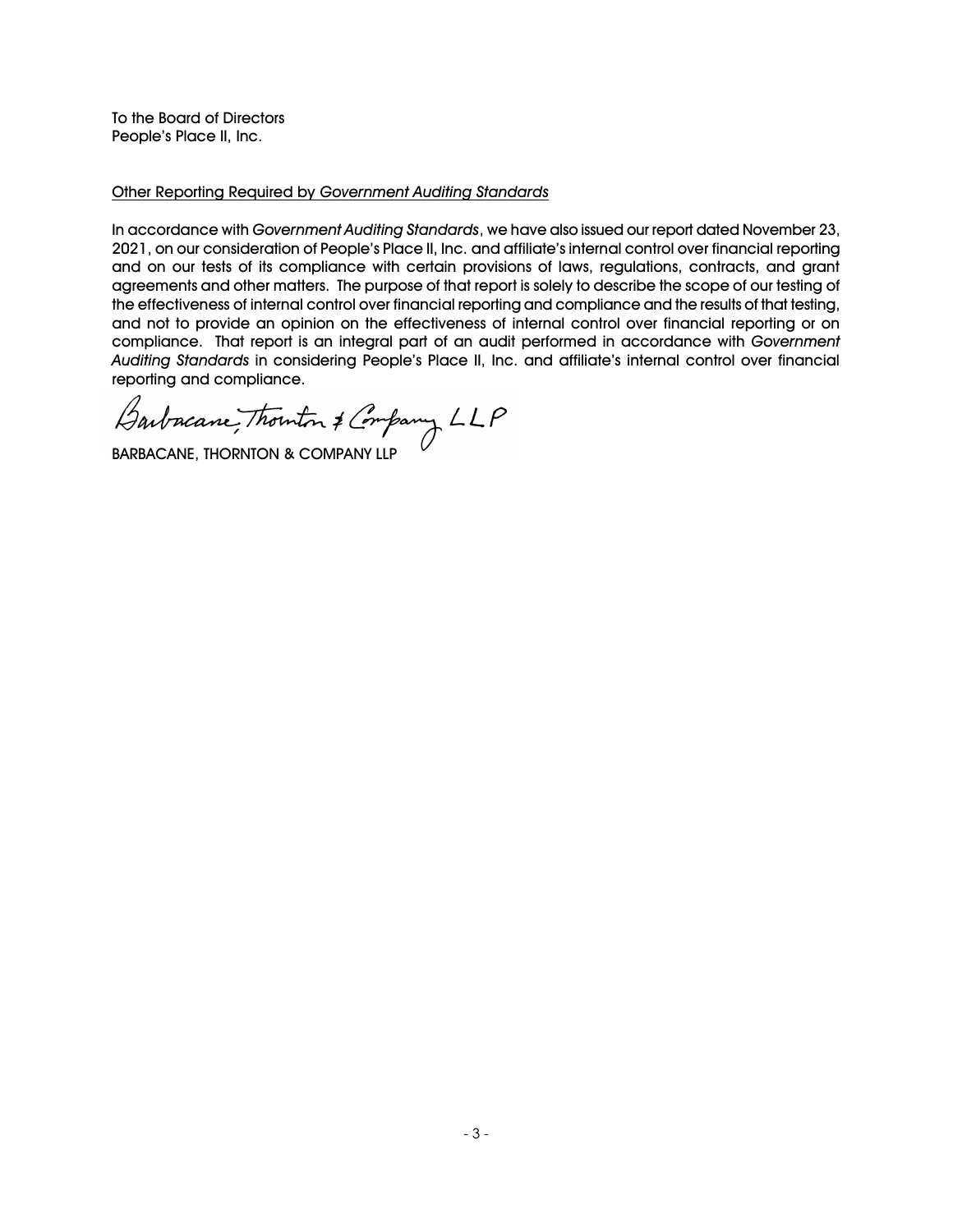## **PEOPLE'S PLACE II, INC. AND AFFILIATE CONSOLIDATED STATEMENTS OF FINANCIAL POSITION JUNE 30, 2021 AND 2020**

| <b>ASSETS</b>                                       | 2021            | 2020            |
|-----------------------------------------------------|-----------------|-----------------|
| <b>CURRENT ASSETS:</b><br>Cash and cash equivalents | \$<br>3,677,597 | \$<br>3,642,088 |
| Accounts receivable, net                            | 1,081,085       | 986,129         |
| Prepaid expenses                                    | 56,486          | 64,429          |
| Deposits<br><b>Total Current Assets</b>             | 11,891          | 12,918          |
|                                                     | 4,827,059       | 4,705,564       |
| <b>PROPERTY AND EQUIPMENT:</b>                      |                 |                 |
| Land                                                | 553,486         | 553,486         |
| <b>Buildings</b>                                    | 4,704,139       | 4,704,139       |
| <b>Building improvements</b>                        | 1,757,098       | 1,694,712       |
| Furniture and equipment                             | 1,322,748       | 1,317,578       |
| Automobiles                                         | 428,246         | 428,246         |
|                                                     | 8,765,717       | 8,698,161       |
| Less: Accumulated depreciation                      | (4, 559, 076)   | (4,308,752)     |
| Net Property and Equipment                          | 4,206,641       | 4,389,409       |
| <b>OTHER ASSETS:</b>                                |                 |                 |
| Cash escrow and reserve funds                       | 342,584         | 330,573         |
|                                                     |                 |                 |
| <b>TOTAL ASSETS</b>                                 | 9,376,284<br>S. | 9,425,546<br>S. |
| <b>LIABILITIES AND NET ASSETS</b>                   |                 |                 |
| <b>CURRENT LIABILITIES:</b>                         |                 |                 |
| Accounts payable and other accrued expenses         | \$<br>165,516   | \$<br>156,119   |
| Accrued payroll expenses                            | 518,806         | 486,636         |
| Current portion of long-term debt                   | 42,796          | 70,204          |
| Deferred revenue                                    | 237,402         | 224,154         |
| <b>Total Current Liabilities</b>                    | 964,520         | 937,113         |
|                                                     |                 |                 |
| <b>NONCURRENT LIABILITIES:</b>                      |                 |                 |
| Long-term debt, net of current portion              | 3,087,210       | 4,371,967       |
| <b>TOTAL LIABILITIES</b>                            | 4,051,730       | 5,309,080       |
|                                                     |                 |                 |
| <b>NET ASSETS:</b>                                  |                 |                 |
| Without donor restrictions                          | 4,255,323       | 3,335,271       |
| With donor restrictions                             | 1,069,231       | 781,195         |
| <b>Total Net Assets</b>                             | 5,324,554       | 4,116,466       |
| TOTAL LIABILITIES AND NET ASSETS                    | 9,376,284<br>\$ | 9,425,546<br>\$ |

The accompanying notes are an integral part of these consolidated financial statements.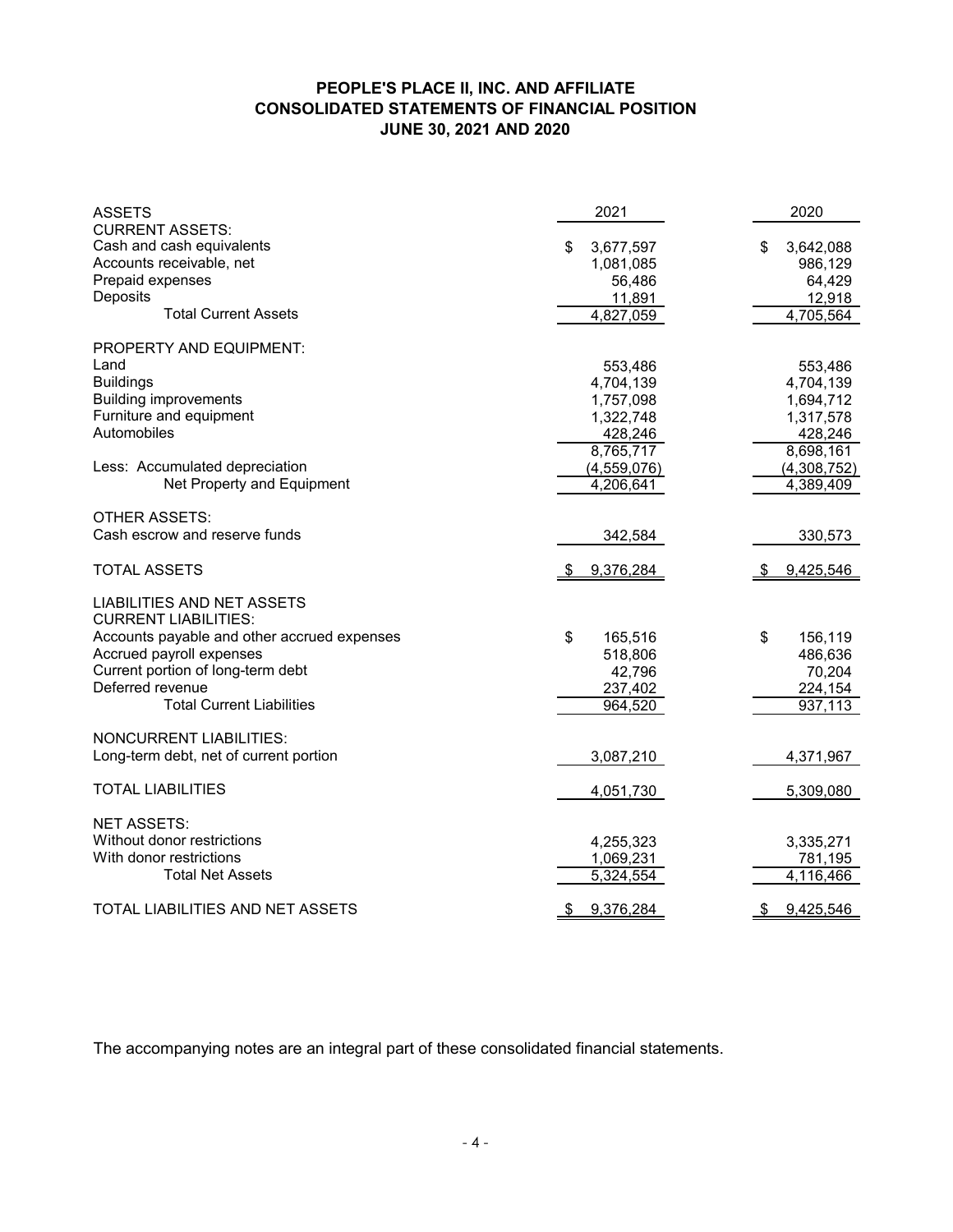#### **PEOPLE'S PLACE II, INC. AND AFFILIATE CONSOLIDATED STATEMENT OF ACTIVITIES FOR THE YEAR ENDED JUNE 30, 2021 (With Summarized Financial Information for the Year Ended June 30, 2020)**

|                                                                  | <b>Without Donor</b> | <b>With Donor</b>   | <b>Totals</b>   |                 |  |
|------------------------------------------------------------------|----------------------|---------------------|-----------------|-----------------|--|
|                                                                  | Restrictions         | <b>Restrictions</b> | 2021            | 2020            |  |
| REVENUES, SUPPORT, AND GAIN<br>Public support, received directly | \$<br>288,002        | \$                  | \$<br>288,002   | 225,002<br>\$   |  |
| Public support, received indirectly                              |                      | 32,011              | 32,011          | 23,187          |  |
| Revenue from governmental agencies                               |                      | 4,990,978           | 4,990,978       | 4,603,413       |  |
| Program service fees                                             | 2,968,646            |                     | 2,968,646       | 2,929,096       |  |
| Rent                                                             | 215,010              |                     | 215,010         | 217,850         |  |
| Miscellaneous revenue                                            | 18,657               |                     | 18,657          | 10,963          |  |
| Interest income                                                  | 903                  |                     | 903             | 14,830          |  |
| In-kind revenue                                                  | 296,131              |                     | 296,131         | 221,240         |  |
| Gain on loan forgiveness                                         | 980,912              |                     | 980,912         |                 |  |
| Net assets released from restrictions:                           |                      |                     |                 |                 |  |
| Satisfaction of program restrictions                             | 4,734,953            | (4,734,953)         |                 |                 |  |
| TOTAL REVENUES, SUPPORT, AND GAIN                                | 9,503,214            | 288,036             | 9,791,250       | 8,245,581       |  |
| <b>EXPENSES</b>                                                  |                      |                     |                 |                 |  |
| Programs:                                                        |                      |                     |                 |                 |  |
| <b>Counseling Center</b><br>Shelter, Advocacy, Freedom, and      | 2,766,649            |                     | 2,766,649       | 2,636,908       |  |
| Empowerment (SAFE)                                               | 1,502,982            |                     | 1,502,982       | 1,405,220       |  |
| Group Home for Girls                                             | 731,164              |                     | 731,164         | 614,682         |  |
| Centers for Community Justice                                    | 168,798              |                     | 168,798         | 177,891         |  |
| Independent Living                                               | 552,602              |                     | 552,602         | 538,102         |  |
| <b>Whatcoat Social Services</b>                                  | 374,865              |                     | 374,865         | 452,644         |  |
| Abriendo Puertas                                                 | 428,677              |                     | 428,677         | 354,766         |  |
| <b>Veterans Outreach</b>                                         | 56,557               |                     | 56,557          | 57,956          |  |
| <b>Turning Point</b>                                             | 404,772              |                     | 404,772         | 522,022         |  |
| <b>Visitation Centers</b>                                        | 234,204              |                     | 234,204         | 180,713         |  |
| <b>TOTAL PROGRAM EXPENSES</b>                                    | 7,221,270            |                     | 7,221,270       | 6,940,904       |  |
| Administrative and general                                       | 1,361,892            |                     | 1,361,892       | 1,075,724       |  |
| <b>TOTAL EXPENSES</b>                                            | 8,583,162            |                     | 8,583,162       | 8,016,628       |  |
| <b>CHANGE IN NET ASSETS</b>                                      | 920,052              | 288,036             | 1,208,088       | 228,953         |  |
| NET ASSETS, BEGINNING OF YEAR                                    | 3,335,271            | 781,195             | 4,116,466       | 3,887,513       |  |
| NET ASSETS, END OF YEAR                                          | 4,255,323<br>\$      | 1,069,231<br>\$     | 5,324,554<br>\$ | 4,116,466<br>\$ |  |

The accompanying notes are an integral part of these consolidated financial statements.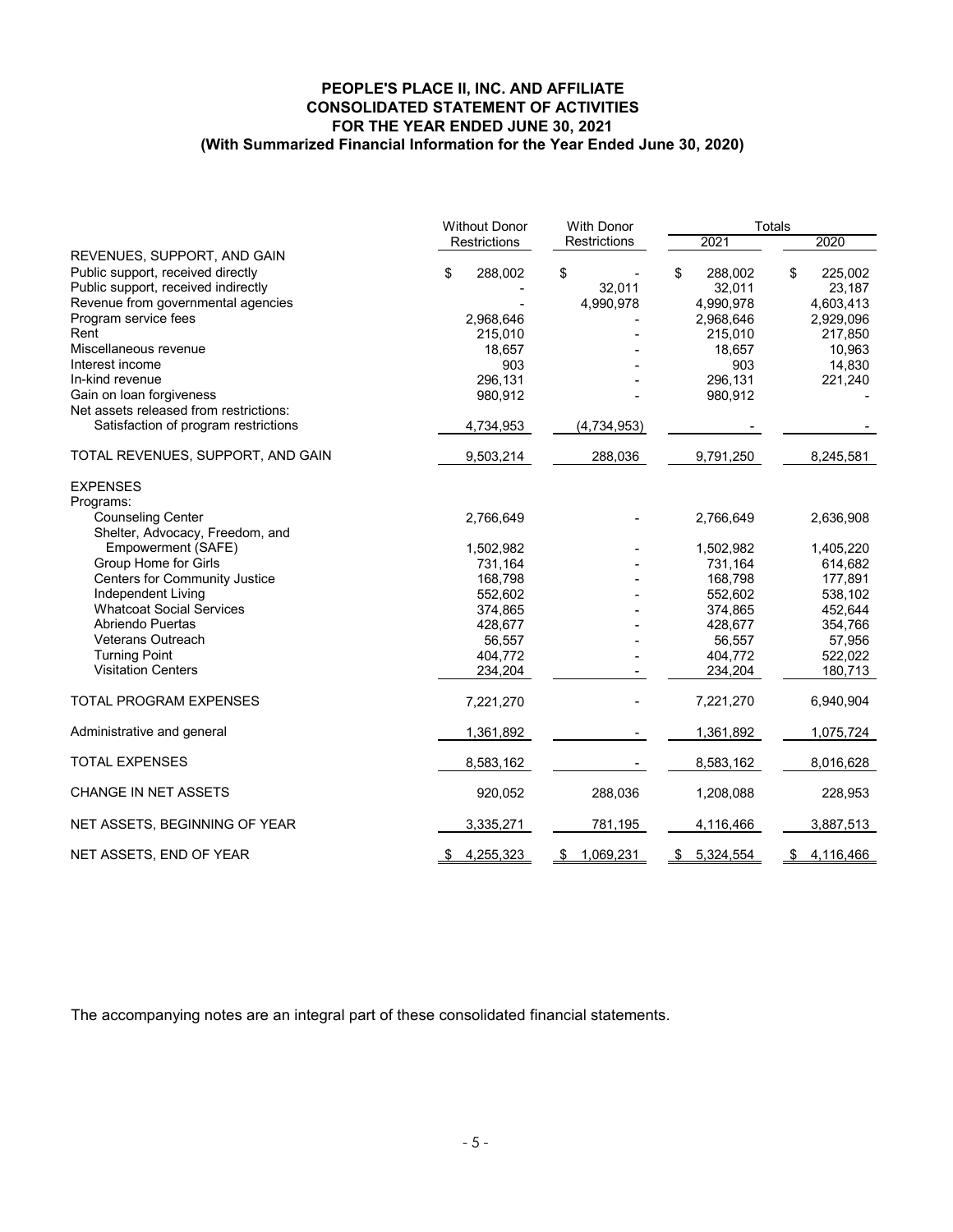#### **PEOPLE'S PLACE II, INC. AND AFFILIATE (With Summarized Financial Information for the Year Ended June 30, 2020) FOR THE YEAR ENDED JUNE 30, 2021 CONSOLIDATED STATEMENT OF FUNCTIONAL EXPENSES**

|                                  | Counseling<br>Center | <b>SAFE</b>     | Group Home<br>for Girls | Centers for<br>Community<br>Justice | Independent<br>Living | Whatcoat<br>Social<br>Services |
|----------------------------------|----------------------|-----------------|-------------------------|-------------------------------------|-----------------------|--------------------------------|
| Salaries                         | 2,007,732            | 733,561<br>\$   | \$<br>483,554           | 112,194<br>\$                       | \$<br>177,611         | 194,866<br>\$                  |
| Employee benefits                | 105,924              | 63,848          | 44,082                  | 7,760                               | 8,875                 | 6,580                          |
| Payroll taxes, etc.              | 176,129              | 55,291          | 43,036                  | 10,111                              | 16,375                | 17,851                         |
| Total salaries and related costs | 2,289,785            | 852,700         | 570,672                 | 130,065                             | 202,861               | 219,297                        |
| Advertising                      |                      |                 |                         |                                     |                       |                                |
| Assistance to individuals        | 12,574               | 337,995         | 16,707                  |                                     | 298,909               | 20,831                         |
| Building and equipment rental    |                      |                 |                         |                                     |                       |                                |
| and maintenance                  | 57,825               | 33,049          | 1,050                   | 10,020                              | 11                    | 9,233                          |
| Conferences, conventions, etc.   | 2,915                | 10,859          | 877                     | 523                                 | 159                   | 149                            |
| Electronic health records        | 74,778               |                 |                         |                                     |                       |                                |
| In-kind expenses                 | 1,394                | 37,918          | 7,133                   | 1,216                               | 2,055                 | 31,472                         |
| Insurance                        | 39,647               | 11,793          | 8,249                   | 1,031                               | 3,014                 | 3,604                          |
| Interest expense                 |                      |                 |                         |                                     |                       |                                |
| Membership dues                  | 1,465                | 1,890           | 395                     | 682                                 | 2,124                 | 1,555                          |
| Miscellaneous                    | 26,388               |                 |                         |                                     |                       |                                |
| Occupancy                        | 90,547               | 68,210          | 17,559                  | 188                                 | 13,607                | 41,738                         |
| Postage                          | 5,488                | 469             |                         | 2,466                               |                       | 27                             |
| Printing and publications        | 770                  | 3,777           | 208                     | 1,495                               | 393                   |                                |
| Professional fees                | 39,070               | 28,598          | 16,927                  | 4,122                               | 4,009                 | 4,990                          |
| <b>Supplies</b>                  | 14,133               | 33,542          | 50,224                  | 7,445                               |                       | 16,957                         |
| Telephone                        | 22,290               | 27,462          | 8,768                   | 3,790                               | 6,422                 | 7,913                          |
| Travel and vehicle expense       | 510                  | 16,702          | 13,770                  |                                     | 2,014                 | 884                            |
| <b>Total Before Depreciation</b> | 2,679,579            | 1,464,964       | 712,539                 | 163,043                             | 535,578               | 358,650                        |
| Depreciation                     | 87,070               | 38,018          | 18,625                  | 5,755                               | 17,024                | 16,215                         |
| <b>TOTAL EXPENSES</b>            | 2,766,649<br>\$      | 1,502,982<br>\$ | 731,164<br>\$           | 168,798<br>\$                       | 552,602<br>\$         | 374,865<br>\$                  |

Continued on next page.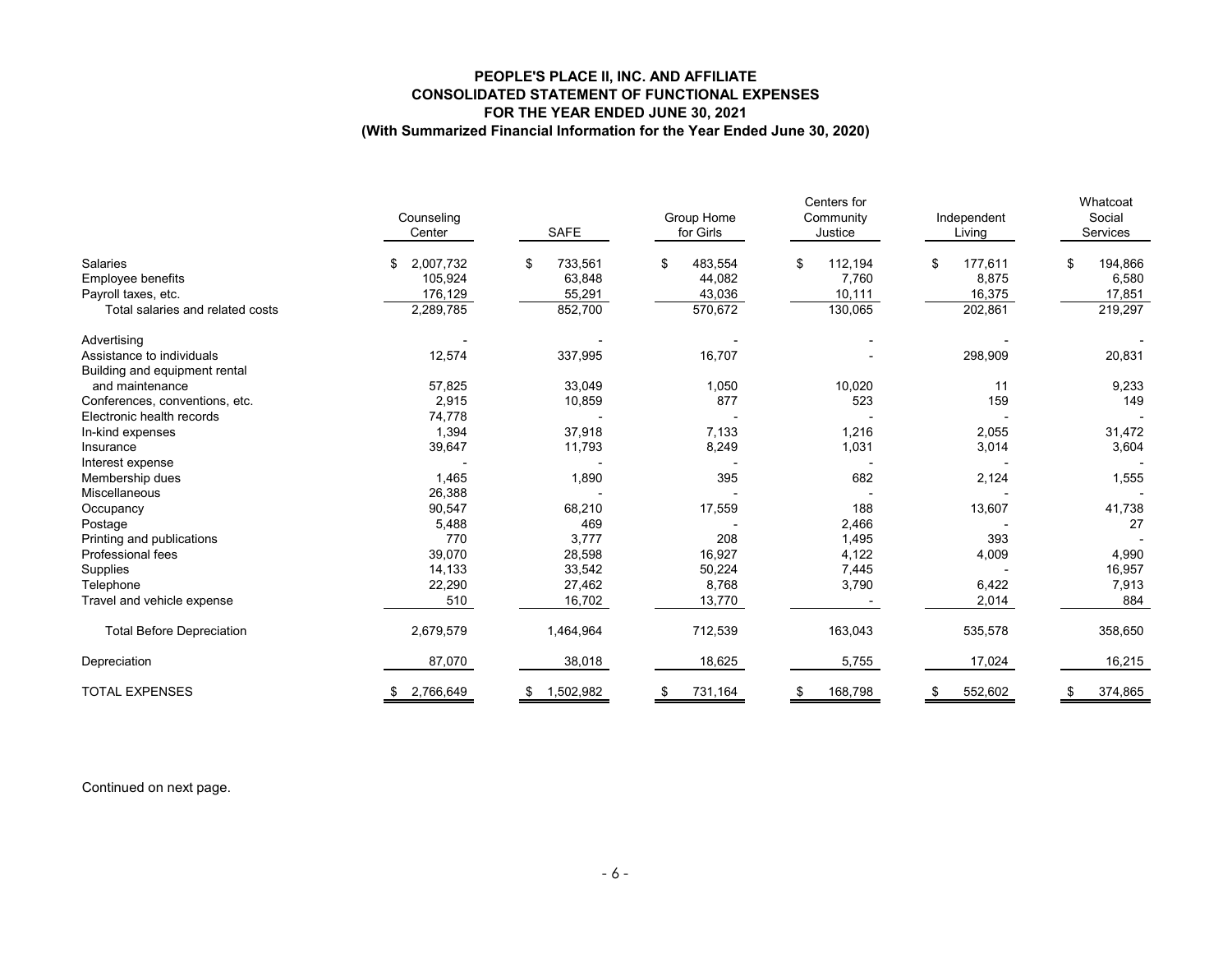#### **(With Summarized Financial Information for the Year Ended June 30, 2020) PEOPLE'S PLACE II, INC. AND AFFILIATE CONSOLIDATED STATEMENT OF FUNCTIONAL EXPENSES FOR THE YEAR ENDED JUNE 30, 2021**

|                                  | Abriendo      | Veterans     |                      | Visitation    | Program               | Administrative |             | <b>Totals</b> |
|----------------------------------|---------------|--------------|----------------------|---------------|-----------------------|----------------|-------------|---------------|
|                                  | Puertas       | Outreach     | <b>Turning Point</b> | Centers       | <b>Services Total</b> | and General    | 2021        | 2020          |
| <b>Salaries</b>                  | 251,233       | 37,272<br>\$ | 296,800<br>\$        | 145,628<br>\$ | \$4,440,451           | 525,540<br>\$  | \$4,965,991 | \$4,582,664   |
| Employee benefits                | 26,582        | 7,309        | 18,618               | 7,034         | 296,612               | 82,124         | 378,736     | 383,475       |
| Payroll taxes, etc.              | 21,320        | 3,160        | 25,996               | 13,268        | 382,537               | 66,344         | 448,881     | 453,247       |
| Total salaries and related costs | 299,135       | 47,741       | 341,414              | 165,930       | 5,119,600             | 674,008        | 5,793,608   | 5,419,386     |
| Assistance to individuals        | 13,122        | 683          | 9,314                |               | 710,135               | 24,105         | 734,240     | 616,082       |
| Building and equipment rental    |               |              |                      |               |                       |                |             |               |
| and maintenance                  | 21,690        |              | 9,817                | 47,471        | 190,166               | 170,364        | 360,530     | 269,228       |
| Conferences, conventions, etc.   | 3,473         |              | 816                  | 350           | 20,121                | 1,212          | 21,333      | 20,399        |
| Electronic health records        |               |              |                      |               | 74,778                |                | 74,778      | 68,309        |
| In-kind expenses                 | 403           |              | 2,765                | 3,380         | 87,736                | 208,395        | 296,131     | 221,240       |
| Insurance                        | 3,373         | 1,147        | 3,248                | 1,314         | 76,420                | 18,640         | 95,060      | 113,454       |
| Interest expense                 |               |              |                      |               |                       | 56,069         | 56,069      | 48,463        |
| Membership dues                  | 1,760         | 48           | 273                  | 387           | 10,579                | 23,332         | 33,911      | 22,830        |
| Miscellaneous                    |               |              | 804                  | 4             | 27,196                | 405            | 27,601      | 21,896        |
| Occupancy                        | 15,104        |              | 193                  | 70            | 247,216               | 7,832          | 255,048     | 305,745       |
| Postage                          | 102           | 8            | 411                  |               | 8,971                 | 6,506          | 15,477      | 13,402        |
| Printing and publications        | 5,522         |              | 547                  | 218           | 12,930                | 10,167         | 23,097      | 14,858        |
| Professional fees                | 4,616         | 608          | 6,849                | 1,225         | 111,014               | 90,353         | 201,367     | 197,303       |
| Supplies                         | 31,766        | 122          | 3,954                | 4,855         | 162,998               | 22,628         | 185,626     | 190,505       |
| Telephone                        | 10,228        | 762          | 5,841                | 2,653         | 96,129                | 15,351         | 111,480     | 109,207       |
| Travel and vehicle expense       | 3,471         | 3,373        | 1,380                | 83            | 42,187                | 5,295          | 47,482      | 75,269        |
| <b>Total Before Depreciation</b> | 413,765       | 54,492       | 387,626              | 227,940       | 6,998,176             | 1,334,662      | 8,332,838   | 7,727,576     |
| Depreciation                     | 14,912        | 2,065        | 17,146               | 6,264         | 223,094               | 27,230         | 250,324     | 289,052       |
| <b>TOTAL EXPENSES</b>            | 428,677<br>\$ | 56,557<br>\$ | 404,772<br>\$        | 234,204<br>\$ | \$7,221,270           | \$1,361,892    | \$8,583,162 | \$8,016,628   |

The accompanying notes are an integral part of these consolidated financial statements.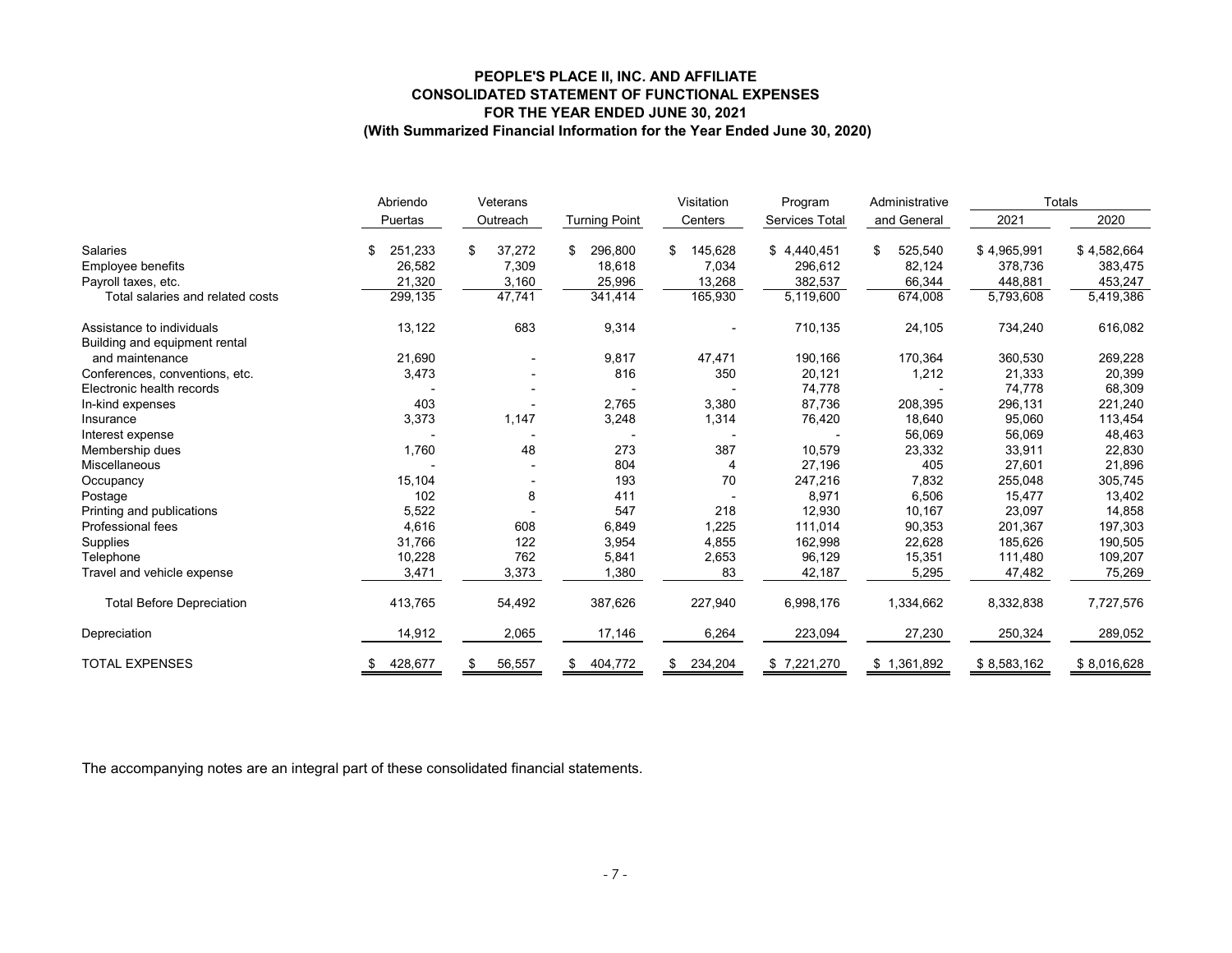## **PEOPLE'S PLACE II, INC. AND AFFILIATE CONSOLIDATED STATEMENTS OF CASH FLOWS FOR THE YEARS ENDED JUNE 30, 2021 AND 2020**

|                                                          | 2021            | 2020            |
|----------------------------------------------------------|-----------------|-----------------|
| CASH FLOWS FROM OPERATING ACTIVITIES:                    |                 |                 |
| Grants, contributions, and fees received                 | 8,204,365<br>\$ | 7,737,934<br>\$ |
| Cash paid to suppliers, employees, and government        | (7, 917, 880)   | (7, 349, 298)   |
| Rent received                                            | 215,010         | 217,850         |
| Interest received                                        | 903             | 14,830          |
| Interest paid                                            | (56,069)        | (48, 463)       |
| NET CASH PROVIDED BY OPERATING ACTIVITIES                | 446,329         | 572,853         |
| <b>CASH FLOWS FROM INVESTING ACTIVITIES:</b>             |                 |                 |
| Additions to property and equipment                      | (67, 556)       | (809, 583)      |
| NET CASH USED FOR INVESTING ACTIVITIES                   | (67, 556)       | (809, 583)      |
| CASH FLOWS FROM FINANCING ACTIVITIES:                    |                 |                 |
| Proceeds from issuance of long-term debt                 |                 | 1,580,162       |
| Repayments of borrowings                                 | (331, 253)      | (48, 551)       |
| NET CASH (USED) PROVIDED FOR FINANCING ACTIVITIES        | (331, 253)      | 1,531,611       |
| NET CHANGE IN CASH AND CASH EQUIVALENTS                  | 47,520          | 1,294,881       |
| CASH AND CASH EQUIVALENTS AND RESTRICTED CASH, BEGINNING |                 |                 |
| OF YEAR                                                  | 3,972,661       | 2,677,780       |
| CASH AND CASH EQUIVALENTS AND RESTRICTED CASH, END       |                 |                 |
| OF YEAR                                                  | 4,020,181<br>\$ | 3,972,661<br>\$ |
| CHANGE IN NET ASSETS                                     | \$<br>1,208,088 | \$<br>228,953   |
| ADJUSTMENTS TO RECONCILE CHANGE IN NET ASSETS            |                 |                 |
| TO CHANGE IN NET CASH PROVIDED BY OPERATING              |                 |                 |
| <b>ACTIVITIES:</b>                                       |                 |                 |
| Depreciation                                             | 250,324         | 289,052         |
| Gain on loan forgiveness                                 | (980, 912)      |                 |
| (Increase) decrease in:                                  |                 |                 |
| Accounts receivable                                      | (94, 956)       | (53, 727)       |
| Prepaid expenses                                         | 7,943           | (32, 157)       |
| Deposits                                                 | 1,027           |                 |
| Increase (decrease) in:                                  |                 |                 |
| Accounts payable and other accrued expenses              | 9,397           | 55,381          |
| Accrued payroll expenses                                 | 32,170          | 80,359          |
| Deferred revenue                                         | 13,248          | 4,992           |
| NET CASH PROVIDED BY OPERATING ACTIVITIES                | 446,329<br>S    | 572,853<br>\$   |
| RECONCILIATION OF CASH AND CASH EQUIVALENTS              |                 |                 |
| AND RESTRICTED CASH                                      |                 |                 |
| Cash and cash equivalents                                | \$<br>3,677,597 | \$<br>3,642,088 |
| Cash escrow and reserve funds                            | 342,584         | 330,573         |
| TOTAL CASH AND CASH EQUIVALENTS AND RESTRICTED CASH      | 4,020,181<br>\$ | 3,972,661<br>\$ |
| NONCASH FINANCING ACTIVITY                               |                 |                 |
| Gain on loan forgiveness                                 | 980,912<br>\$   | \$              |
|                                                          |                 |                 |

The accompanying notes are an integral part of these consolidated financial statements.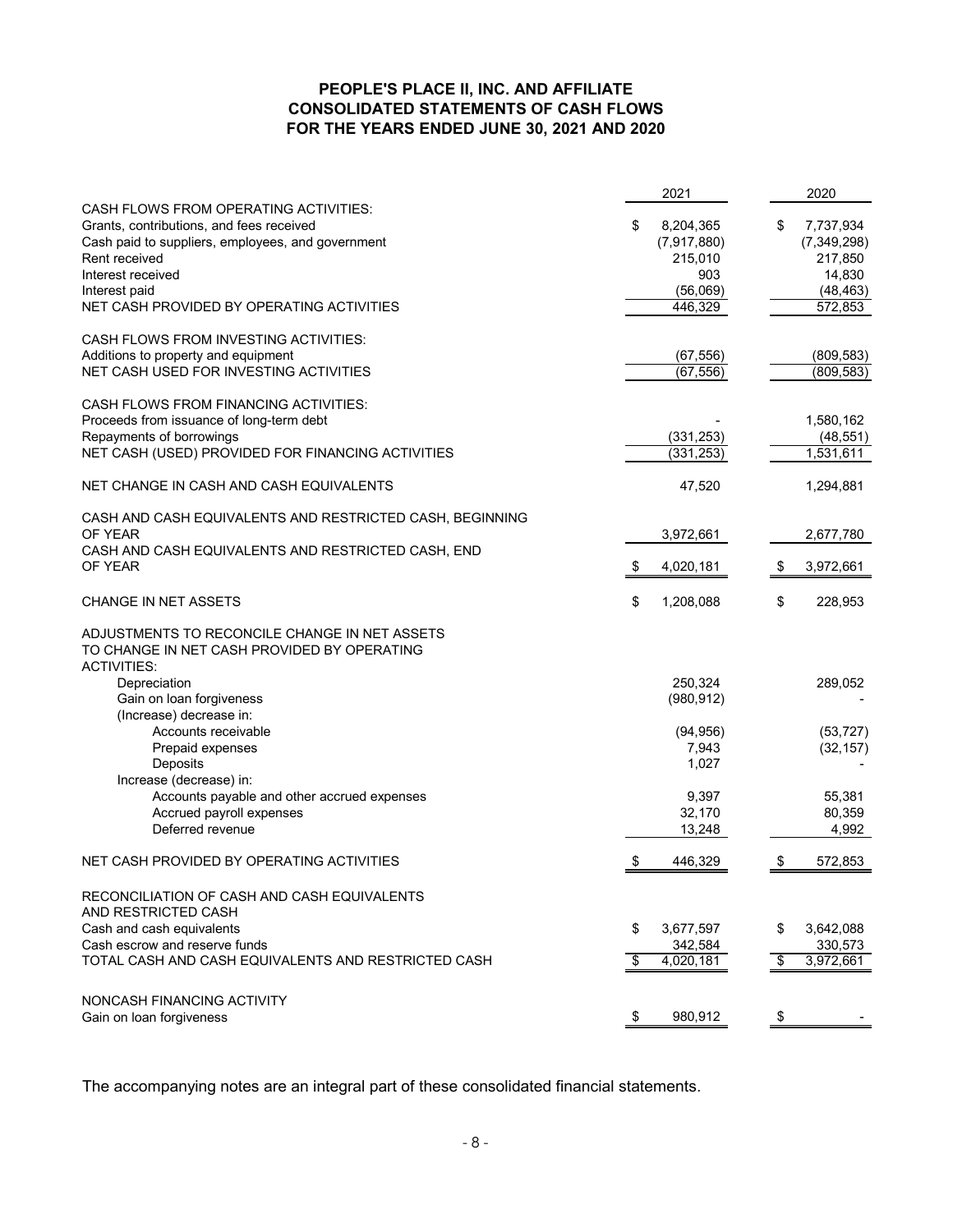#### NOTES TO CONSOLIDATED FINANCIAL STATEMENTS

#### NOTE 1 ORGANIZATION

The mission of People's Place II, Inc. is to become the agency of choice to help people find their path to growth and independence. To this end, People's Place II, Inc. identifies the social and mental health needs of Delaware residents and facilitates the provision of services to address those needs. People's Place II, Inc. assists people of various communities by providing highquality services that promote dignity, empowerment, independence, safety, self-esteem, and self-sufficiency. People's Place II, Inc. respects each individual's dignity and demonstrates ethical behavior by the Agency's attitudes, actions, and words. People's Place II, Inc. commits themselves to teamwork, collaboration, and open and honest communication. Empathy and compassion guides People's Place II, Inc. in creating an environment of understanding and concern for all.

The following is a description of the major programs of People's Place II, Inc.:

Counseling Center − The Counseling Center offers individual, group, and family counseling and therapy for children and adults. Special services include intensive family counseling, play therapy, parenting skills training, and a program for combat veterans. In addition, medication management and psychological assessments are available.

Shelter, Advocacy, Freedom, and Empowerment (SAFE) − SAFE provides emergency shelter for women and children who are victims of domestic violence. In addition, emergency hotlines are available 24 hours a day, seven days a week.

Group Home for Girls − A group home is located in Milford, Delaware, which is long-term housing for abused or neglected girls ages 12 - 18, all of whom have come through the foster care system. The girls live in the facility and attend school.

Centers for Community Justice − Provides victim/offender mediation of non-violent offenses for criminal justice system referrals. Participants form agreements which resolve the offenses in ways that are meaningful and satisfactory to both parties, and also provide serious offender mediation. Participation is voluntary and confidential. Shoplifter's alternatives and conflict resolution courses are also offered.

Independent Living − For young people ages 16 - 21, currently or formerly in the foster care system. Services include assistance in the areas of job search and accessing training, educational planning, housing assistance, money management, and social skills.

Whatcoat Social Services – Consists of the Ruth Dorsey Emergency Homeless Shelter - 46 beds for men, women, and families (up to 30 days); Vera's Haven Transitional Housing - 10 townhouses for households who commit to working and continuing their education (up to two years); and New Start Case Management - for low-income households in Kent County, Delaware, providing case management and crisis alleviation.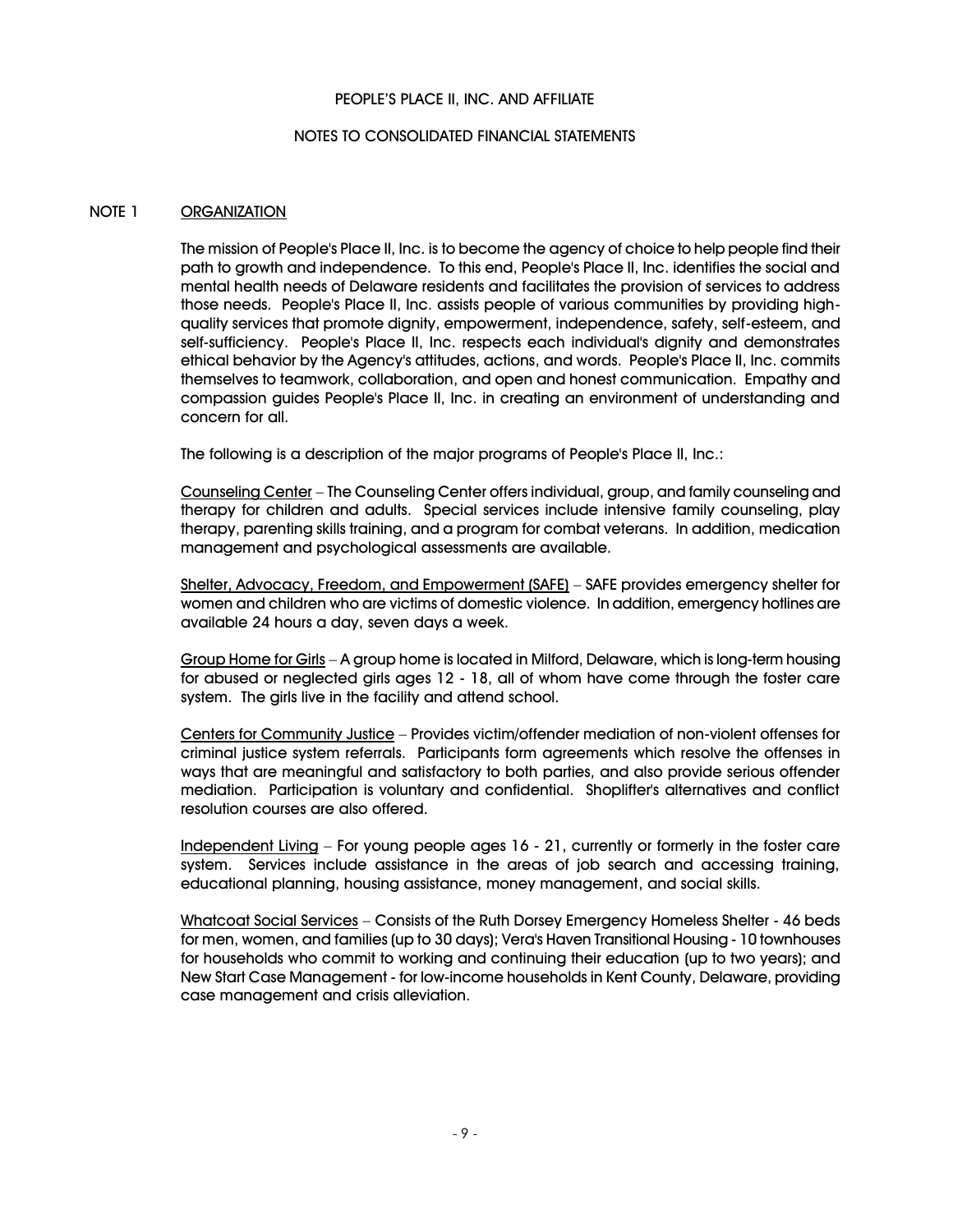#### NOTES TO CONSOLIDATED FINANCIAL STATEMENTS

#### NOTE 1 ORGANIZATION (cont'd)

Abriendo Puertas − A domestic violence program for Spanish-speaking victims of domestic violence. The program operates a shelter, offers advocacy to victims in the community, and maintains a domestic violence hotline. Victims can call the hotline 24 hours a day, seven days a week.

Veterans Outreach − Provides outreach, referral, and peer counseling to veterans in lower Delaware, including transportation to the VA Hospital in Elsmere, Delaware.

Turning Point − Provides individual and group counseling, support, and education services to perpetrators and victims of domestic violence, including children.

Visitation Centers − To provide safe, neutral places where supervised visitation and monitored exchanges can be facilitated for families with a history of domestic violence or child sexual abuse.

#### NOTE 2 SUMMARY OF SIGNIFICANT ACCOUNTING POLICIES

#### Basis of Presentation

The consolidated financial statements of People's Place II, Inc. and affiliate include the accounts of People's Place II, Inc. and People's Place Properties, Inc. (together, "the Organization"). People's Place Properties, Inc. is primarily engaged in the management of the properties held by the Organization. People's Place Properties, Inc.'s purpose is to maintain and operate the properties and only hold funds required for such purpose. Any excess funds will revert to People's Place II, Inc. for use in accomplishing the stated purpose at the discretion of the Board of Directors. All significant inter-company transactions and balances have been eliminated.

The consolidated financial statements have been prepared in conformity with accounting principles generally accepted in the United States of America ("GAAP") as applicable to not-forprofit organizations.

#### Financial Statement Presentation

In accordance with the Financial Accounting Standards Board Accounting Standards Codification ("FASB ASC") regarding financial statements of not-for-profit organizations, the Organization is required to report information regarding its financial position and activities according to two classes of net assets: net assets without donor restrictions and net assets with donor restrictions. In addition, the Organization is required to present a statement of cash flows.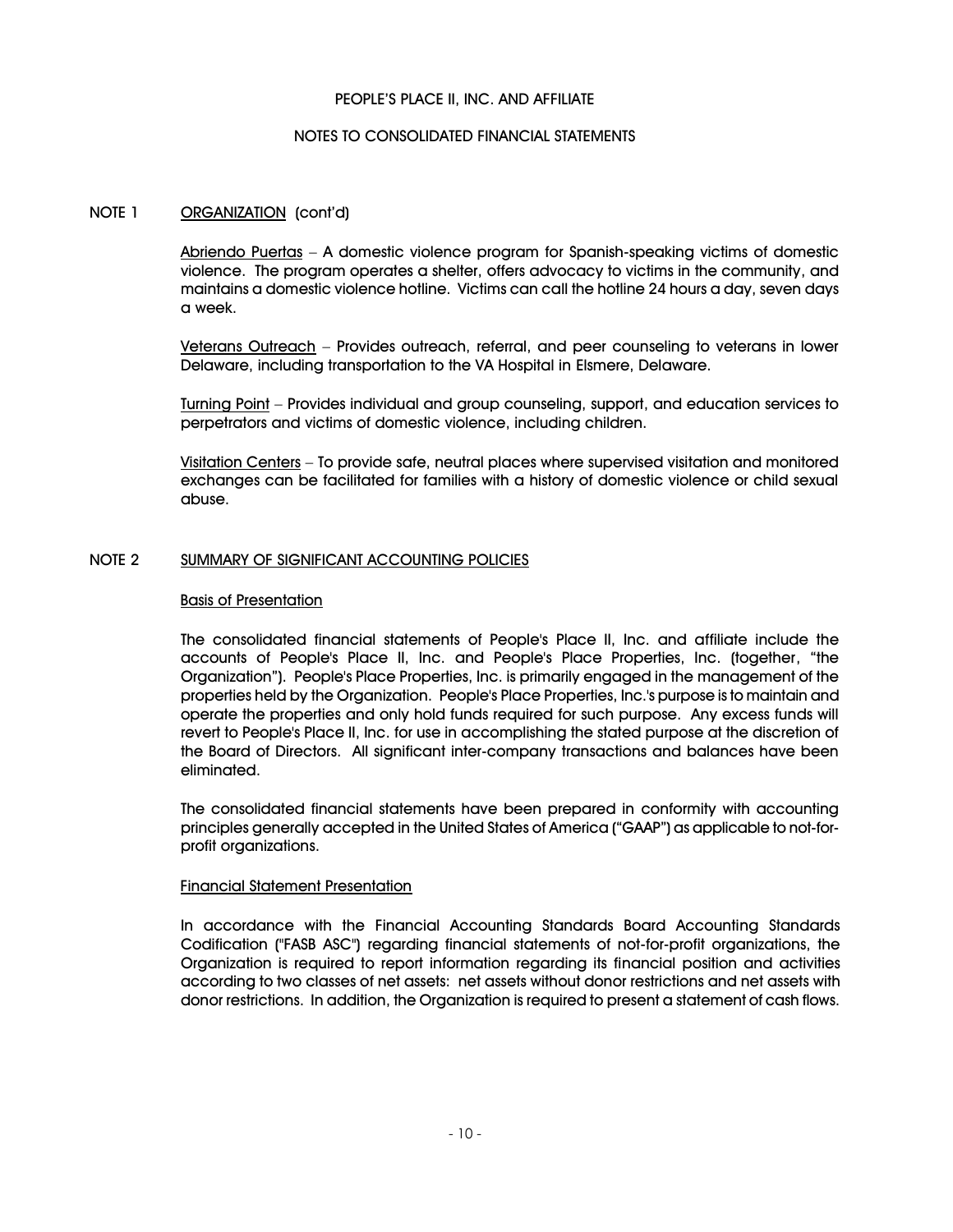#### NOTES TO CONSOLIDATED FINANCIAL STATEMENTS

#### NOTE 2 SUMMARY OF SIGNIFICANT ACCOUNTING POLICIES (cont'd)

#### Comparative Amounts

The consolidated financial statements include certain prior year summarized comparative information in total but not by net asset class. Such information does not include sufficient detail to constitute a presentation in conformity with accounting principles generally accepted in the United States of America. Accordingly, such information should be read in conjunction with the Organization's consolidated financial statements for the year ended June 30, 2020, from which the summarized information was derived.

#### **Contributions**

The Organization reports gifts of cash and other assets as restricted support if they are received with donor stipulations that limit the use of the donated assets. When a donor restriction expires, that is, when a stipulated time restriction ends or purpose restriction is accomplished, net assets with donor restrictions are reclassified to net assets without donor restrictions and reported in the statement of activities as net assets released from restrictions.

The Organization reports gifts of land, buildings, and equipment as unrestricted support unless explicit donor stipulations specify how the donated assets must be used. Gifts of long-lived assets with explicit restrictions that specify how the assets are to be used and gifts of cash or other assets that must be used to acquire long-lived assets are reported as restricted support. Absent explicit donor stipulations about how long those long-lived assets must be maintained, the Organization reports expirations of donor restrictions when the donated or acquired longlived assets are placed in service.

#### Cash and Cash Equivalents

For purposes of the consolidated statement of cash flows, the Organization considers all unrestricted highly liquid investments with an initial maturity of three months or less to be cash equivalents.

#### Donated Assets

Donated marketable securities and other noncash donations are recorded as contributions at their estimated fair values at the date of donation.

Donations of property and equipment are recorded as support at their estimated fair value at the date of donation. Such donations are reported as unrestricted support unless the donor has restricted the donated asset to a specific purpose. Assets donated with explicit restrictions regarding their use, and contributions of cash that must be used to acquire property and equipment are reported as restricted support. Also, the Organization reports expirations of donor restrictions when the donated or acquired assets are placed in service, as instructed by the donor. The Organization reclassifies net assets with donor restrictions to net assets without donor restrictions at that time.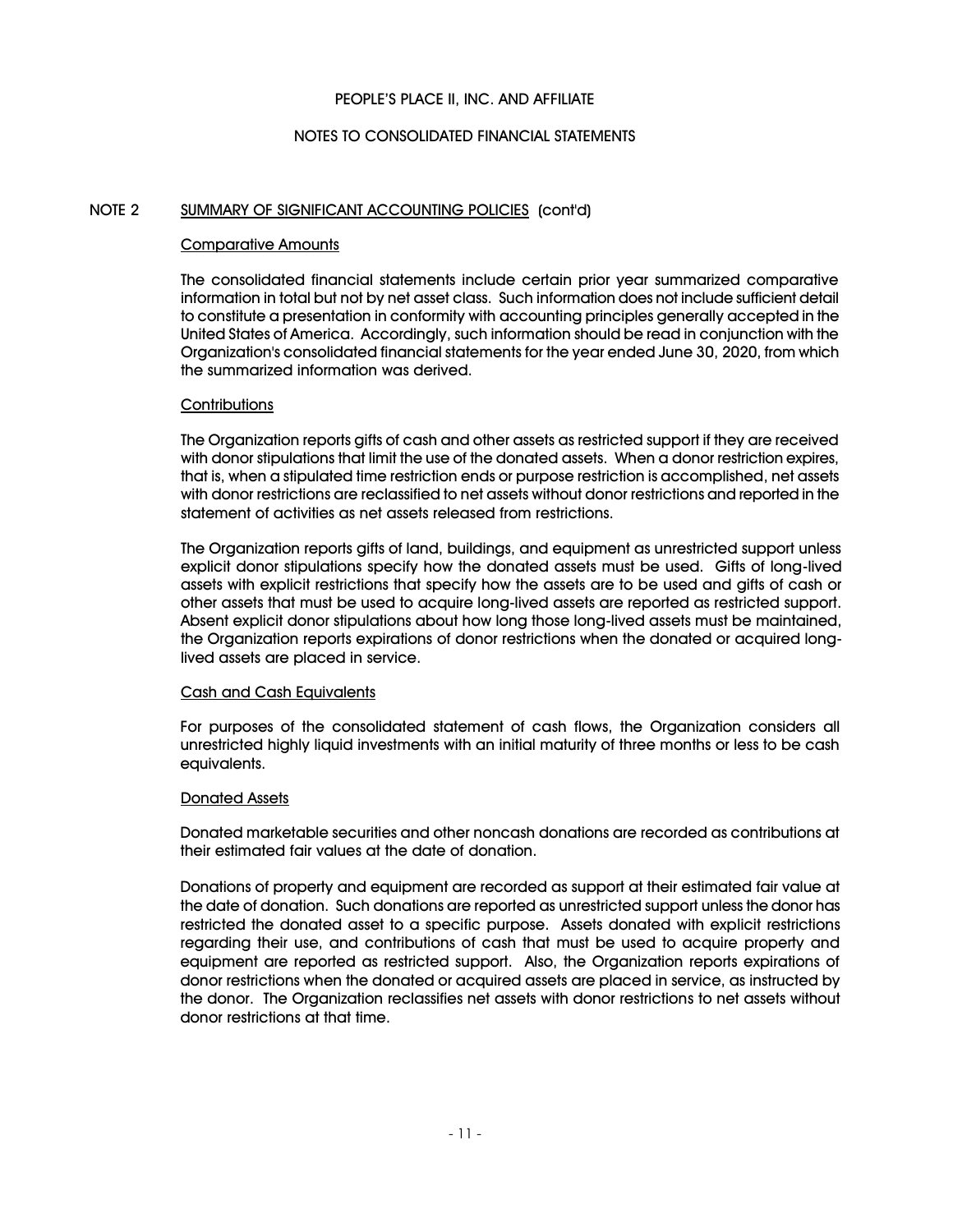#### NOTES TO CONSOLIDATED FINANCIAL STATEMENTS

#### NOTE 2 SUMMARY OF SIGNIFICANT ACCOUNTING POLICIES (cont'd)

#### Property and Equipment

Property and equipment are stated at cost, if purchased. Donated facilities and equipment are recorded at their fair values at the date of receipt. When such assets are sold or otherwise disposed of, the cost and accumulated depreciation are removed from their respective accounts, and any gains or losses on such dispositions are recognized in the statement of activities. The Organization's policy is to capitalize items with a cost equal to or greater than \$2,500. Expenditures for maintenance, repairs, minor renewals, and betterments which do not improve or extend the useful life of the respective asset are expensed.

Depreciation is provided on a straight-line basis over the estimated useful lives of the assets. The following is a schedule of the estimated useful lives:

| <b>Buildings and improvements</b> | 10 - 40 years  |
|-----------------------------------|----------------|
| Building furniture and equipment  | $5 - 20$ years |
| Office equipment                  | $5 - 7$ years  |
| <b>Automobiles</b>                | 5 years        |

Maintenance and repairs are charged directly to expense as incurred; purchases of items which will benefit future periods are capitalized. When assets are disposed of, the cost and accumulated depreciation are removed from the accounts, and any resulting gain or loss is reported.

#### In-kind Contributions

In-kind contributions consist of goods, services, or facilities. Goods are valued at fair value at the date of contribution. Services are reported as contributions if the services create or enhance non-financial assets or require specialized skills, are provided by individuals possessing those skills, and typically need to be purchased if not provided by donation. Contributions of facilities are recorded based on current fair market values of the properties. Inkind contributions total \$296,131 for the year ended June 30, 2021 and are included in revenues and expenses.

#### Income Taxes

People's Place II, Inc. qualifies as a tax-exempt organization under Internal Revenue Code Section 501(c)(3), and its activities are not subject to income tax. People's Place Properties, Inc., for income tax purposes, is a 501(c)(2) organization under the Internal Revenue Code, and its activities are not subject to income tax.

GAAP prescribes rules for the recognition, measurement, classification, and disclosure in the financial statements of uncertain tax positions taken or expected to be taken in the Organization's tax returns. Management has determined that the Organization does not have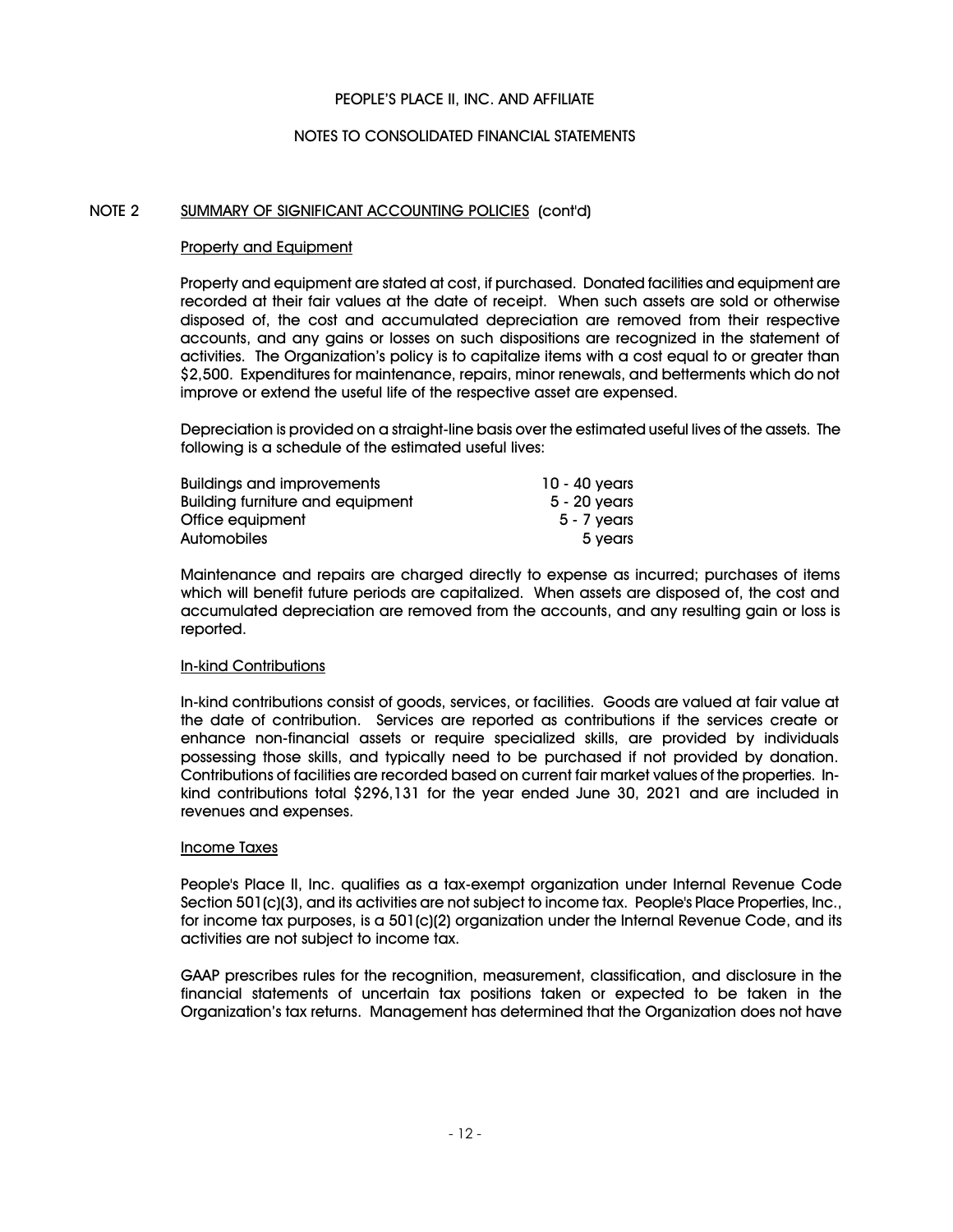#### NOTES TO CONSOLIDATED FINANCIAL STATEMENTS

#### NOTE 2 SUMMARY OF SIGNIFICANT ACCOUNTING POLICIES (cont'd)

any uncertain tax positions or associated unrecognized benefits that materially impact the consolidated financial statements or related disclosures. Since tax matters are subject to some degree of uncertainty, there can be no assurance that the Organization's tax returns will not be challenged by the taxing authorities and that the Organization will not be subject to additional tax, penalties, and interest as a result of such challenge.

#### Advertising Expense

The Organization expenses the production costs of advertising when incurred.

#### Functional Allocation of Expenses

The costs of providing the various programs and other activities have been summarized on a functional basis in the consolidated statement of activities. Whenever possible, costs are directly assigned to the appropriate program or support services. If costs cannot be identified to a specific program activity or supporting service, then these costs are allocated, utilizing an appropriate basis. Accordingly, certain costs have been allocated among the programs and support services benefited.

#### Use of Estimates in the Preparation of Financial Statements

The preparation of consolidated financial statements in conformity with GAAP requires management to make estimates and assumptions that affect the reported amounts of assets and liabilities and disclosure of contingent assets and liabilities at the date of the financial statements, and the reported amounts of revenues and expenses during the reporting period. Actual results could differ from those estimates.

#### NOTE 3 ACCOUNTS RECEIVABLE

The following is a detail of the accounts receivable presented on the consolidated statement of financial position as of June 30, 2021:

| Client fees and health insurance, net                        | 282.799     |
|--------------------------------------------------------------|-------------|
| <b>Delaware Criminal Justice Council</b>                     | 313,253     |
| Division of Services for Children, Youth, and their Families | 146,081     |
| IL Net                                                       | 83,953      |
| <b>Family Support Services Visitation Centers</b>            | 67,447      |
| <b>U.S. Department of Justice</b>                            | 41,628      |
| Department of Health and Social Services                     | 21,632      |
| <b>Miscellaneous</b>                                         | 124,292     |
| <b>TOTAL</b>                                                 | \$1,081,085 |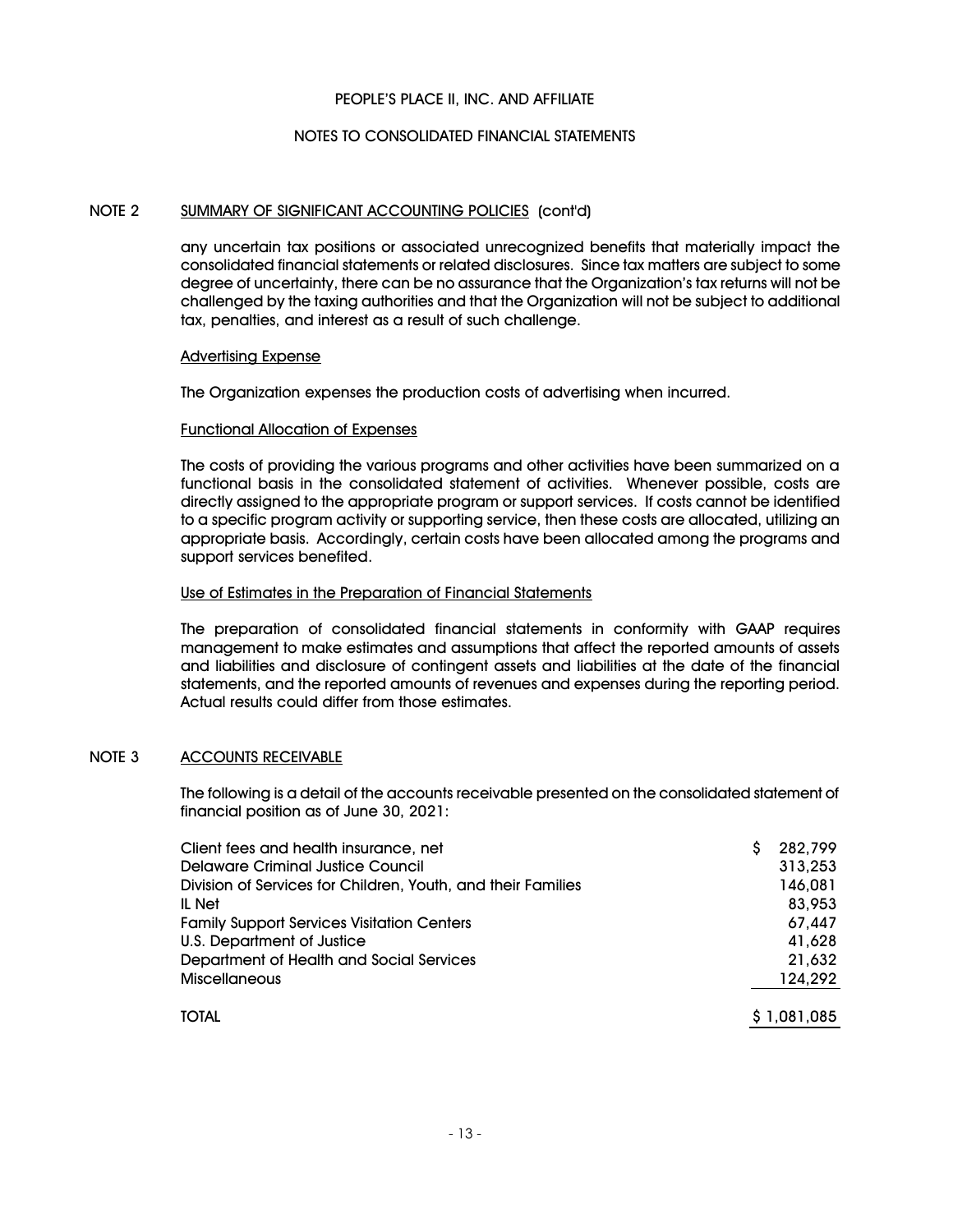#### NOTES TO CONSOLIDATED FINANCIAL STATEMENTS

#### NOTE 3 ACCOUNTS RECEIVABLE (cont'd)

Accounts receivable represents amounts due from various federal and state agencies along with amounts due from clients and health insurance companies. Management expects all amounts to be collected from these federal and state agencies. Client fees and health insurance receivables are net of an allowance for doubtful accounts of \$61,540 at June 30, 2021. Client fees and health insurance balances are analyzed through an aging of the accounts, and an allowance is developed for doubtful accounts based on historical collections.

#### NOTE 4 CONCENTRATION OF RISK

The Organization receives a substantial amount of its support from state, local, and federal agencies. If significant reductions in the level of this support were to occur, it would have an effect on the Organization's programs and activities.

#### NOTE 5 PROPERTY AND EQUIPMENT AND DEPRECIATION

The following is a breakdown of assets per various functions of the Organization:

|                                 |    | As of<br>July 1, 2020 |    | Asset<br>Acquisitions |    | Asset<br><b>Disposals</b> |   | As of<br>June 30, 2021 |
|---------------------------------|----|-----------------------|----|-----------------------|----|---------------------------|---|------------------------|
| <b>Counseling Center</b>        | \$ | 195.109               | Ŝ  |                       | \$ |                           | Ŝ | 195,109                |
| <b>SAFE</b>                     |    | 421.610               |    |                       |    |                           |   | 421,610                |
| RAD **                          |    | 65,726                |    |                       |    |                           |   | 65,726                 |
| Group Home for Girls            |    | 363,357               |    |                       |    |                           |   | 363,357                |
| Centers for Community Justice   |    | 15.654                |    |                       |    |                           |   | 15,654                 |
| Independent Living              |    | 19,511                |    |                       |    |                           |   | 19,511                 |
| <b>Whatcoat Social Services</b> |    | 149.445               |    |                       |    |                           |   | 149.445                |
| Abriendo Puertas                |    | 102.532               |    |                       |    |                           |   | 102,532                |
| <b>Veterans Outreach</b>        |    | 29.061                |    |                       |    |                           |   | 29.061                 |
| <b>Turning Point</b>            |    | 36,292                |    |                       |    |                           |   | 36,292                 |
| <b>Visitation Centers</b>       |    | 24.672                |    |                       |    |                           |   | 24,672                 |
| People's Place Properties, Inc. |    | 7,041,068             |    | 31,761                |    |                           |   | 7,072,829              |
| Administrative and general      |    | 234,124               |    | 35,795                |    |                           |   | 269,919                |
|                                 | S  | 8,698,161             | \$ | 67,556                | Ş  |                           |   | 8,765,717              |
| Less: accumulated depreciation  |    |                       |    |                       |    |                           |   | (4,559,076)            |
| Net property and equipment      |    |                       |    |                       |    |                           |   | 4.206.641              |

\*\* The RAD program ceased operations at the end of February 2017. RAD assets remaining in the Organization's possession are available for the use of other programs.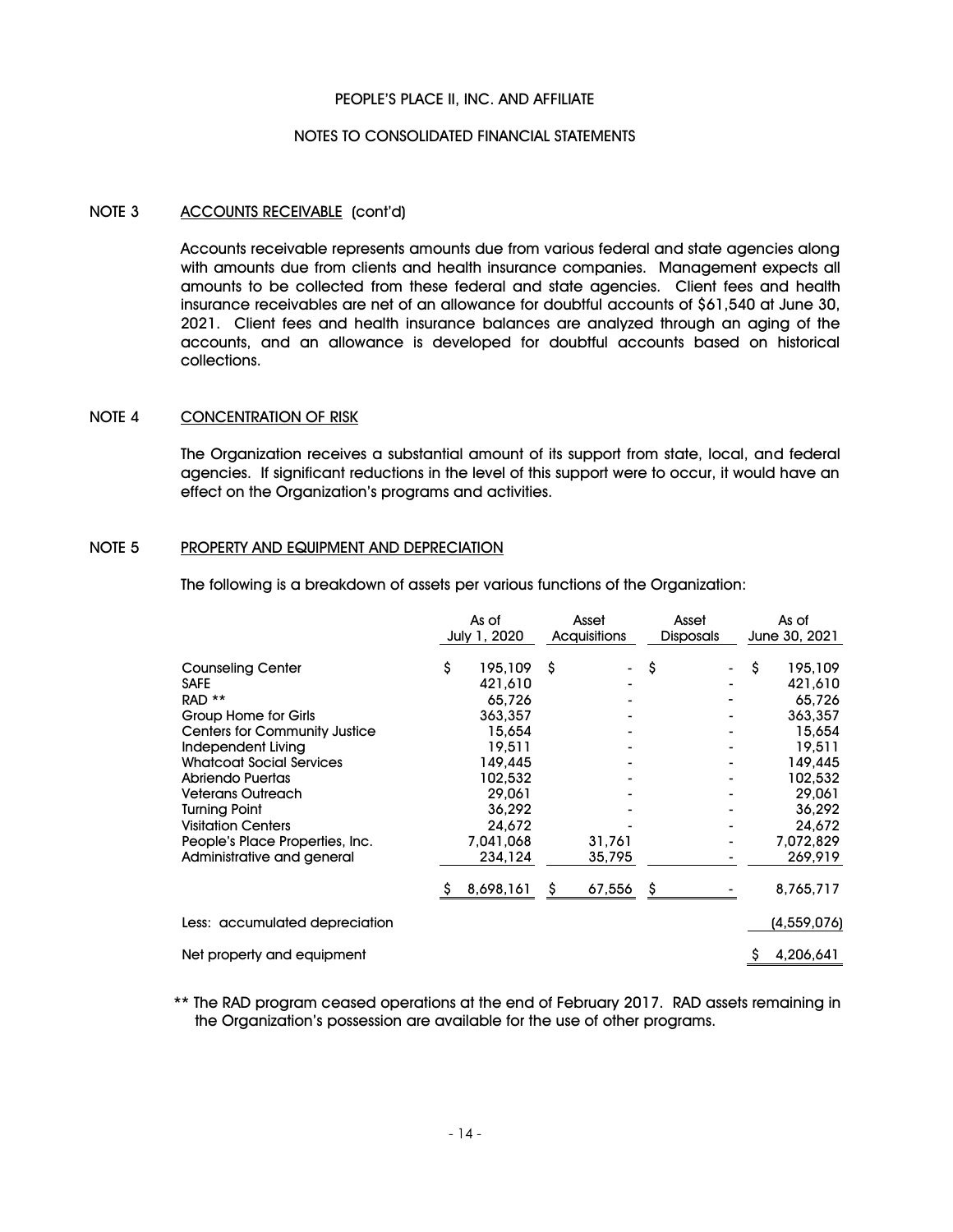#### NOTES TO CONSOLIDATED FINANCIAL STATEMENTS

#### NOTE 6 LONG-TERM DEBT

Debt obligations consisted of the following at June 30, 2021:

In October 2001, the Organization entered into a loan agreement with the Delaware State Housing Authority ("DSHA") for \$142,500, at an interest rate of 3.00%, payable monthly. The mortgage is secured by property in Seaford, Delaware. Principal payments are to be deferred until final maturity date of November 2041. This agreement was modified August 2008, stating that no interest is due or accrued on the loan and to confirm a complete deferral of payment due to DSHA.  $\sim$  142,500

The Organization obtained a mortgage of \$1,153,236 in 2006 for a period of 30 years. The mortgage, due to DSHA, is secured by 10 transitional housing units called Vera's Haven located in Dover, Delaware. The loan has a 30-year interest-free term and principal payment deferred until final maturity in 2036. If certain terms and conditions of the loan are met, the loan will not have to be repaid. 1,153,236

In August 2003, the Organization entered into a loan agreement with the United States Department of Agriculture Rural Development ("USDA") for \$765,000, with a monthly payment of \$3,321 at an interest rate of 4.25% with a maturity date of August 2043. The mortgage is secured by property located on Airport Road, Milford, Delaware. 570,865

In September 2005, the Organization entered into a loan agreement with the USDA for \$180,000, with a monthly payment of \$767 at an interest rate of 4.125% with a maturity date of September 2045. The mortgage is secured by property located on Airport Road, Milford, Delaware. 139,948

In September 2005, the Organization entered into a loan agreement with the USDA for \$60,000, with a monthly payment of \$256 at an interest rate of 4.125% with a maturity date of September 2045. The mortgage is secured by property located on Airport Road, Milford, Delaware. 47,529

The Organization received financing of \$500,000 in 2007 from the Federal Home Loan - Bank of Pittsburgh with a maturity date of February 6, 2022. The mortgage is secured by 10 transitional housing units called Vera's Haven located in Dover, Delaware. If the Organization fully complies with all mortgage provisions, no principal or interest will be required at the end of 15 years. The mortgage shall be deemed satisfied upon the termination of 15 years of operating the transitional housing units. Although the note includes an interest provision, the Organization has fully complied and intends to fully comply with all note agreement provisions; therefore, the likelihood the Organization will be required to repay the note is remote. As a result, the Organization has not recorded any accrued interest at June 30, 2021. 500,000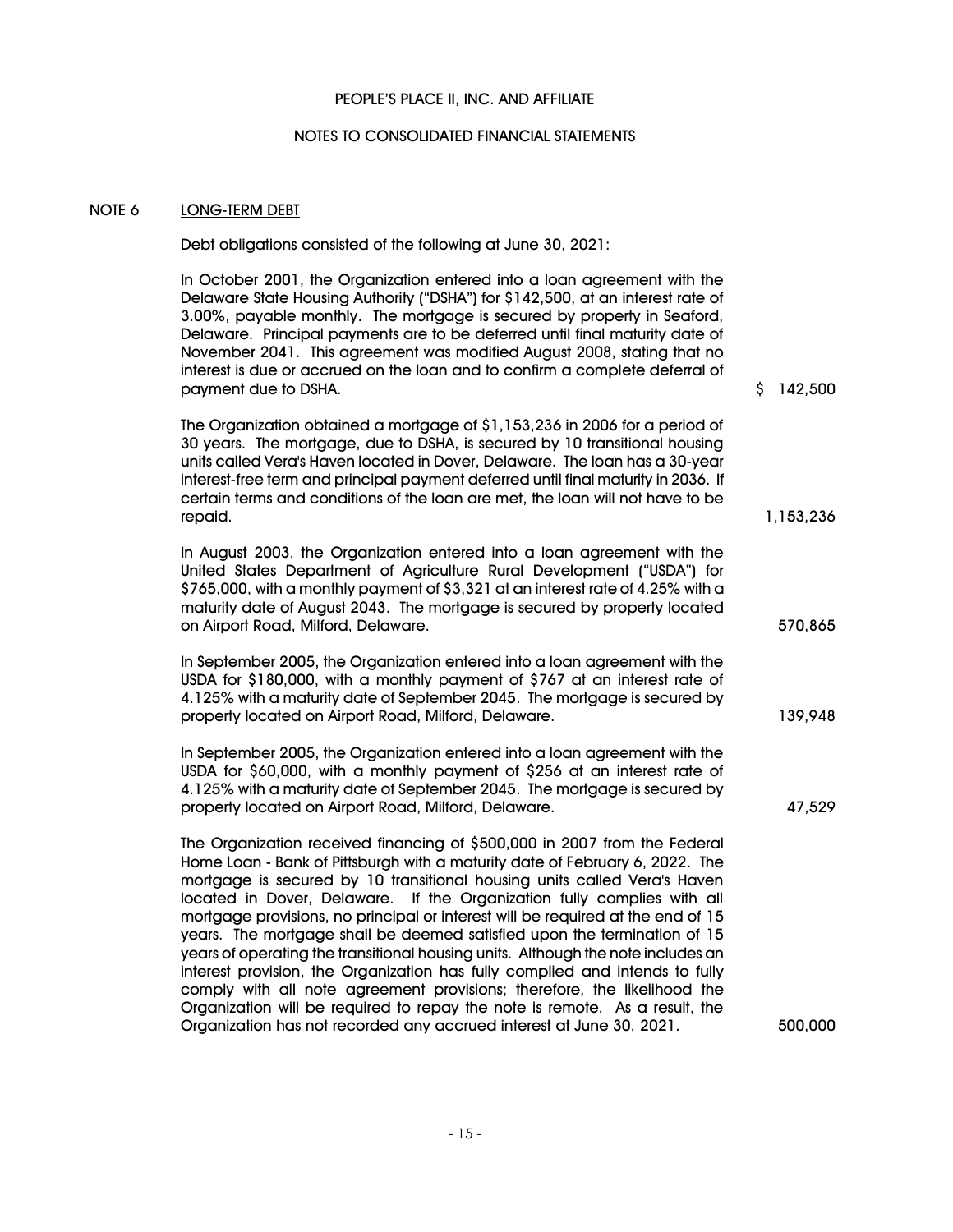#### NOTES TO CONSOLIDATED FINANCIAL STATEMENTS

#### NOTE 6 LONG-TERM DEBI (cont'd)

In June 2020, the Organization entered into a loan agreement with WSFS Bank for \$599,250, with a monthly payment of \$3,419 at an interest rate of 3.27% with a maturity date of June 2040. The mortgage is secured by property located on Georges Aly, Smyrna, Delaware. 575,928

\$3,130,006

The following are maturities of the principal portion of debt obligations:

For the Year Ending June 30,

| 2022              | S<br>42.796 |
|-------------------|-------------|
| 2023              | 44,456      |
| 2024              | 48,153      |
| 2025              | 50,013      |
| 2026              | 51,948      |
| <b>Thereafter</b> | 2,892,640   |
|                   | 3,130,006   |

#### NOTE 7 NET ASSETS WITH DONOR RESTRICTIONS

Net assets were restricted by donors for the following purposes as of June 30, 2021:

| <b>Counseling Center</b>                  | \$<br>91.216 |
|-------------------------------------------|--------------|
| <b>Criminal Justice Council</b>           | 52,328       |
| SAFE                                      | 169,204      |
| Independent Living                        | 121,983      |
| Whatcoat                                  | 73,503       |
| Abriendo Puertas                          | 66,547       |
| GGH                                       | 11,780       |
| Veterans Outreach                         | 12.631       |
| Visitation Centers                        | 37.797       |
| Turning Point                             | 77,708       |
| Other                                     | 11.950       |
| People's Place Properties - DSHA Reserves | 342,584      |
|                                           | 1,069,231    |

Net assets were released from donor restrictions by incurring expenses satisfying the restricted purposes or by occurrences of other events specified by donors in the amount of \$4,734,953 for the year ended June 30, 2021.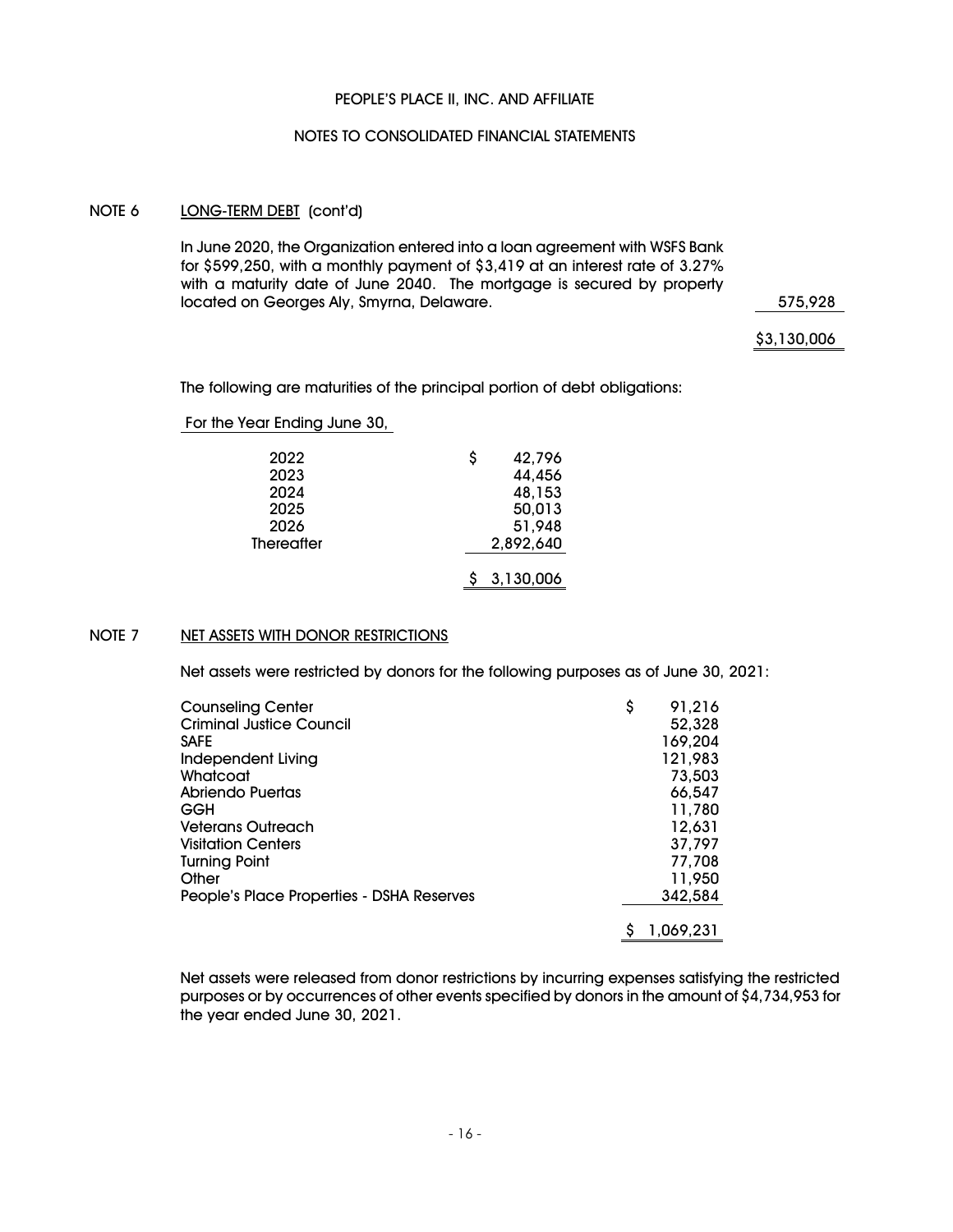#### NOTES TO CONSOLIDATED FINANCIAL STATEMENTS

#### NOTE 8 DEFINED CONTRIBUTION PLAN

The Organization has a defined contribution plan covering all full-time employees. Employees who have one year of eligibility service and are at least 21 years of age are eligible to participate. Each year, participants may contribute up to 100 percent of pretax annual compensation (minimum of one percent), as defined in the plan. The Organization may make a matching contribution based upon a percentage of participant deferrals. The Organization's matching contribution for the year ended June 30, 2021 was 50 percent of the first two percent of the participant's compensation. Contributions are subject to certain limitations. Employer contributions to the plan for the year ended June 30, 2021 were \$41,251.

#### NOTE 9 OPERATING LEASES - LESSEE

The Organization leases building space and equipment for use in its offices under various operating leases that expire through December 2022. Total lease payments amounted to \$65,756 for the year ended June 30, 2021 and are included in occupancy on the statement of functional expenses. The following is a schedule of minimum future rental payments under noncancelable operating leasing arrangements having remaining terms in excess of one year as of June 30, 2021:

For the Year Ending June 30,

| 2022<br>2023 | 53,000<br>26,328 |
|--------------|------------------|
|              | 79,328           |

#### NOTE 10 OPERATING LEASES - LESSOR

The Organization leases out office space at various locations under operating leases with terms expiring through March 2024.

Future minimum rentals are as follows:

For the Year Ending June 30,

| 2022<br>2023<br>2024 | 39,974<br>39,974<br>29,981 |
|----------------------|----------------------------|
|                      | 109,929                    |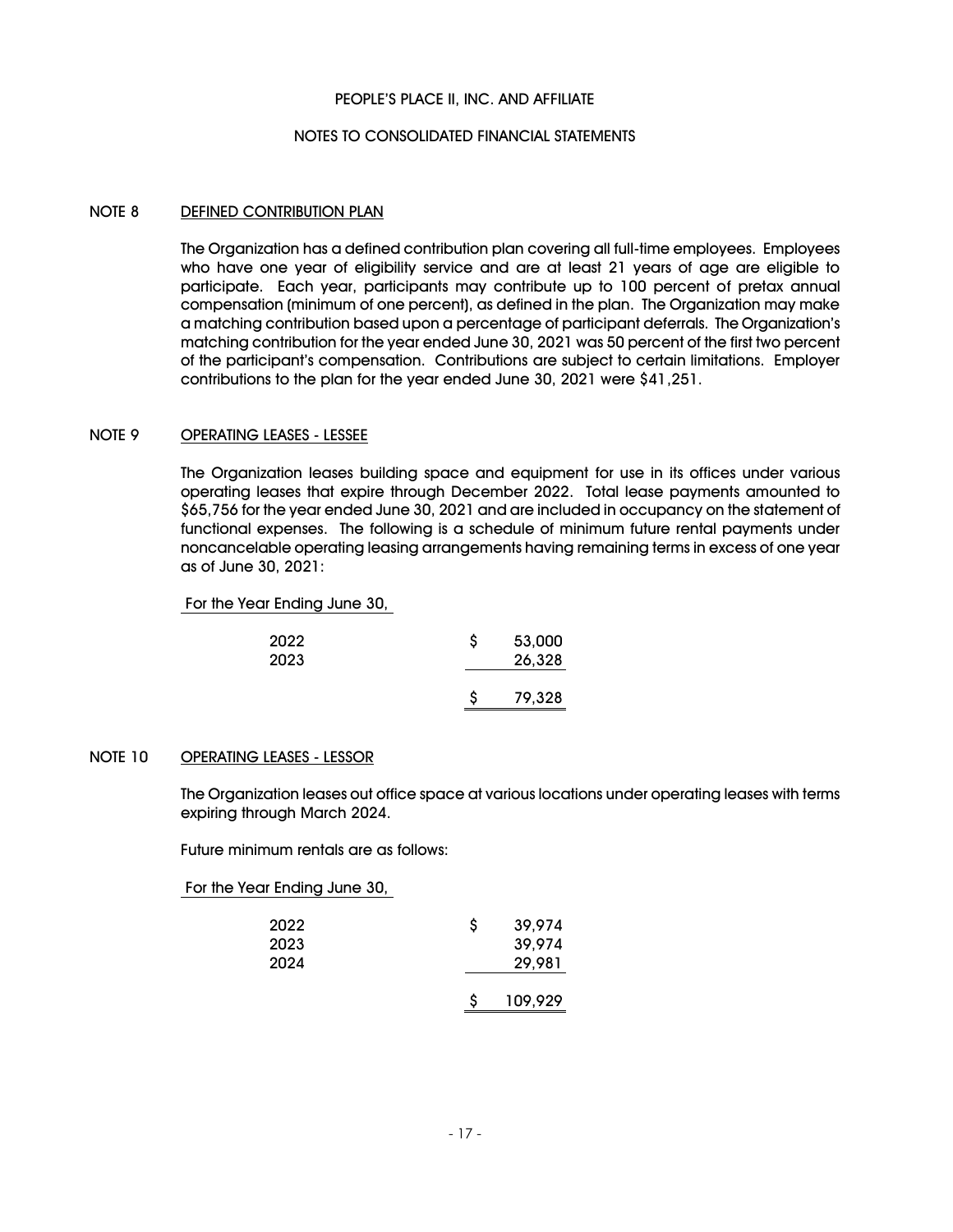#### NOTES TO CONSOLIDATED FINANCIAL STATEMENTS

#### NOTE 11 RESTRICTED CASH

Included in cash and cash equivalents at June 30, 2021 is \$54,760 of cash segregated for Vera's Haven rental property operations.

Cash escrow and reserve funds are maintained by the Delaware State Housing Authority for a shelter in Sussex County, Delaware and for 10 transitional housing units (Vera's Haven) located in Dover, Delaware. The balances at June 30, 2021 are as follows:

|                                                                                    |   | <b>Sussex</b><br>County<br><b>Domestic</b><br>Center |     | Vera's<br>Haven            | Total                       |
|------------------------------------------------------------------------------------|---|------------------------------------------------------|-----|----------------------------|-----------------------------|
| Insurance escrow<br>Replacement reserve<br>Operating reserve and residual receipts | S | 128,570<br>12,498                                    | - S | 4,210<br>27.437<br>169.869 | 4.210<br>156,007<br>182,367 |
| <b>TOTAL</b>                                                                       |   | 141.068                                              |     | 201,516                    | 342.584                     |

#### NOTE 12 DELAWARE COMMUNITY FOUNDATION

The Organization established two endowment funds with the Delaware Community Foundation. The funds are a permanent endowment whose purpose is to provide long-term financial support to the Organization. In determining the amount of annual support to be provided in any given year, the Delaware Community Foundation and the Organization will consider the total return of the funds and their original value. The Delaware Community Foundation's Board of Directors will have ultimate control and governance responsibility for all aspects of the funds. The total ending fund balance was \$50,867 as of June 30, 2021. This amount is not presented in the Organization's financial statements based on the control and governance provisions of the Delaware Community Foundation.

#### NOTE 13 CONCENTRATION OF CREDIT RISK

The Organization maintains its cash in bank deposit accounts which, at times, may exceed federally insured limits. The Organization's deposits exceeded federally insured limits by \$1,292,073 as of June 30, 2021. The Organization has not experienced any losses in such accounts.

#### NOTE 14 LIQUIDITY AND AVAILABILITY OF RESOURCES

The Organization's financial assets consist of cash and cash equivalents and accounts receivable.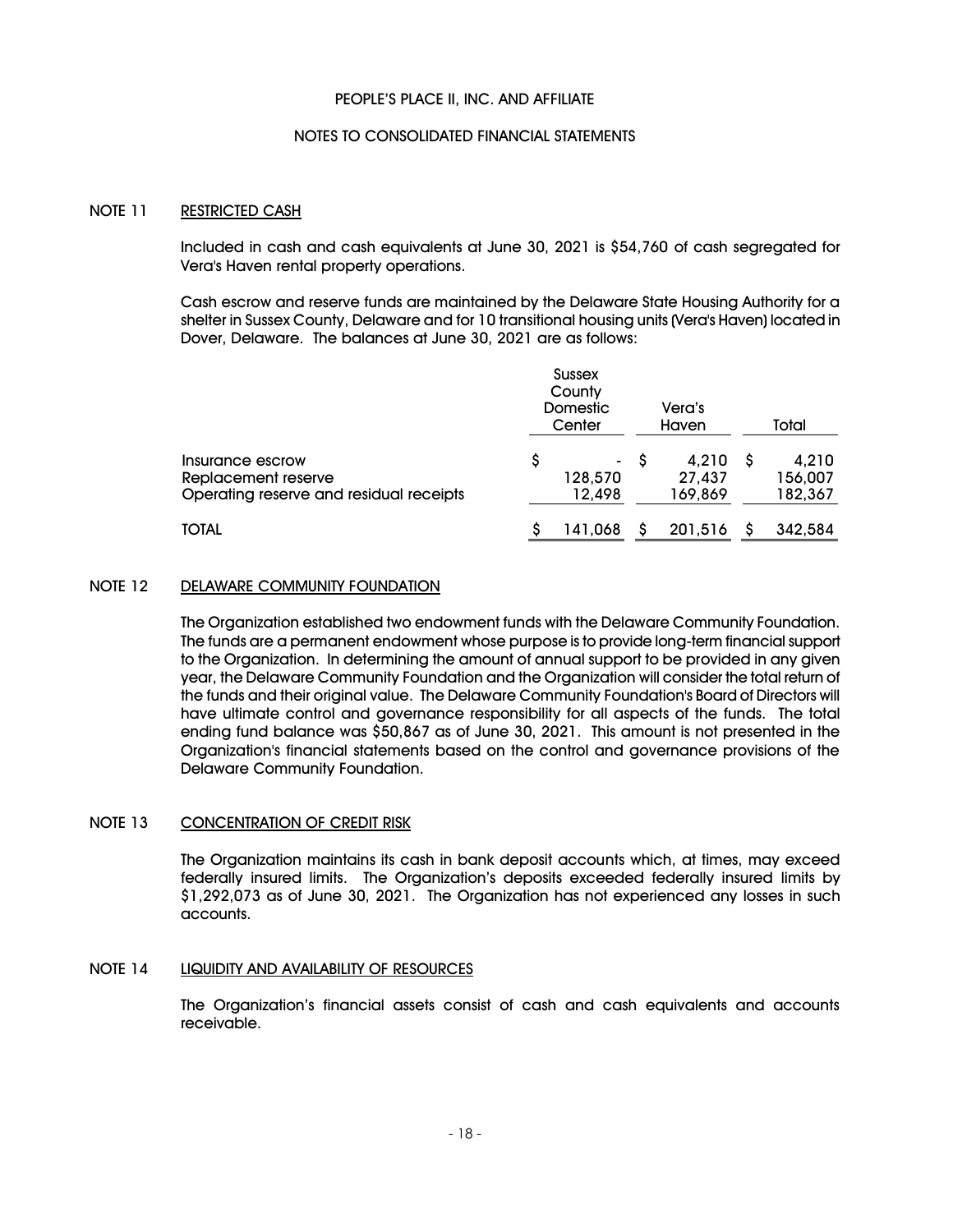#### NOTES TO CONSOLIDATED FINANCIAL STATEMENTS

#### NOTE 14 LIQUIDITY AND AVAILABILITY OF RESOURCES (cont'd)

The following reflects the Organization's financial assets as of June 30, 2021, reduced by amounts not available for general use because of contractual or donor-imposed restriction within one year of the date of the statement of financial position. Amounts not available include amounts set aside for Board-designated funds that could be drawn upon if the governing board approves that action.

| Financial assets, at year-end                   | \$4,758,682 |
|-------------------------------------------------|-------------|
| Less those unavailable for general expenditures |             |
| within one year due to:                         |             |
| Donor-imposed purpose or time restriction       | 1,069,231   |
| Financial assets available to meet cash needs   |             |
| for general expenditures within one year        | \$3,689,451 |

The Organization has a goal to maintain highly liquid financial assets on hand to meet, at a minimum, 90 days of normal operating expenses (excluding depreciation), which is approximately \$2,083,000. At June 30, 2021, the Organization had \$3,667,597 in highly liquid financial assets. The Organization has a policy to structure its financial assets to be available as its general expenditures, liabilities, and other obligations come due.

#### NOTE 15 UNCERTAINTY – COVID-19 PANDEMIC

As a result of the spread of the COVID-19 coronavirus which was ongoing at June 30, 2021, economic and operational uncertainties have arisen which may impact the Organization in fiscal year 2022. There exist uncertainties surrounding the Organization's operations in the upcoming fiscal year in terms of the Organization's ability to hold fundraising and programmatic events. The uncertainties surrounding the operation of these events will have a direct impact on individual revenue and expense items that are dependent on these events. The extent of the potential impact is unknown as the COVID-19 pandemic continues to develop.

#### NOTE 16 GAIN ON FORGIVENESS OF LOAN

During the year ended June 30, 2021 the Organization received notification that its loan under the United States Small Business Administration's Paycheck Protection Program had been approved for full forgiveness. The \$980,912 forgiveness is reported as a gain on loan forgiveness on the consolidated statement of activities.

#### NOTE 17 SUBSEQUENT EVENTS

The Organization has evaluated all subsequent events through November 23, 2021, the date the financial statements were available to be issued.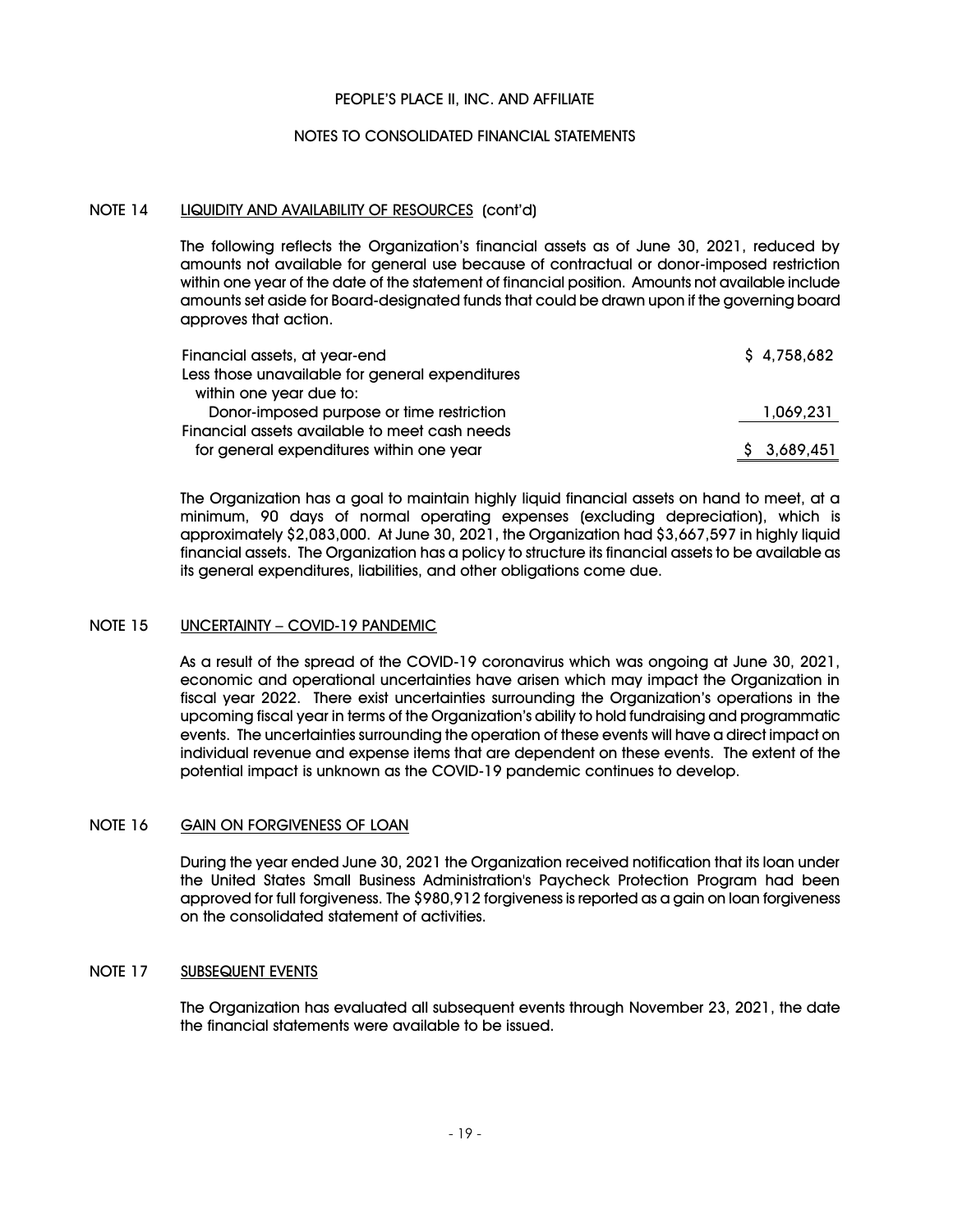# **PEOPLE'S PLACE II, INC. AND AFFILIATE CONSOLIDATING FINANCIAL STATEMENTS**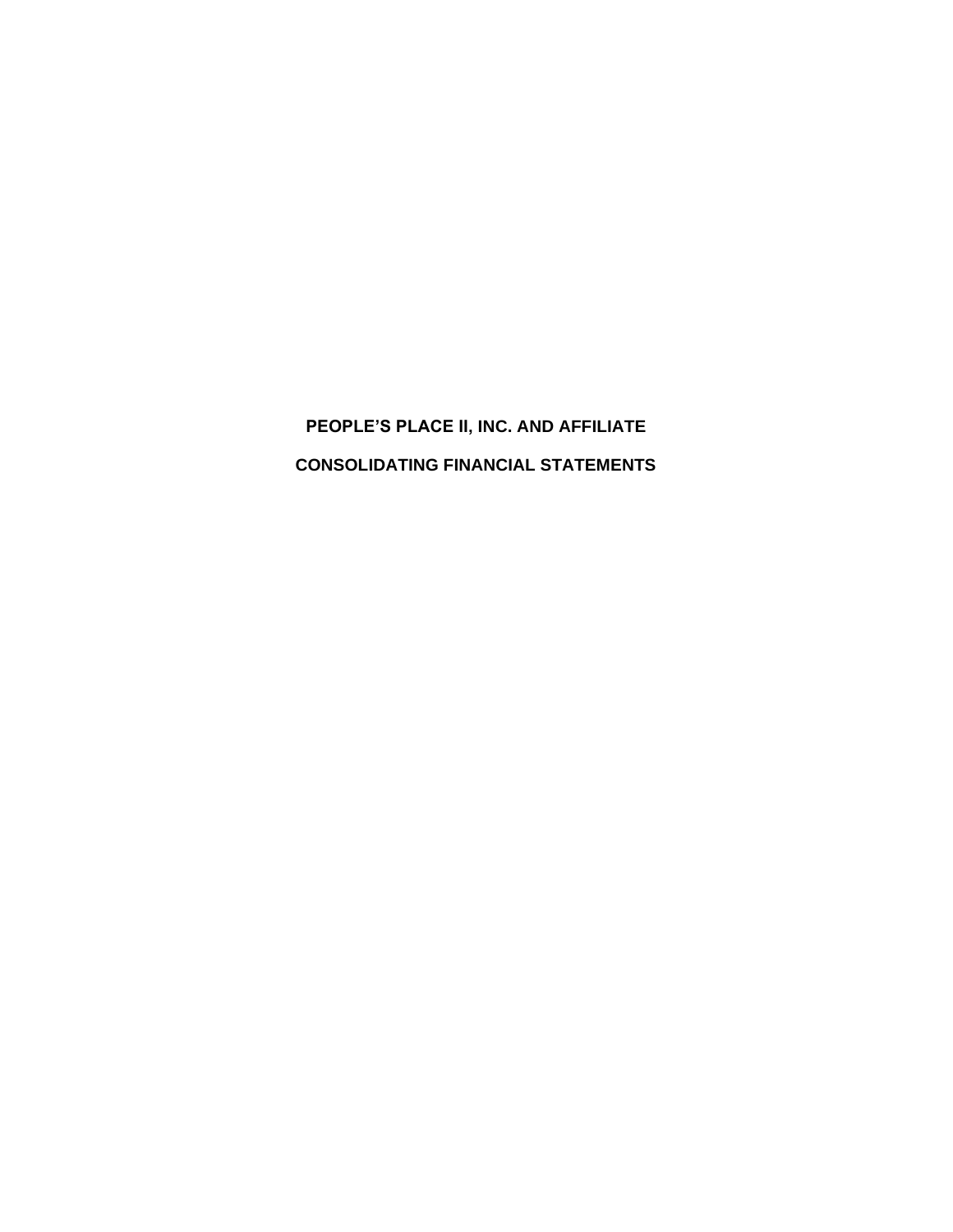## **JUNE 30, 2021 CONSOLIDATING STATEMENT OF FINANCIAL POSITION PEOPLE'S PLACE II, INC. AND AFFILIATE**

|                                                                          | People's<br>Place II, Inc. | People's Place<br>Properties, Inc. | Eliminations             | <b>Totals</b>   |
|--------------------------------------------------------------------------|----------------------------|------------------------------------|--------------------------|-----------------|
| <b>ASSETS</b>                                                            |                            |                                    |                          |                 |
| <b>CURRENT ASSETS:</b>                                                   |                            |                                    |                          |                 |
| Cash and cash equivalents                                                | \$<br>3,404,533            | \$<br>273,064                      | \$                       | \$<br>3,677,597 |
| Accounts receivable                                                      | 1,846,418                  | 386                                | (765, 719)               | 1,081,085       |
| Prepaid expenses                                                         | 56,486                     |                                    |                          | 56,486          |
| Deposits                                                                 | 9,973                      | 1,918                              |                          | 11,891          |
| <b>Total Current Assets</b>                                              | 5,317,410                  | 275,368                            | (765, 719)               | 4,827,059       |
| <b>PROPERTY AND EQUIPMENT:</b>                                           |                            |                                    |                          |                 |
| Land                                                                     |                            | 553,486                            |                          | 553,486         |
| <b>Buildings</b>                                                         |                            | 4,704,139                          |                          | 4,704,139       |
| <b>Building improvements</b>                                             | 361,558                    | 1,395,540                          |                          | 1,757,098       |
| Furniture and equipment                                                  | 933,084                    | 389,664                            |                          | 1,322,748       |
| Automobiles                                                              | 398,246                    | 30,000                             |                          | 428,246         |
|                                                                          | 1,692,888                  | 7,072,829                          |                          | 8,765,717       |
| Less: Accumulated depreciation                                           | (1,425,012)                | (3, 134, 064)                      |                          | (4,559,076)     |
| Net Property and Equipment                                               | 267,876                    | 3,938,765                          | $\overline{\phantom{a}}$ | 4,206,641       |
| <b>OTHER ASSETS:</b>                                                     |                            |                                    |                          |                 |
| Cash escrow and reserve funds                                            | 203                        | 342,381                            |                          | 342,584         |
| <b>TOTAL ASSETS</b>                                                      | 5,585,489                  | \$<br>4,556,514                    | \$<br>(765,719)          | \$<br>9,376,284 |
| <b>LIABILITIES AND NET ASSETS</b>                                        |                            |                                    |                          |                 |
| <b>CURRENT LIABILITIES:</b>                                              |                            |                                    |                          |                 |
| Accounts payable and other accrued expenses                              | \$<br>123,780              | \$<br>807,455                      | \$<br>(765, 719)         | 165.516<br>\$   |
| Accrued payroll expenses                                                 | 518,806                    |                                    |                          | 518,806         |
| Current portion of long-term debt                                        |                            | 42,796                             |                          | 42,796          |
| Deferred revenue                                                         | 237,402                    |                                    |                          | 237,402         |
| <b>Total Current Liabilities</b>                                         | 879,988                    | 850,251                            | (765, 719)               | 964,520         |
|                                                                          |                            |                                    |                          |                 |
| <b>NONCURRENT LIABILITIES:</b><br>Long-term debt, net of current portion |                            | 3,087,210                          |                          | 3,087,210       |
|                                                                          |                            |                                    |                          |                 |
| <b>Total Liabilities</b>                                                 | 879,988                    | 3,937,461                          | (765, 719)               | 4,051,730       |
| <b>NET ASSETS:</b>                                                       |                            |                                    |                          |                 |
| Without donor restrictions                                               | 3,636,270                  | 619,053                            |                          | 4,255,323       |
| With donor restrictions                                                  | 1,069,231                  |                                    |                          | 1,069,231       |
| <b>Total Net Assets</b>                                                  | 4,705,501                  | 619,053                            |                          | 5,324,554       |
| TOTAL LIABILITIES AND NET ASSETS                                         | \$<br>5,585,489            | \$<br>4,556,514                    | \$<br>(765, 719)         | \$<br>9,376,284 |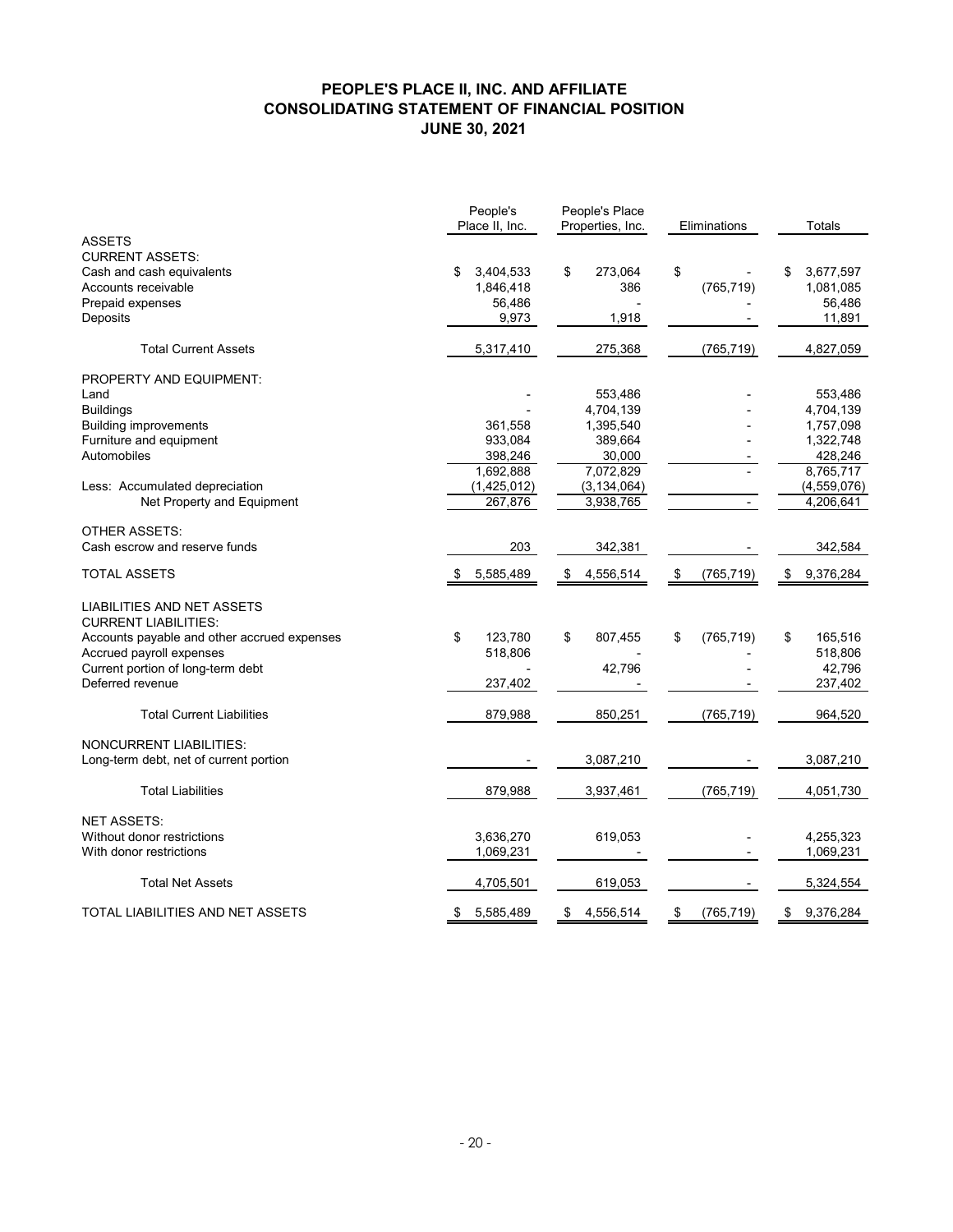## **PEOPLE'S PLACE II, INC. AND AFFILIATE CONSOLIDATING STATEMENT OF ACTIVITIES YEAR ENDED JUNE 30, 2021**

|                                     | People's        | People's Place   |              |                 |  |  |
|-------------------------------------|-----------------|------------------|--------------|-----------------|--|--|
|                                     | Place II, Inc.  | Properties, Inc. | Eliminations | <b>Totals</b>   |  |  |
| <b>REVENUES AND SUPPORT</b>         |                 |                  |              |                 |  |  |
| Public support, received directly   | 288,002<br>\$   | \$               | \$           | 288,002<br>\$   |  |  |
| Public support, received indirectly | 32,011          |                  |              | 32,011          |  |  |
| Revenue from governmental agencies  | 4,990,978       |                  |              | 4,990,978       |  |  |
| Program service fees                | 2,968,646       |                  |              | 2,968,646       |  |  |
| Rent                                | 7,351           | 443,893          | (236, 234)   | 215,010         |  |  |
| Gain on fogiveness of loan          | 980,912         |                  |              | 980,912         |  |  |
| Miscellaneous revenue               |                 | 18,657           |              | 18,657          |  |  |
| Interest income                     | 741             | 162              |              | 903             |  |  |
| In-kind revenue                     | 296,131         |                  |              | 296,131         |  |  |
| <b>Total Revenues and Support</b>   | 9,564,772       | 462,712          | (236, 234)   | 9,791,250       |  |  |
| <b>EXPENSES</b>                     |                 |                  |              |                 |  |  |
| Programs:                           |                 |                  |              |                 |  |  |
| <b>Counseling Center</b>            | 2,803,971       |                  | (37, 322)    | 2,766,649       |  |  |
| Shelter, Advocacy, Freedom, and     |                 |                  |              |                 |  |  |
| Empowerment (SAFE)                  | 1,541,232       |                  | (38, 250)    | 1,502,982       |  |  |
| Group Home for Girls                | 754,913         |                  | (23, 749)    | 731,164         |  |  |
| Centers for Community Justice       | 181,297         |                  | (12, 499)    | 168,798         |  |  |
| Independent Living                  | 558,384         |                  | (5,782)      | 552,602         |  |  |
| <b>Whatcoat Social Services</b>     | 385,665         |                  | (10, 800)    | 374,865         |  |  |
| Abriendo Puertas                    | 448,477         |                  | (19,800)     | 428,677         |  |  |
| <b>Veterans Outreach</b>            | 58,921          |                  | (2,364)      | 56,557          |  |  |
| <b>Turning Point</b>                | 431,004         |                  | (26, 232)    | 404,772         |  |  |
| <b>Visitation Centers</b>           | 252,764         |                  | (18, 560)    | 234,204         |  |  |
| <b>Total Program Expenses</b>       | 7,416,628       |                  | (195, 358)   | 7,221,270       |  |  |
| Administrative and general          | 914,952         | 487,816          | (40, 876)    | 1,361,892       |  |  |
| <b>Total Expenses</b>               | 8,331,580       | 487,816          | (236, 234)   | 8,583,162       |  |  |
| <b>CHANGE IN NET ASSETS</b>         | 1,233,192       | (25, 104)        |              | 1,208,088       |  |  |
| NET ASSETS, BEGINNING OF YEAR       | 3,472,309       | 644,157          |              | 4,116,466       |  |  |
| NET ASSETS, END OF YEAR             | 4,705,501<br>\$ | \$<br>619,053    | \$           | 5,324,554<br>\$ |  |  |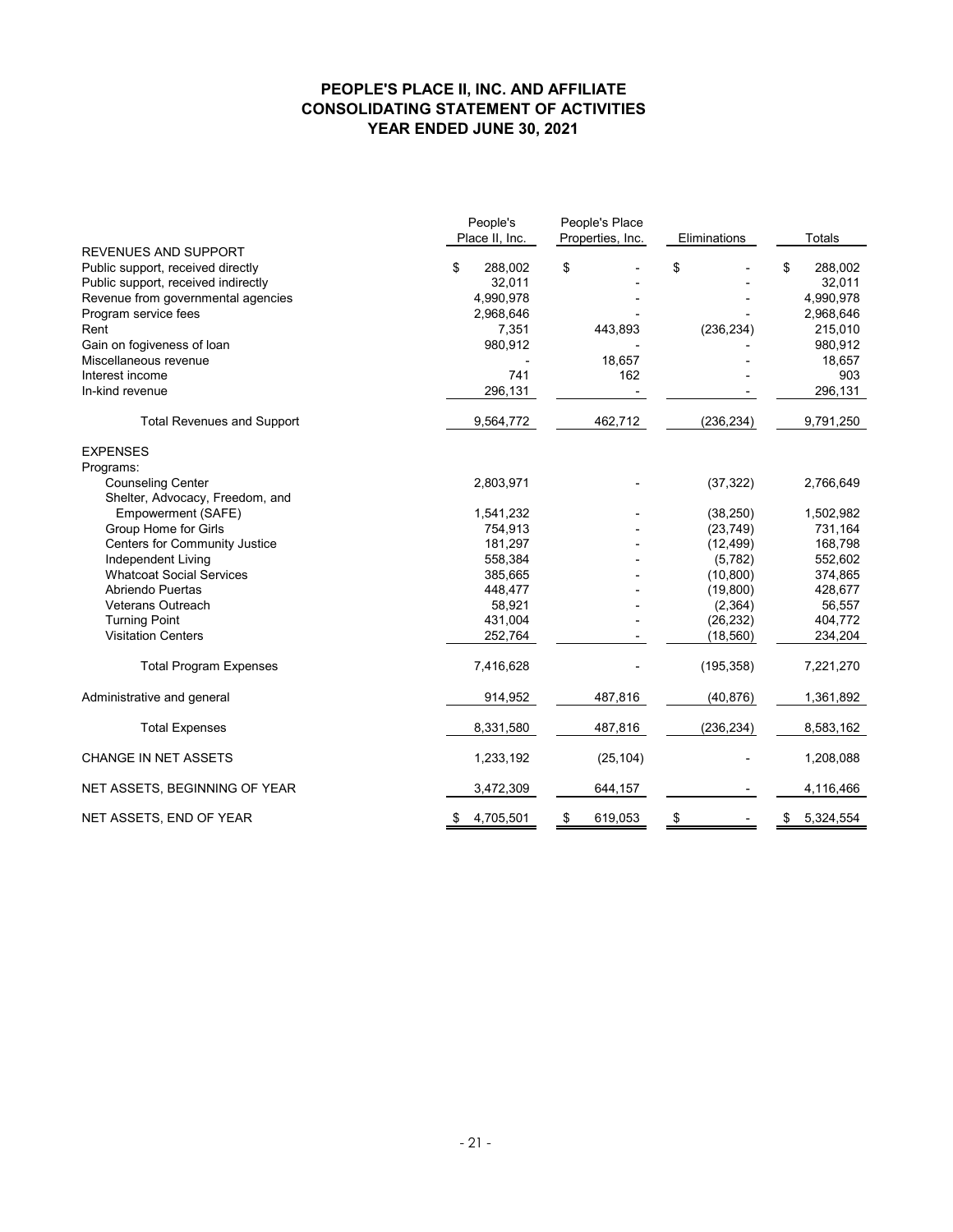## **PEOPLE'S PLACE II, INC. AND AFFILIATE CONSOLIDATING STATEMENT OF EXPENSES YEAR ENDED JUNE 30, 2021**

|                                | People's        | People's Place   |                  |                 |
|--------------------------------|-----------------|------------------|------------------|-----------------|
|                                | Place II, Inc.  | Properties, Inc. | Eliminations     | Totals          |
| <b>Salaries</b>                | 4,918,664<br>\$ | \$<br>47,327     | \$               | 4,965,991<br>S  |
| Employee benefits              | 372,470         | 6,266            |                  | 378,736         |
| Payroll taxes, etc.            | 444,710         | 4,171            |                  | 448,881         |
| Assistance to individuals      | 734,240         |                  |                  | 734,240         |
| Building and equipment rental  |                 |                  |                  |                 |
| and maintenance                | 264,155         | 96,375           |                  | 360,530         |
| Conferences, conventions, etc. | 21,333          |                  |                  | 21,333          |
| Electronic health records      | 74,778          |                  |                  | 74,778          |
| In-kind expenses               | 296,131         |                  |                  | 296,131         |
| Insurance                      | 93,449          | 1,611            |                  | 95,060          |
| Interest expense               |                 | 56,069           |                  | 56,069          |
| Membership dues                | 33,911          |                  |                  | 33,911          |
| Miscellaneous                  | 20,820          | 6,781            |                  | 27,601          |
| Occupancy                      | 419,849         | 71,433           | (236, 234)       | 255,048         |
| Postage                        | 12,016          | 3,461            |                  | 15,477          |
| Printing and publications      | 23,097          |                  |                  | 23,097          |
| Professional fees              | 199,250         | 2,117            |                  | 201,367         |
| Supplies                       | 177,533         | 8,093            |                  | 185,626         |
| Telephone                      | 108,143         | 3,337            |                  | 111,480         |
| Travel and vehicle expense     | 43,780          | 3,702            |                  | 47,482          |
| TOTAL BEFORE DEPRECIATION      | 8,258,329       | 310,743          | (236, 234)       | 8,332,838       |
| Depreciation                   | 73,251          | 177,073          |                  | 250,324         |
| <b>TOTAL EXPENSES</b>          | 8,331,580       | \$<br>487,816    | \$<br>(236, 234) | 8,583,162<br>\$ |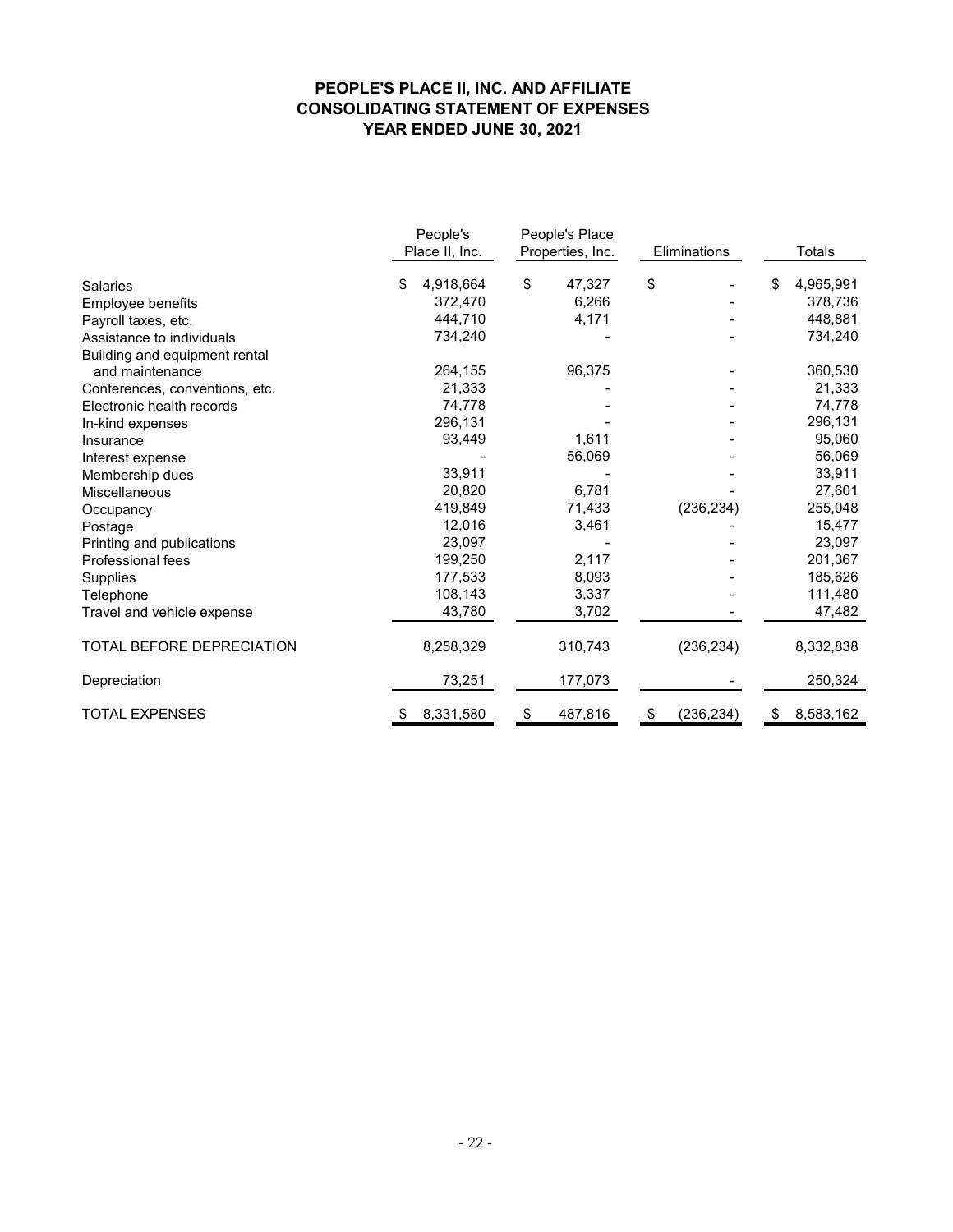# **PEOPLE'S PLACE II, INC. AND AFFILIATE OTHER SUPPLEMENTARY INFORMATION**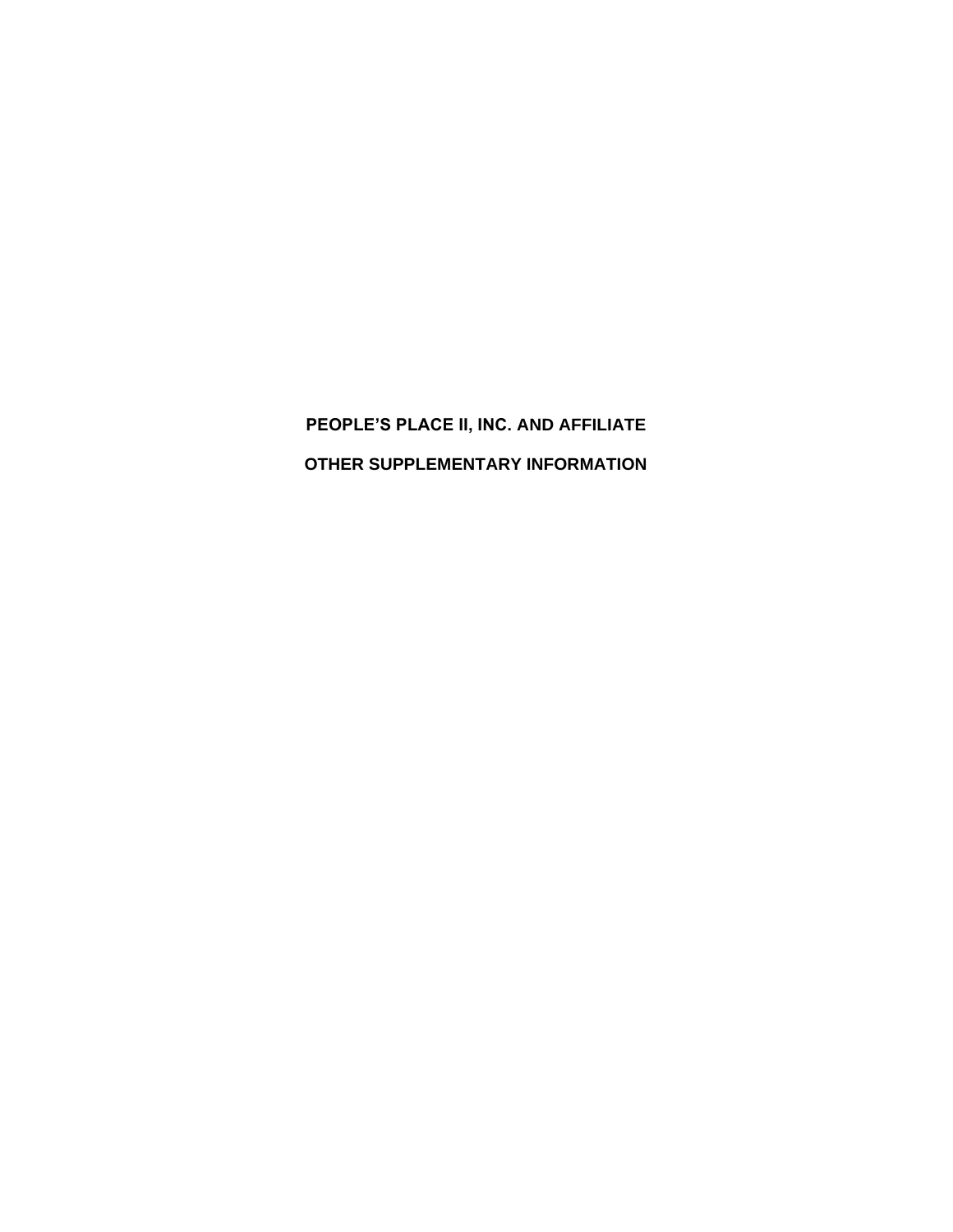## **PEOPLE'S PLACE II, INC. AND AFFILIATE DSHA STATEMENT OF PROFIT AND LOSS**

# **Project Name: Vera's Haven**

|                       | Project Number: DE-HDF-297-FY06-08                                                 |              | Year Ended:  | June 30, 2021 |
|-----------------------|------------------------------------------------------------------------------------|--------------|--------------|---------------|
|                       |                                                                                    |              |              |               |
| Part I                | <b>Description of Account</b>                                                      |              | Amount*      |               |
| <b>RENTAL</b>         | Rent Revenue - Gross Potential                                                     | 5120         | \$<br>55,984 |               |
| <b>INCOME</b><br>5100 | <b>Tenant Assistance Payments</b><br>Rent Revenue - Stores and Commercial          | 5121<br>5140 |              |               |
|                       | Garage and Parking Space                                                           | 5170         |              |               |
|                       | Flexible Subsidy Revenue                                                           | 5180         |              |               |
|                       | Miscellaneous Rent Revenue                                                         | 5190         |              |               |
|                       | <b>Excess Rent</b>                                                                 | 5191         |              |               |
|                       | Rent Revenue - Insurance                                                           | 5192         |              |               |
|                       | Special Claims Revenue                                                             | 5193         |              |               |
|                       | <b>Retained Excess Revenue</b>                                                     | 5194         |              |               |
|                       | Lease Revenue                                                                      | 5195         |              |               |
|                       | <b>Total Rent Revneue</b>                                                          |              |              | \$<br>55,984  |
| <b>VACANCIES</b>      | Apartments                                                                         | 5220         | 2,874<br>\$  |               |
| 5200                  | Stores and Commercial                                                              | 5240         |              |               |
|                       | <b>Rental Concessions</b>                                                          | 5250         |              |               |
|                       | Garage and Parking Space                                                           | 5270         |              |               |
|                       | Miscellaneous                                                                      | 5290         |              |               |
|                       | <b>Total Vacancies</b>                                                             |              |              | (2,874)<br>\$ |
|                       | Net Rent Revenues (Rent Revenue less Vacancies)                                    |              |              | \$<br>53,110  |
|                       | Nursing Homes / Assisted Living / Board and Care / Other Elderly Care / Coop / and |              |              |               |
|                       | Other Revenue                                                                      | 5300         |              |               |
|                       | Members Group Life Insurance Expense (Coops)                                       | 5320         |              |               |
| <b>FINANCIAL</b>      | Financial Revenue - Project Operations                                             | 5410         |              |               |
| <b>REVENUE</b>        | Revenue from Investments - Residual Receipts                                       | 5430         |              |               |
| 5400                  | Revenue from Investments - Replacement Reserve                                     | 5440         |              |               |
|                       | Expiration of Gift Donor Restrictions (Non-profits)                                | 5460         |              |               |
|                       | Gifts (Non-profits)                                                                | 5470         |              |               |
|                       | Revenue from Investments - Miscellaneous                                           | 5490         | 1,718<br>\$  |               |
|                       | <b>Total Financial Revenue</b>                                                     |              |              | \$<br>1,718   |
| <b>OTHER</b>          | Laundry and Vending Revenue                                                        | 5910         |              |               |
| <b>REVENUE</b>        | Tenant Changes (NSF and Late Charges)                                              | 5920         | \$           |               |
| 5900                  | Damages and Cleaning Fees                                                          | 5930         |              |               |
|                       | <b>Forfeited Tenant Security Deposits</b>                                          | 5940         |              |               |
|                       | <b>Interest Reduction Payments Revenue</b>                                         | 5945         |              |               |
|                       | Miscellaneous Revenue (Specify) Operating Reserves                                 | 5990         |              |               |
|                       | <b>Total Other Revenue</b>                                                         |              |              | \$            |
|                       | <b>Total Revenue</b>                                                               |              |              | \$<br>54,828  |
|                       | ADMINISTRATIVE Conventions and Meetings                                            | 6203         |              |               |
| <b>EXPENSES</b>       | <b>Management Consultants</b>                                                      | 6204         |              |               |
|                       | Advertising and Marketing                                                          | 6210         |              |               |
| 6200                  | Social Activity                                                                    | 6215         |              |               |
|                       | <b>Other Renting Expenses</b>                                                      | 6250         |              |               |
| 6300                  | Office Salaries                                                                    | 6310         | 11,602<br>\$ |               |
|                       | Office Expenses                                                                    | 6311         | \$<br>669    |               |
|                       | Office or Model Apartment Rent                                                     | 6312         |              |               |
|                       | <b>Computer Costs</b>                                                              | 6313         |              |               |
|                       | Management Fee                                                                     | 6320         |              |               |
|                       | Manager or Superintendent Salaries                                                 | 6330         |              |               |
|                       | Administrative Rent Free Unit                                                      | 6331         |              |               |
|                       | Legal Expenses - Project                                                           | 6340         | \$<br>188    |               |
|                       | Auditing Expenses - Project                                                        | 6350         | \$<br>1,000  |               |
|                       | Bookkeeping Fees / Accounting Services                                             | 6351         |              |               |
|                       | <b>Telephone and Answering Services</b>                                            | 6360         |              |               |
|                       | <b>Bad Debt Expense</b>                                                            | 6370         |              |               |
|                       | Miscellaneous Adminsitrative Expenses (Specify) Tech Support                       | 6390         |              |               |
|                       | <b>Total Administrative Expenses</b>                                               |              |              | 13,459<br>\$  |
| <b>UTILITIES</b>      | Fuel Oil / Coal                                                                    | 6420         |              |               |
| <b>EXPENSE</b>        | Electricity (Lights and Miscellaneous Power)                                       | 6450         | 349<br>\$    |               |
| 6400                  | Water                                                                              | 6451         | \$<br>502    |               |
|                       | Gas                                                                                | 6452         |              |               |
|                       | Sewer                                                                              | 6453         | \$<br>489    |               |
|                       | <b>Total Utilities Expense</b>                                                     |              |              | 1,340<br>\$   |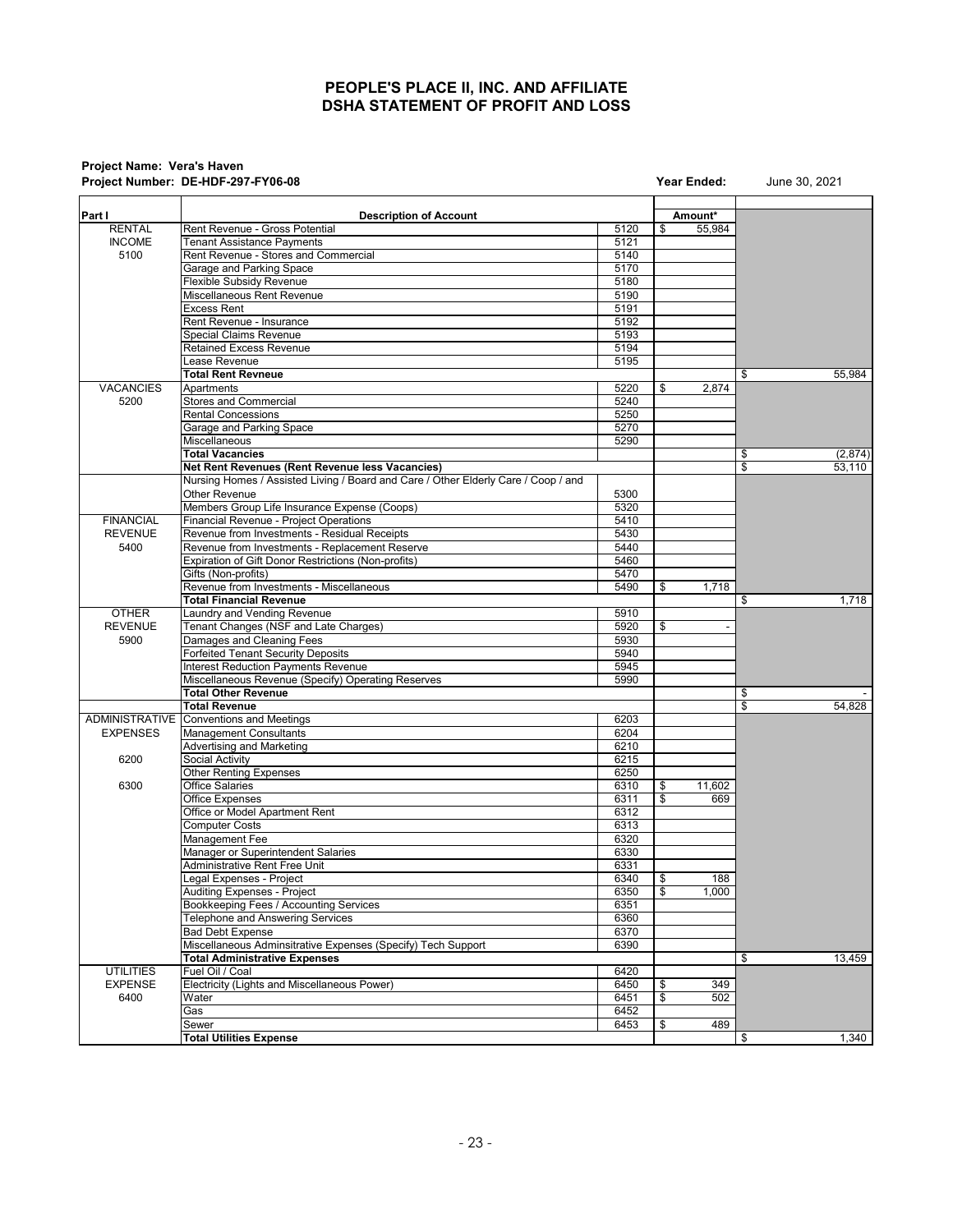## **PEOPLE'S PLACE II, INC. AND AFFILIATE DSHA STATEMENT OF PROFIT AND LOSS**

## **Project Name: Vera's Haven**

|                                    | Project Number: DE-HDF-297-FY06-08                                                                                                                               |              | Year Ended:  | June 30, 2021 |           |
|------------------------------------|------------------------------------------------------------------------------------------------------------------------------------------------------------------|--------------|--------------|---------------|-----------|
| <b>OPERATING</b>                   | Janitor and Cleaning Payroll                                                                                                                                     | 6510         |              |               |           |
| AND                                | <b>Janitorial Supplies</b>                                                                                                                                       | 6515         |              |               |           |
| <b>MAINTENANCE</b>                 | Janitorial Cleaning Contracts                                                                                                                                    | 6517         |              |               |           |
|                                    | <b>Exterminating Contract / Payroll</b>                                                                                                                          | 6519         |              |               |           |
| 6500                               | <b>Exterminating Supplies</b><br>Operating and Maintenance - Rent Free Unit                                                                                      | 6520<br>6521 | \$<br>920    |               |           |
|                                    | Garbage and Trash Removal                                                                                                                                        | 6525         | \$<br>171    |               |           |
|                                    | Fire Safety / Equipment and Contract                                                                                                                             | 6528         |              |               |           |
|                                    | Security Payroll / Contract                                                                                                                                      | 6530         |              |               |           |
|                                    | Security Rent Free Unit                                                                                                                                          | 6531         |              |               |           |
|                                    | <b>Grounds Payroll</b>                                                                                                                                           | 6535         |              |               |           |
|                                    | <b>Grounds Supplies</b>                                                                                                                                          | 6536         | \$<br>61     |               |           |
|                                    | Grounds Contract                                                                                                                                                 | 6537         | \$<br>2,543  |               |           |
|                                    | <b>Repairs Payroll</b><br><b>Repairs Material</b>                                                                                                                | 6540<br>6541 | \$           |               |           |
|                                    | <b>Repairs Contracts</b>                                                                                                                                         | 6542         | 14,595       |               |           |
|                                    | <b>Elevator Maintenance</b>                                                                                                                                      | 6545         |              |               |           |
|                                    | Heating / Cooling / Repairs and Maintenance                                                                                                                      | 6546         | \$<br>1,951  |               |           |
|                                    | Swimming Pool Maintenance / Contract                                                                                                                             | 6547         |              |               |           |
|                                    | Snow Removal                                                                                                                                                     | 6548         |              |               |           |
|                                    | Decorating Payroll / Contract                                                                                                                                    | 6560         |              |               |           |
|                                    | <b>Decorating Supplies</b>                                                                                                                                       | 6561         |              |               |           |
|                                    | Vehicle and Maintenance Equipment Operation                                                                                                                      | 6570         |              |               |           |
|                                    | Miscellaneous Operating and Maintenance Expenses                                                                                                                 | 6590         | \$<br>3,747  |               |           |
| <b>TAXES AND</b>                   | <b>Total Operating and Maintenance Expense</b><br><b>Real Estate Taxes</b>                                                                                       | 6710         |              | S             | 23,988    |
| <b>INSURANCE</b>                   | Payroll Taxes (FICA) (Project's Share)                                                                                                                           | 6711         |              |               |           |
| 6700                               | Property and Liability Insurance (Hazard)                                                                                                                        | 6720         |              |               |           |
|                                    | <b>Fidelity Bond Insurance</b>                                                                                                                                   | 6721         |              |               |           |
|                                    | Workmen's Compensation                                                                                                                                           | 6722         |              |               |           |
|                                    | Health Insurance and Other Employee Benefits                                                                                                                     | 6723         |              |               |           |
|                                    | Miscellaneous Taxes, Licenses, Permits, and Insurance                                                                                                            | 6790         |              |               |           |
|                                    | <b>Total Taxes and Insurance</b>                                                                                                                                 |              |              | \$            |           |
|                                    | <b>Total Operating Expenses</b><br><b>Net Operating Income</b>                                                                                                   |              |              | \$            | 38,787    |
| <b>FINANCIAL</b>                   | Interest on Bonds Payable                                                                                                                                        | 6819         |              |               |           |
| <b>EXPENSES</b>                    | Interest on Mortgage Payable                                                                                                                                     | 6820         |              |               |           |
| 6800                               | Interest on Notes Payable (Long-term)                                                                                                                            | 6830         |              |               |           |
|                                    | Interest on Notes Payable (Short-term)                                                                                                                           | 6840         |              |               |           |
|                                    | Mortgage Insurance Premium / Service Charge                                                                                                                      | 6850         |              |               |           |
|                                    | Miscellaneous Financial Expenses                                                                                                                                 | 6890         |              |               |           |
|                                    | <b>Total Financial Expenses</b><br>Nursing Homes / Assisted Living / Board and Care / Other Elderly Care / Coop and                                              |              |              | \$            |           |
|                                    | Other Expenses                                                                                                                                                   | 6900         |              |               |           |
|                                    | <b>Total Costs of Operations Before Depreciation</b>                                                                                                             |              |              | \$            | 38,787    |
|                                    | <b>Profit (Loss) Before Depreciation</b>                                                                                                                         |              | \$<br>16,041 |               |           |
| <b>DEPRECIATION</b>                | <b>Depreciation Expenses</b>                                                                                                                                     | 6600         | \$<br>51,499 |               |           |
| 6600                               | <b>Amortization Expenses</b>                                                                                                                                     | 6610         |              |               |           |
|                                    | <b>Operating Profit or (Loss)</b>                                                                                                                                |              |              | \$            | (35, 458) |
| <b>CORPORATE OR</b>                | <b>Entity Revenue</b>                                                                                                                                            | 7105         |              |               |           |
| <b>MORTGAGOR</b><br><b>ENTITY</b>  | <b>Officers Salaries</b><br>Legal Expenses                                                                                                                       | 7110<br>7120 |              |               |           |
| <b>EXPENSES</b>                    | Federal, State, and Other Income Taxes                                                                                                                           | 7130         |              |               |           |
| 7100                               | Interest Income                                                                                                                                                  | 7140         |              |               |           |
|                                    | Interest on Mortgage Payable                                                                                                                                     | 7141         |              |               |           |
|                                    | <b>Other Expenses</b>                                                                                                                                            | 7142         |              |               |           |
|                                    | <b>Net Entity Expenses</b>                                                                                                                                       |              |              | \$            |           |
|                                    | Profit or Loss (Net Income or Loss)                                                                                                                              |              |              | \$            | (35, 458) |
| <b>PART II*</b>                    |                                                                                                                                                                  |              |              |               |           |
|                                    | 1. Total principal payments required under the mortgage, even if payments under a                                                                                |              |              |               |           |
|                                    | Workout Agreement are less or more than those required under the mortgage.<br>2. Replacement Reserve deposits required by the Requlatory Agreement or Amendments | 2320         |              |               |           |
|                                    |                                                                                                                                                                  |              |              |               |           |
|                                    | thereto, even if payments may be temporarily suspended or waived.<br>3. Replacement or Painting Reserve releases which are included as expense items             | 1320         | 2,922        |               |           |
| on this Profit and Loss Statement. |                                                                                                                                                                  | 1322         |              |               |           |
|                                    | 4. Project Improvement Reserve Releases under the Flexible Subsidy Program that                                                                                  |              |              |               |           |
|                                    | are included as expense items on this Profit and Loss Statement.                                                                                                 |              |              |               |           |
|                                    |                                                                                                                                                                  |              |              |               |           |

*\*Part II - Must be completed for all financial statements*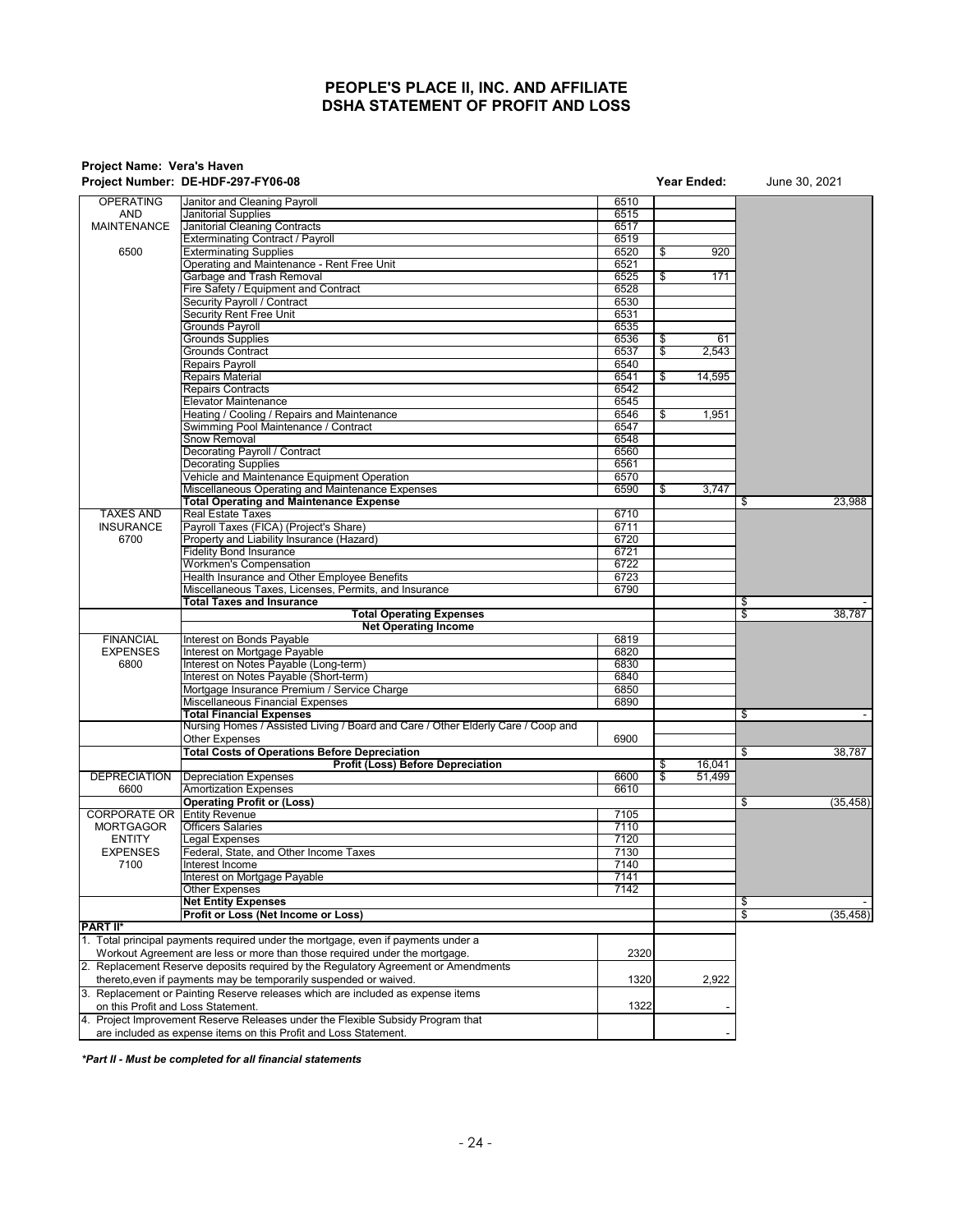## **JUNE 30, 2021 PEOPLE'S PLACE II, INC. AND AFFILIATE SCHEDULE OF VERA'S HAVEN ESCROW AND RESERVE ACCOUNTS**

| Account Type                                                    | Beginning<br><b>Balance</b> | <b>Deposits</b> | Withdrawals                       | Ending<br><b>Balance</b> |                 |  |
|-----------------------------------------------------------------|-----------------------------|-----------------|-----------------------------------|--------------------------|-----------------|--|
| <b>DSHA Insurance Escrow</b><br><b>DSHA Replacement Reserve</b> | 4,210<br>24,515             |                 | $\overline{\phantom{0}}$<br>2,922 |                          | 4,210<br>27,437 |  |
| DSHA Operating Reserve and Residual Receipts                    | 168,923                     |                 | 946                               |                          | 169,869         |  |
| Total                                                           | 197,648                     |                 | 3.868                             |                          | 201,516         |  |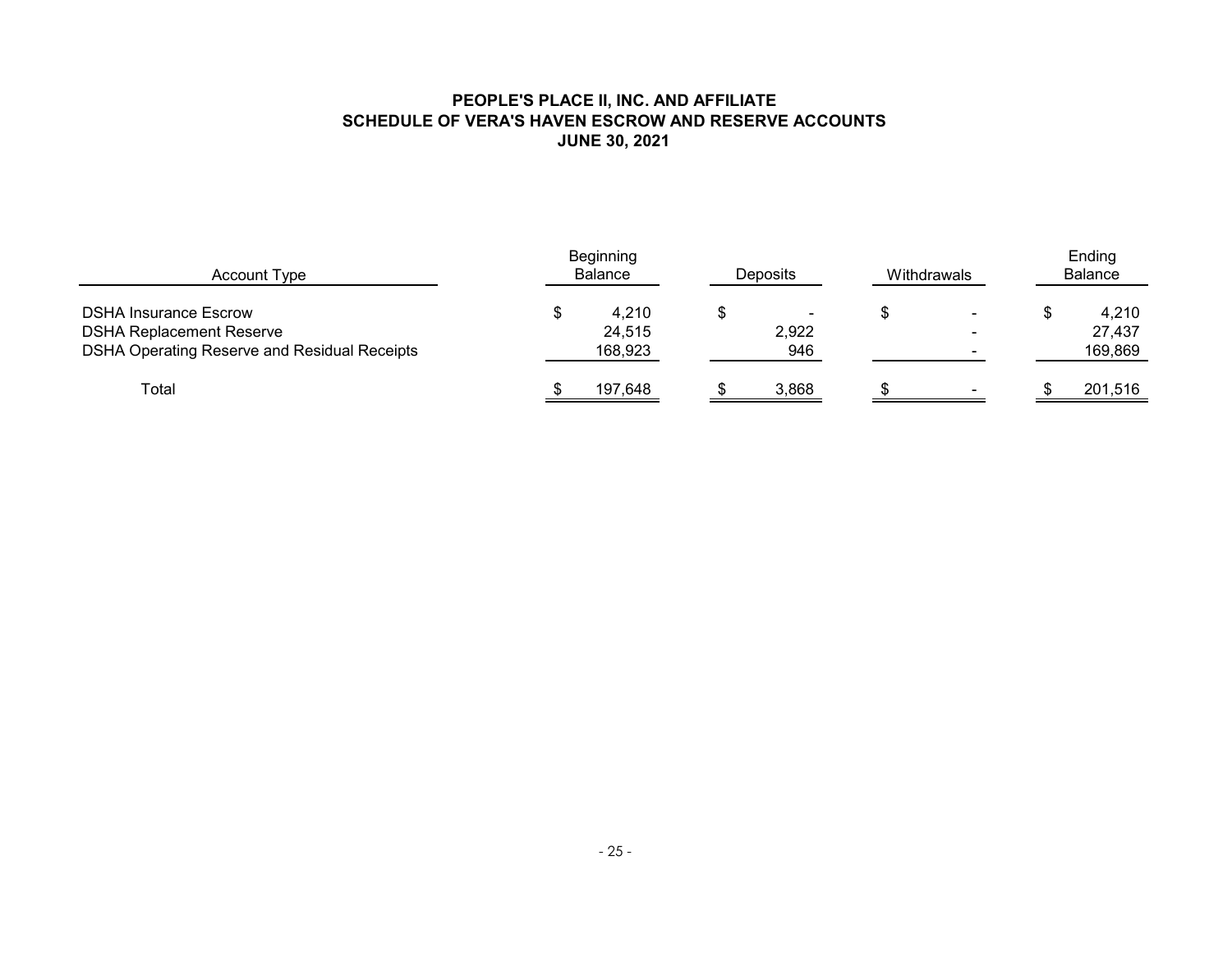## **PEOPLE'S PLACE II, INC. AND AFFILIATE VERA'S HAVEN ACCOUNTS RECEIVABLE AGING JUNE 30, 2021**

| Tenants | 30 Days |    | 60 Days |    | 90 Days |  | >90 Days | Total |        |
|---------|---------|----|---------|----|---------|--|----------|-------|--------|
| J.W.    | 60      | \$ |         | \$ |         |  | $\,$     | \$    | 60     |
| A. H.   | 509     |    | 55      |    |         |  |          |       | 564    |
| A. J.   | 509     |    | 19      |    |         |  |          |       | 528    |
| A. Z.   | 509     |    |         |    |         |  |          |       | 516    |
| T. H.   | 322     |    |         |    |         |  |          |       | 322    |
| E. M.   | 509     |    |         |    |         |  |          |       | 509    |
| S. C.   | 409     |    | 409     |    | 409     |  | 1,981    |       | 3,208  |
| L. P.   | 409     |    | 409     |    | 409     |  | 645      |       | 1,872  |
| L. L.   | 216     |    | 409     |    | 409     |  | 2,570    |       | 3,604  |
| Total   | 3,452   |    | 1,308   |    | 1,227   |  | 5,196    |       | 11,183 |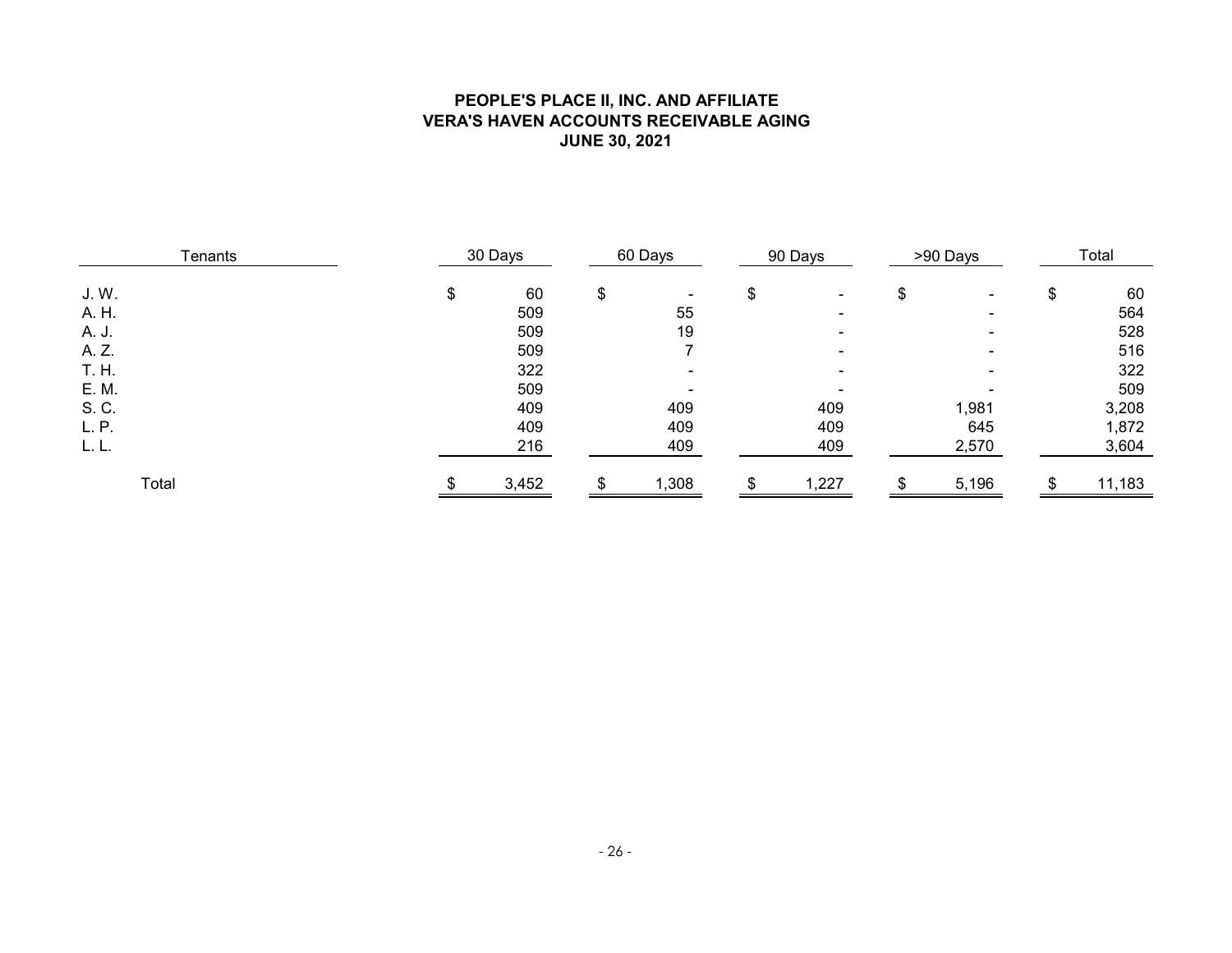## **JUNE 30, 2021 VERA'S HAVEN ACCOUNTS PAYABLE AGING PEOPLE'S PLACE II, INC. AND AFFILIATE**

| Vendors                                             |   | 30 Days |  | 60 Days<br>90 Days       |  |                          | >90 Days |  | Total |        |
|-----------------------------------------------------|---|---------|--|--------------------------|--|--------------------------|----------|--|-------|--------|
| City of Dover Utilities                             | Œ | 96      |  | $\overline{\phantom{a}}$ |  | $\overline{\phantom{0}}$ |          |  |       | 96     |
| Lawns Plus                                          |   | 353     |  | $\overline{\phantom{a}}$ |  | $\overline{\phantom{0}}$ |          |  |       | 353    |
| People's Place II, Inc. - due to general operations |   | 17,006  |  | $\overline{\phantom{a}}$ |  | -                        |          |  |       | 17,006 |
| People's Place Properties                           |   | 61      |  | $\overline{\phantom{a}}$ |  |                          |          |  |       | 61     |
| <b>WSFS Bankcard</b>                                |   | 368     |  |                          |  |                          |          |  |       | 368    |
| Total                                               |   | 17,884  |  | $\overline{\phantom{a}}$ |  | $\sim$                   |          |  |       | 17,884 |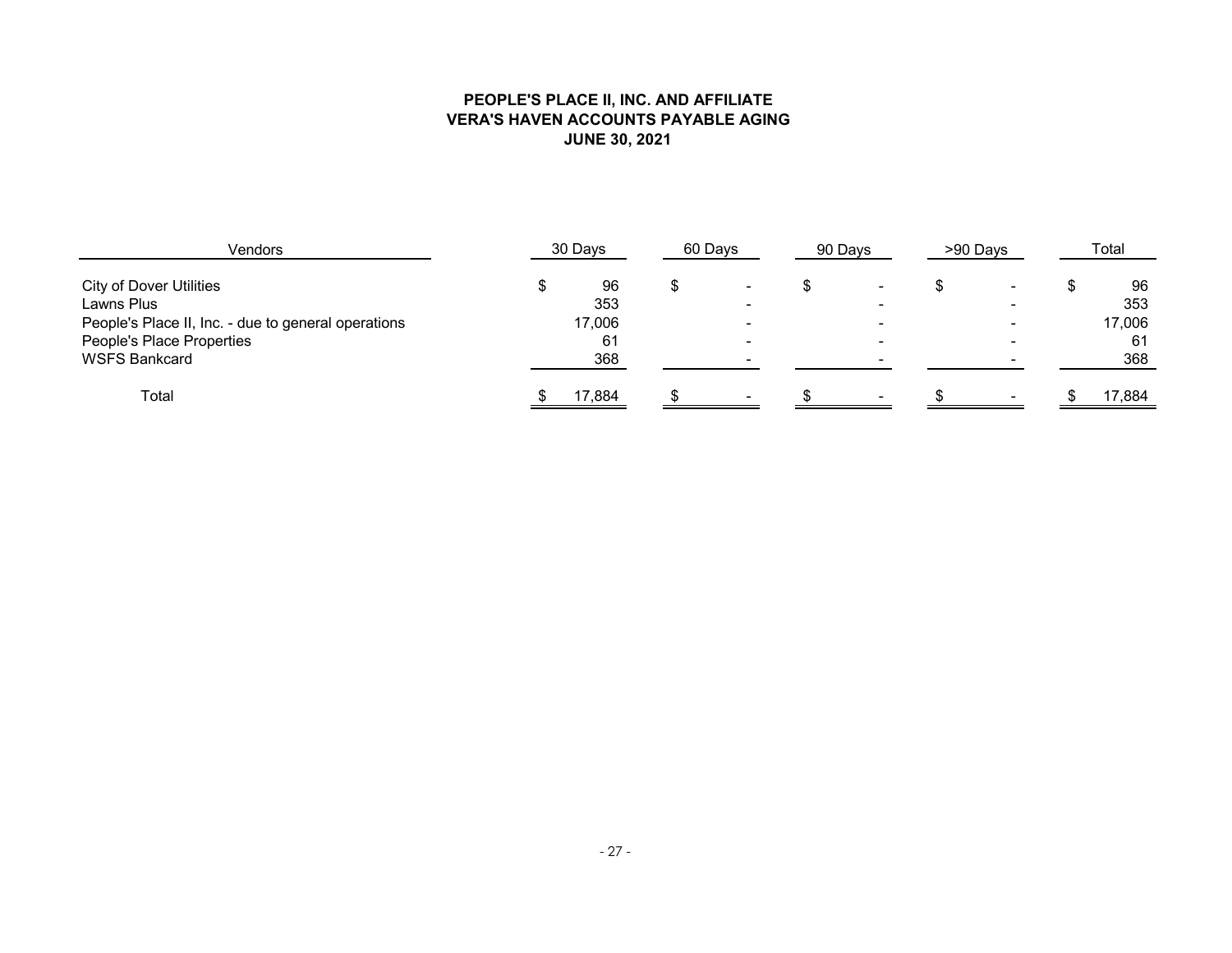## **PEOPLE'S PLACE II, INC. AND AFFILIATE VERA'S HAVEN TENANT SECURITY DEPOSITS HELD AT WSFS BANK JUNE 30, 2021**

| Tenants | Deposit     |
|---------|-------------|
| J.W.    | \$<br>509   |
| A. H.   | 510         |
| A. J.   | 509         |
| A. Z.   | 509         |
| T. H.   | 509         |
| E. M.   | 509         |
| S. S.   | 409         |
| L. P.   | 409         |
| L, L.   | 409         |
| S. C.   | 409         |
| Total   | \$<br>4,691 |
|         |             |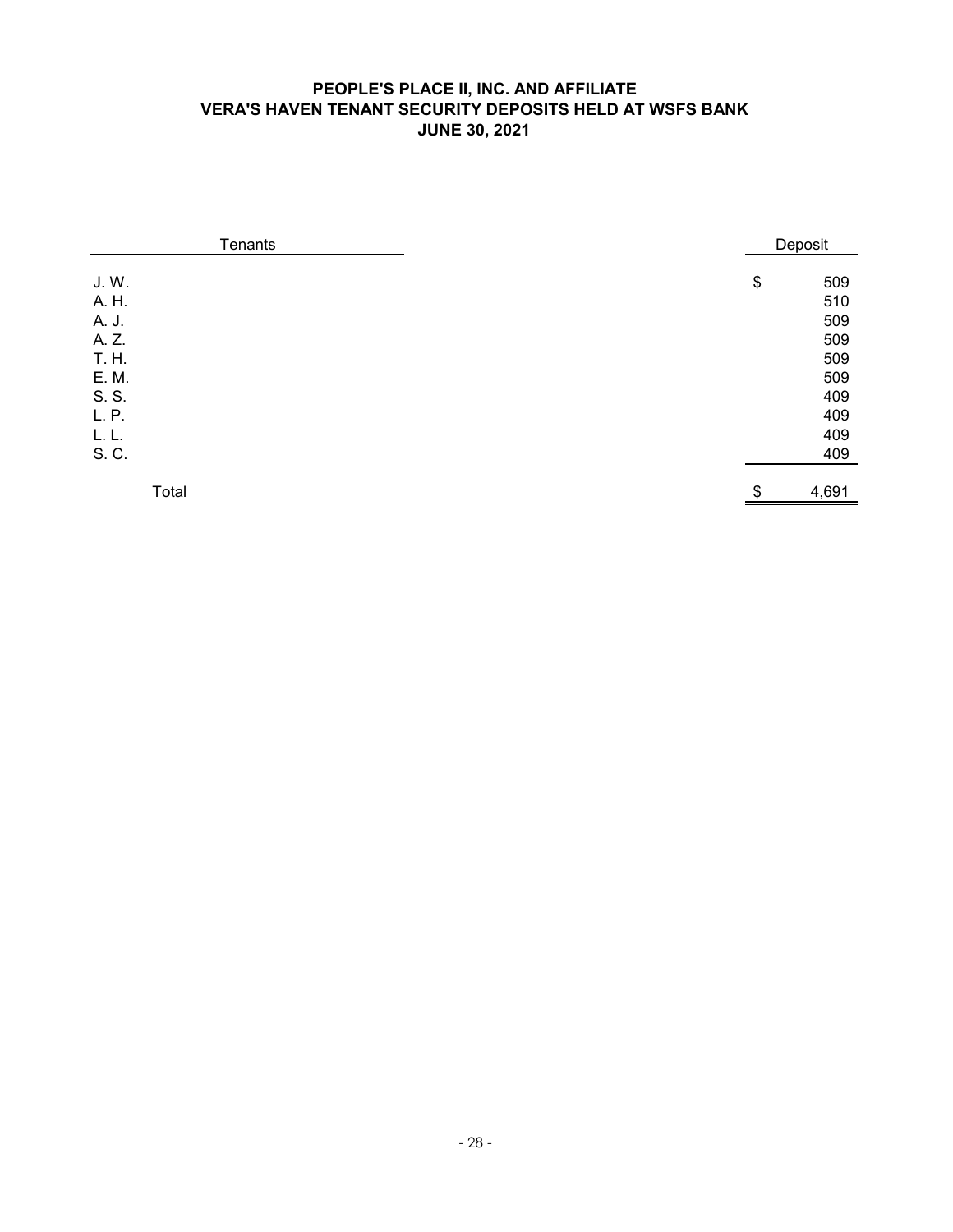## **DELAWARE STATE HOUSING AUTHORITY COMPUTATION OF SURPLUS CASH AND DISTRIBUTIONS PEOPLE'S PLACE II, INC. AND AFFILIATE**

|          | <b>Property Name</b>                                                                      | <b>Fiscal Period Ended</b>                                                                   |                  |        | <b>DSHA/HDF Number</b> |        |
|----------|-------------------------------------------------------------------------------------------|----------------------------------------------------------------------------------------------|------------------|--------|------------------------|--------|
|          | Vera's Haven                                                                              | June 30, 2021                                                                                |                  |        | 297-FY06-08            |        |
|          |                                                                                           |                                                                                              |                  |        |                        |        |
|          |                                                                                           |                                                                                              |                  |        |                        |        |
|          | PART A - COMPUTE SURPLUS CASH                                                             |                                                                                              |                  |        |                        |        |
|          |                                                                                           |                                                                                              |                  |        |                        |        |
|          | Section I - Cash                                                                          |                                                                                              |                  |        |                        |        |
|          |                                                                                           |                                                                                              |                  |        |                        |        |
| 1.       | Cash                                                                                      |                                                                                              | \$               | 54,760 |                        |        |
| 2.       | Tenant Subsidy Vouchers due for Period                                                    |                                                                                              |                  |        |                        |        |
|          | <b>Covered by Financial Statements</b>                                                    |                                                                                              | \$               |        |                        |        |
| 3.       | Other (Describe) Tenant Security Deposits                                                 |                                                                                              | \$               | 4,691  |                        |        |
|          | (A) Total Cash (Add Lines 1, 2, & 3)                                                      |                                                                                              |                  |        | \$                     | 59,451 |
|          | Section II - Current Obligations                                                          |                                                                                              |                  |        |                        |        |
|          |                                                                                           |                                                                                              |                  |        |                        |        |
| 4.       | Accrued Mortgage Interest Payables                                                        |                                                                                              | \$               |        |                        |        |
| 5.<br>6. | Delinquent Mortgage Principal Payments<br>Delinquent Deposits to Reserve for Replacements |                                                                                              | \$               |        |                        |        |
| 7.       | Accounts Payable (due within 30 days)                                                     |                                                                                              | \$\$\$\$\$\$\$\$ | 17,884 |                        |        |
| 8.       | Loans and Notes Payable (due within 30 days)                                              |                                                                                              |                  |        |                        |        |
| 9.       | Deficient Tax Insurance/Mortgage Insurance Escrow                                         |                                                                                              |                  |        |                        |        |
|          | 10. Accrued Expenses (not escrowed)                                                       |                                                                                              |                  |        |                        |        |
|          | 11. Prepaid Rents                                                                         |                                                                                              |                  |        |                        |        |
|          | 12. Tenant Security Deposits Liability                                                    |                                                                                              |                  | 4,691  |                        |        |
|          | 13. Other (describe)                                                                      |                                                                                              |                  |        |                        |        |
|          | (B) Total Liabilities                                                                     |                                                                                              |                  |        | \$                     | 22,575 |
|          |                                                                                           |                                                                                              |                  |        |                        |        |
|          | (C) Surplus Cash (Deficiency)<br>Line (A) Minus Line (B)                                  |                                                                                              |                  |        | \$                     | 36,876 |
|          |                                                                                           |                                                                                              |                  |        |                        |        |
|          |                                                                                           | PART B - COMPUTE OWNERS DISTRIBUTIONS & REQUIRED HDF LOAN BALANCE REDUCTION                  |                  |        |                        |        |
|          |                                                                                           |                                                                                              |                  |        |                        |        |
| 1.       | Surplus Cash                                                                              |                                                                                              |                  |        | \$                     | 36,876 |
| 2.       |                                                                                           | a. Beginning Balance: Accrued Distributions from Prior Year(s) Unpaid                        |                  |        |                        |        |
|          | Annual Distribution Earned During Fiscal Period Covered                                   |                                                                                              |                  |        | \$                     |        |
|          |                                                                                           | Annual Distribution Paid During Audit Year Against Audit Year                                |                  |        | \$                     |        |
|          |                                                                                           | Annual Distribution Paid During Audit Year Against Prior Year(s)                             |                  |        | \$                     |        |
|          |                                                                                           | b. Ending Balance: Distributions Unpaid From Audit Year and Prior                            |                  |        |                        |        |
|          |                                                                                           | Year(s) at Audit Year End (Amount Carried on Balance Sheet)                                  |                  |        | \$                     |        |
| 3.       | Amount available for distribution                                                         |                                                                                              |                  |        | \$                     |        |
|          | (the lesser of Line 1 or Line 2b)                                                         |                                                                                              |                  |        |                        |        |
| 4.       |                                                                                           | Amount due to DHSA to be applied to DSHA Permanent Loan or deposited in to residual receipts |                  |        | \$                     |        |
|          | (Line 1 minus Line 3)                                                                     |                                                                                              |                  |        |                        |        |
|          |                                                                                           |                                                                                              |                  |        |                        |        |
|          |                                                                                           |                                                                                              |                  |        |                        |        |
|          |                                                                                           |                                                                                              |                  |        |                        |        |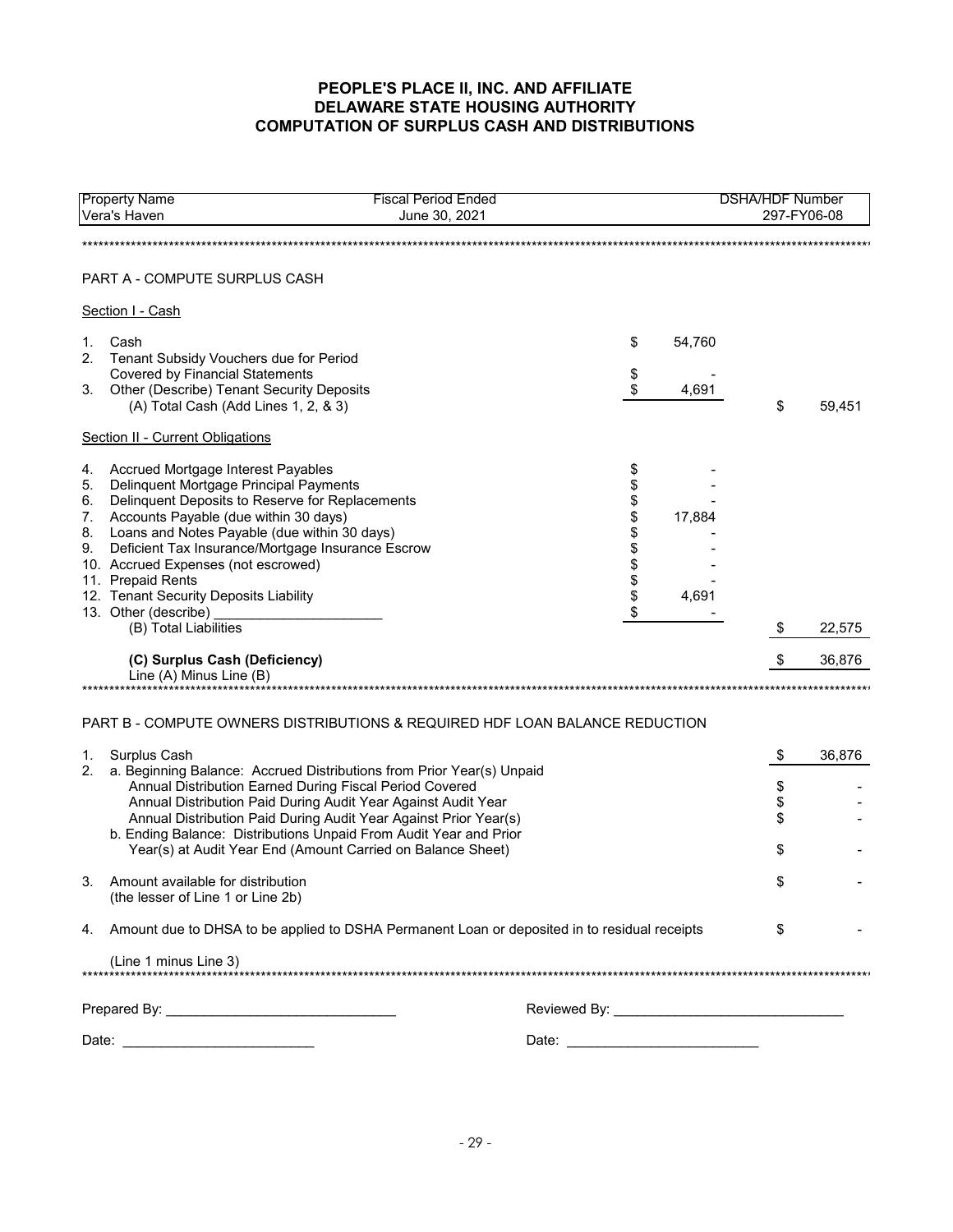## **PEOPLE'S PLACE II, INC. AND AFFILIATE VERA'S HAVEN IDENTIFICATION OF ENGAGEMENT AUDITOR JUNE 30, 2021**

|                                                                           | Telephone                                                             |                  |                   |
|---------------------------------------------------------------------------|-----------------------------------------------------------------------|------------------|-------------------|
| Lead Auditor                                                              | <b>Address</b>                                                        | <b>Number</b>    | <b>Fax Number</b> |
| Barbacane, Thornton & Company LLP<br>Jeffrey A. Kowalczyk, CPA, CFE, CGAP | 200 Springer Building<br>3411 Silverside Road<br>Wilmington, DE 19810 | $(302)$ 468-4036 | $(302)$ 468-4001  |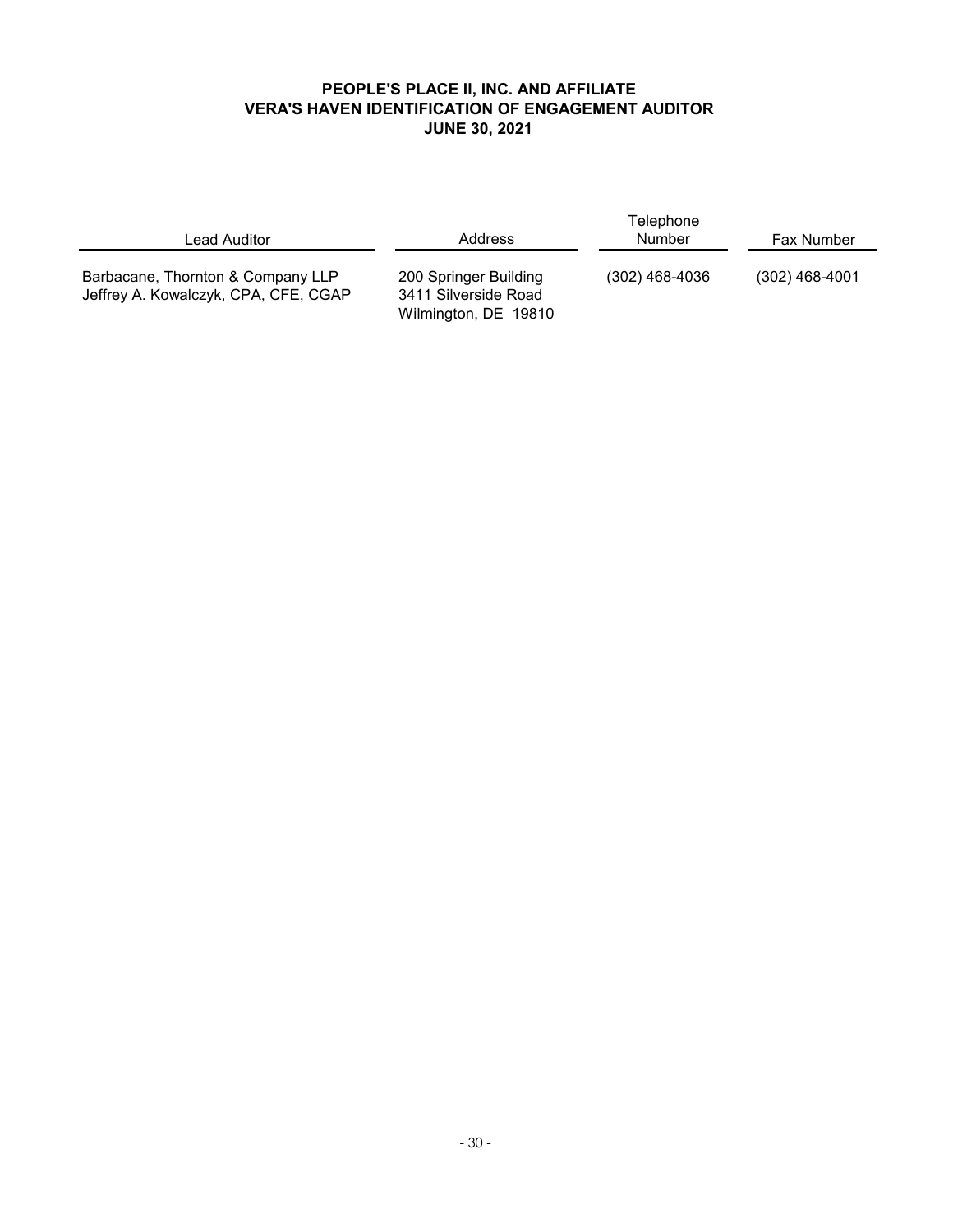## **SINGLE AUDIT INFORMATION**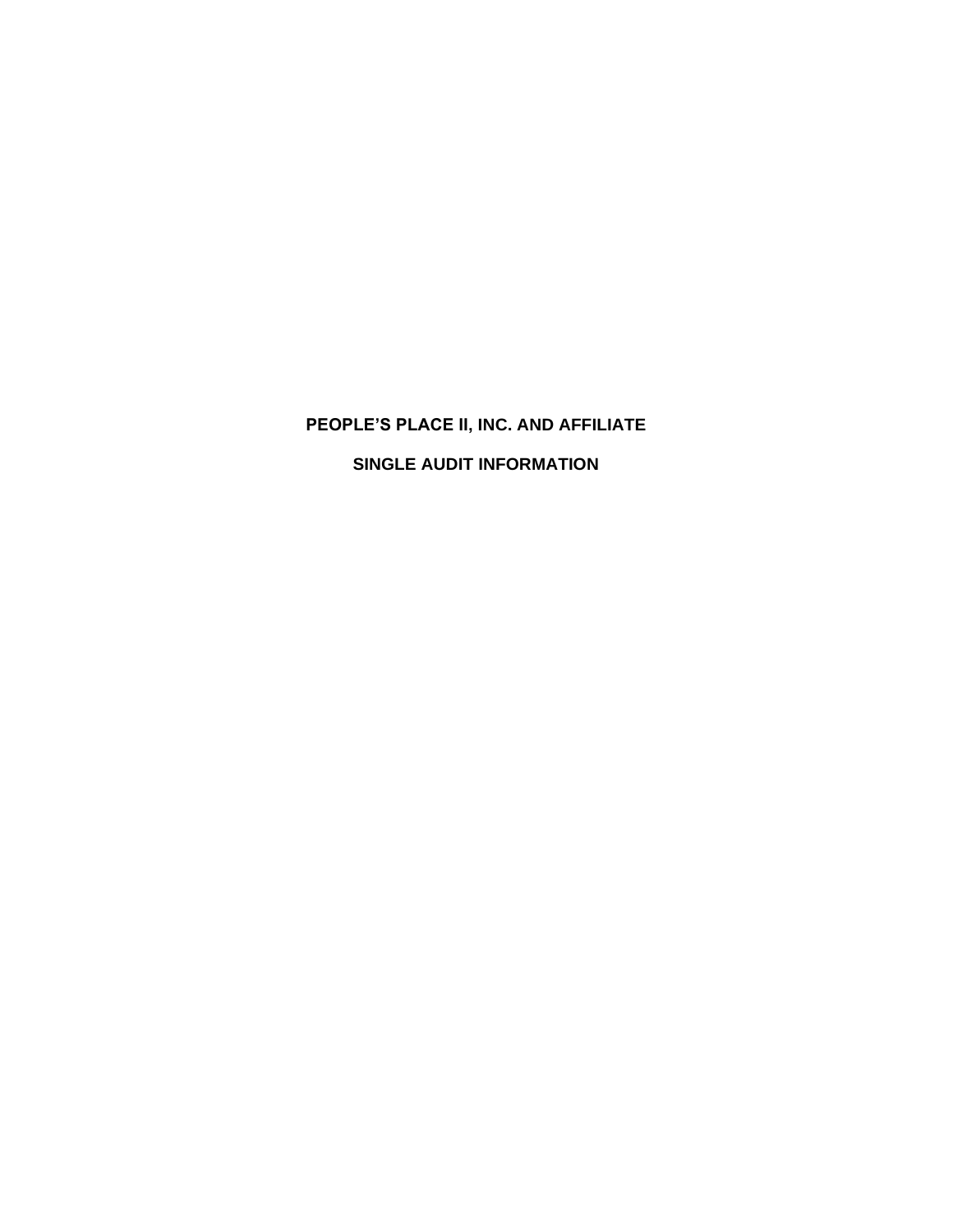

INDEPENDENT AUDITOR'S REPORT ON INTERNAL CONTROL OVER FINANCIAL REPORTING AND ON COMPLIANCE AND OTHER MATTERS BASED ON AN AUDIT OF FINANCIAL STATEMENTS PERFORMED IN ACCORDANCE WITH *GOVERNMENT AUDITING STANDARDS*

November 23, 2021

To the Board of Directors People's Place II, Inc. Milford, Delaware

We have audited, in accordance with the auditing standards generally accepted in the United States of America and the standards applicable to financial audits contained in *Government Auditing Standards*  issued by the Comptroller General of the United States, the consolidated financial statements of People's Place II, Inc. (a nonprofit organization) and affiliate, which comprise the consolidated statement of financial position as of June 30, 2021, and the related consolidated statements of activities, functional expenses, and cash flows for the year then ended, and the related notes to the consolidated financial statements, and have issued our report thereon dated November 23, 2021.

#### Internal Control Over Financial Reporting

In planning and performing our audit of the consolidated financial statements, we considered People's Place II, Inc. and affiliate's internal control over financial reporting ("internal control") to determine the audit procedures that are appropriate in the circumstances for the purpose of expressing our opinion on the consolidated financial statements, but not for the purpose of expressing an opinion on the effectiveness of People's Place II, Inc. and affiliate's internal control. Accordingly, we do not express an opinion on the effectiveness of People's Place II, Inc. and affiliate's internal control.

A *deficiency in internal control* exists when the design or operation of a control does not allow management or employees, in the normal course of performing their assigned functions, to prevent, or detect and correct, misstatements on a timely basis. A *material weakness* is a deficiency, or a combination of deficiencies, in internal control, such that there is a reasonable possibility that a material misstatement of the entity's financial statements will not be prevented, or detected and corrected, on a timely basis. A *significant deficiency* is a deficiency, or a combination of deficiencies, in internal control that is less severe than a material weakness, yet important enough to merit attention by those charged with governance.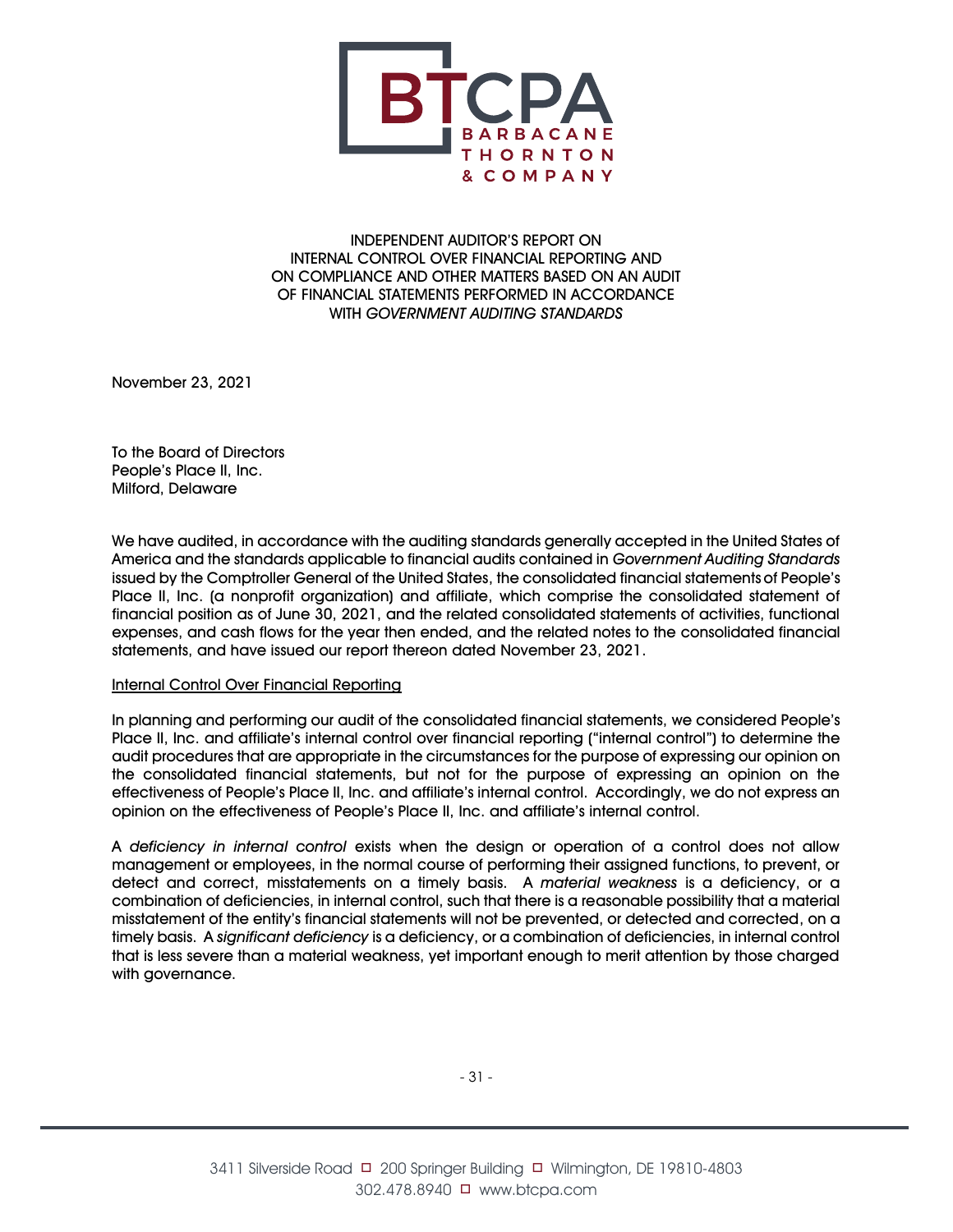To the Board of Directors People's Place II, Inc.

Our consideration of internal control was for the limited purpose described in the first paragraph of this section and was not designed to identify all deficiencies in internal control that might be material weaknesses or significant deficiencies. Given these limitations, during our audit, we did not identify any deficiencies in internal control that we consider to be material weaknesses. However, material weaknesses may exist that have not been identified.

#### Compliance and Other Matters

As part of obtaining reasonable assurance about whether People's Place II, Inc. and affiliate's financial statements are free from material misstatement, we performed tests of its compliance with certain provisions of laws, regulations, contracts, and grant agreements, noncompliance with which could have a direct and material effect on the determination of financial statement amounts. However, providing an opinion on compliance with those provisions was not an objective of our audit, and accordingly, we do not express such an opinion. The results of our tests disclosed no instances of noncompliance or other matters that are required to be reported under *Government Auditing Standards*.

#### Purpose of This Report

The purpose of this report is solely to describe the scope of our testing of internal control and compliance and the results of that testing, and not to provide an opinion on the effectiveness of People's Place II, Inc. and affiliate's internal control or on compliance. This report is an integral part of an audit performed in accordance with *Government Auditing Standards* in considering People's Place II, Inc. and affiliate's internal control and compliance. Accordingly, this communication is not suitable for any other purpose.

Barbacane, Thomton & Company LLP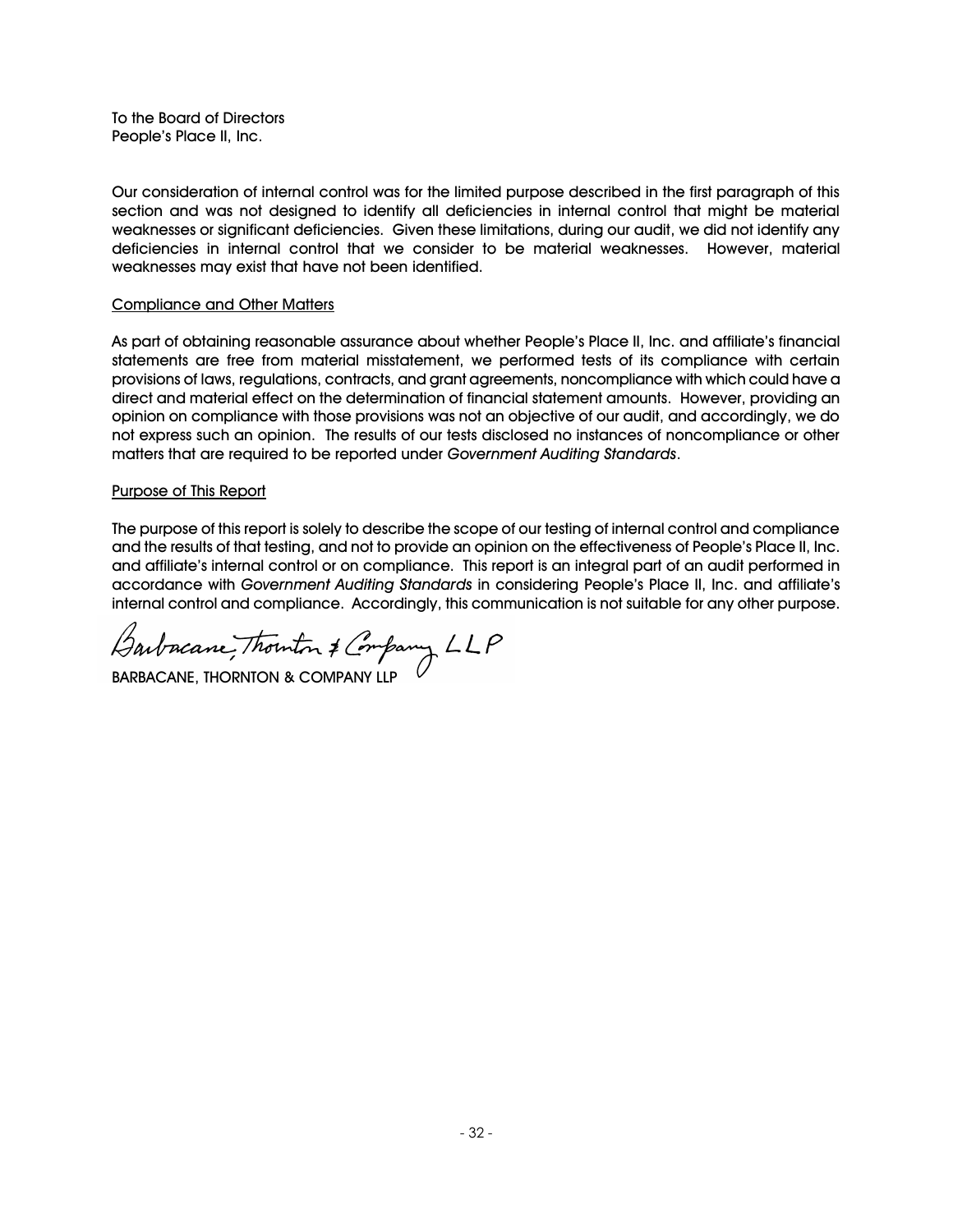

INDEPENDENT AUDITOR'S REPORT ON COMPLIANCE FOR EACH MAJOR PROGRAM AND ON INTERNAL CONTROL OVER COMPLIANCE REQUIRED BY THE UNIFORM GUIDANCE

November 23, 2021

To the Board of Directors People's Place II, Inc. Milford, Delaware

#### Report on Compliance for Major Federal Program

We have audited People's Place II, Inc.'s compliance with the types of compliance requirements described in the OMB *Compliance Supplement* that could have a direct and material effect on People's Place II, Inc.'s major federal program for the year ended June 30, 2021. People's Place II, Inc.'s major federal program is identified in the summary of auditor's results section of the accompanying schedule of findings and recommendations.

#### Management's Responsibility

Management is responsible for compliance with federal statutes, regulations, and the terms and conditions of its federal awards applicable to its federal programs.

#### Auditor's Responsibility

Our responsibility is to express an opinion on compliance for People's Place II, Inc.'s major federal program based on our audit of the types of compliance requirements referred to above. We conducted our audit of compliance in accordance with auditing standards generally accepted in the United States of America; the standards applicable to financial audits contained in *Government Auditing Standards*, issued by the Comptroller General of the United States; and the audit requirements of Title 2 U.S. Code of Federal Regulations (CFR) Part 200, *Uniform Administrative Requirements, Cost Principles, and Audit Requirements for Federal Awards* ("Uniform Guidance"). Those standards and the Uniform Guidance require that we plan and perform the audit to obtain reasonable assurance about whether noncompliance with the types of compliance requirements referred to above that could have a direct and material effect on a major federal program occurred. An audit includes examining, on a test basis, evidence about People's Place II, Inc.'s compliance with those requirements and performing such other procedures as we considered necessary in the circumstances.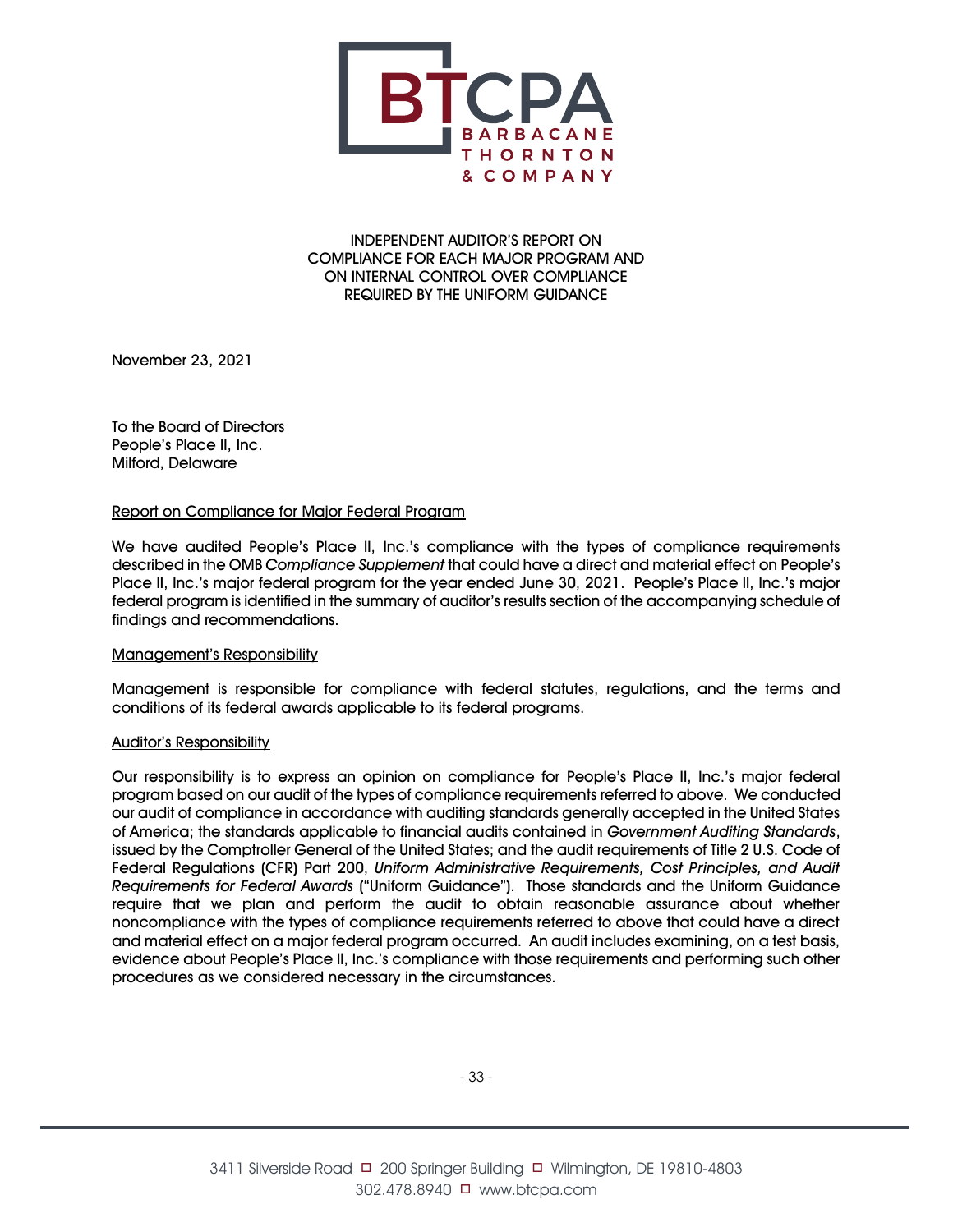To the Board of Directors People's Place II, Inc.

We believe that our audit provides a reasonable basis for our opinion on compliance for the major federal program. However, our audit does not provide a legal determination of People's Place II, Inc.'s compliance.

#### Opinion on the Major Federal Program

In our opinion, People's Place II, Inc. complied, in all material aspects, with the types of compliance requirements referred to above that could have a direct and material effect on its major federal program for the year ended June 30, 2021.

#### Report on Internal Control Over Compliance

Management of People's Place II, Inc. is responsible for establishing and maintaining effective internal control over compliance with the types of compliance requirements referred to above. In planning and performing our audit of compliance, we considered People's Place II, Inc.'s internal control over compliance with the types of requirements that could have a direct and material effect on the major federal program in order to determine the auditing procedures that are appropriate in the circumstances for the purpose of expressing our opinion on compliance for the major federal program and to test and report on internal control over compliance in accordance with the Uniform Guidance, but not for the purpose of expressing an opinion on the effectiveness of internal control over compliance. Accordingly, we do not express an opinion on the effectiveness of People's Place II, Inc.'s internal control over compliance.

A *deficiency in internal control over compliance* exists when the design or operation of a control over compliance does not allow management or employees, in the normal course of performing their assigned functions, to prevent, or detect and correct, noncompliance with a type of compliance requirement of a federal program on a timely basis. A *material weakness in internal control over compliance* is a deficiency, or combination of deficiencies, in internal control over compliance, such that there is a reasonable possibility that material noncompliance with a type of compliance requirement of a federal program will not be prevented, or detected and corrected, on a timely basis. A *significant deficiency in internal control over compliance* is a deficiency, or a combination of deficiencies, in internal control over compliance with a type of compliance requirement of a federal program that is less severe than a material weakness in internal control over compliance, yet important enough to merit attention by those charged with governance.

Our consideration of internal control over compliance was for the limited purpose described in the preceding paragraph and was not designed to identify all deficiencies in internal control over compliance that might be material weaknesses or significant deficiencies. We did not identify any deficiencies in internal control over compliance that we consider to be material weaknesses. However, material weaknesses may exist that have not been identified.

The purpose of this report on internal control over compliance is solely to describe the scope of our testing of internal control over compliance and the results of that testing based on the requirements of the Uniform Guidance. Accordingly, this report is not suitable for any other purpose.

Barbacane, Thomton & Company LLP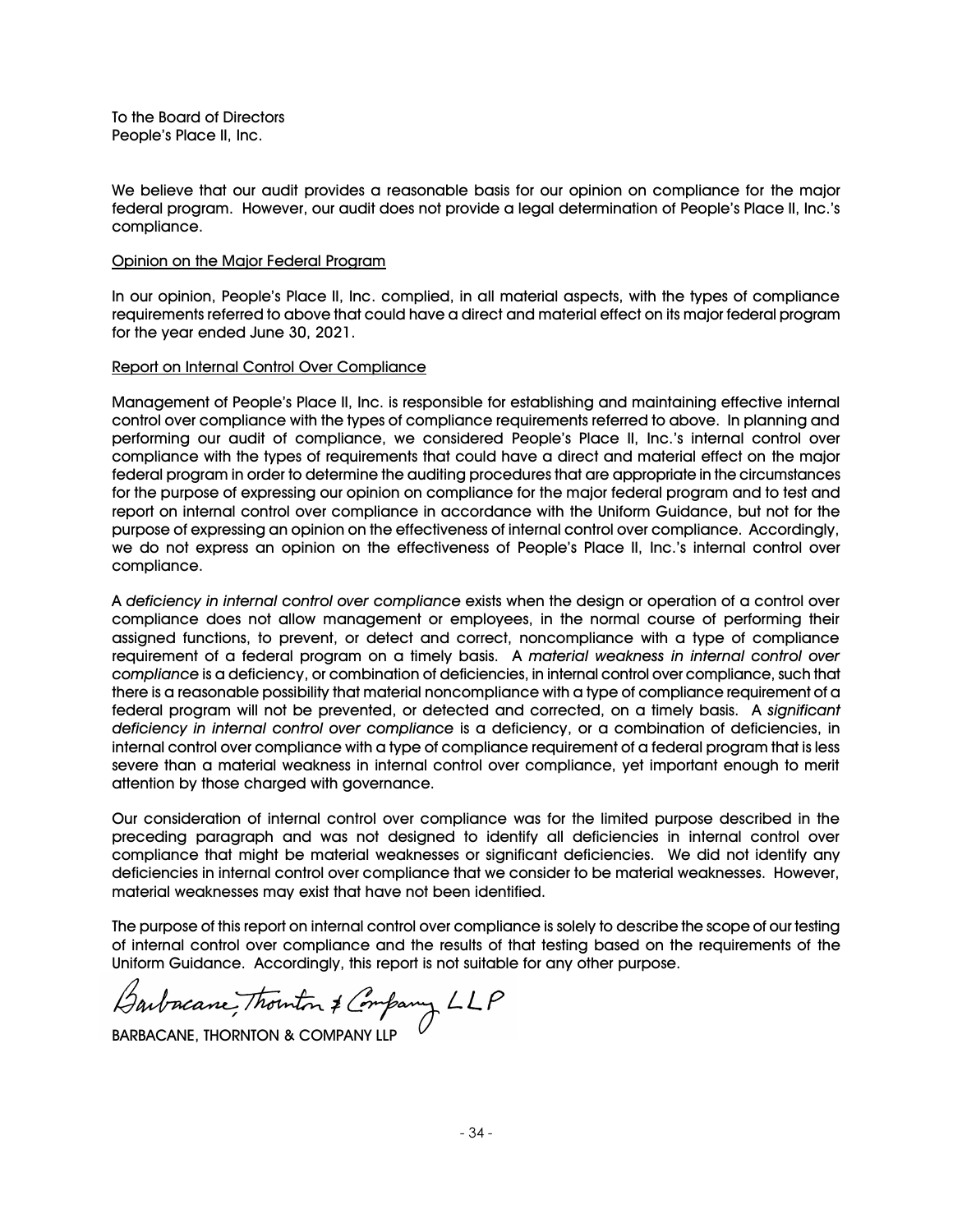#### **PEOPLE'S PLACE II, INC. SCHEDULE OF EXPENDITURES OF FEDERAL AWARDS YEAR ENDED JUNE 30, 2021**

|                                                                                       | Source | Federal<br><b>CFDA</b> | Pass-through<br>Entity Identifying | Federal      | Passed<br>Through to |
|---------------------------------------------------------------------------------------|--------|------------------------|------------------------------------|--------------|----------------------|
| Federal Grantor/Pass-through Grantor Program or Cluster Title                         | Code   | Number                 | Number                             | Expenditures | Sub-recipients       |
| U.S. Department of Health and Human Services                                          |        |                        |                                    |              |                      |
| Passed through First State Community Action Agency                                    |        |                        |                                    |              |                      |
| <b>Community Services Block Grant</b>                                                 |        | 93.569                 | N/A                                | 37,500<br>-S |                      |
| Passed through Delaware Department of Health and Social Services                      |        |                        |                                    |              |                      |
| Grants to States for Access and Visitation Programs                                   |        | 93.597                 | N/A                                | 77,433       |                      |
| Passed through Criminal Justice Council                                               |        |                        |                                    |              |                      |
| <b>Family Violence Prevention and Services</b>                                        |        | 93.671                 | DH-Shelter-2254                    | 20,824       |                      |
| Family Violence Prevention and Services                                               |        | 93.671                 | DH-Shelter-2341                    | 34,070       |                      |
| Family Violence Prevention and Services                                               |        | 93.671                 | DH-Shelter-2342                    | 51,381       |                      |
| Family Violence Prevention and Services                                               |        | 93.671                 | DH-Shelter-2521                    | 28,445       |                      |
| Family Violence Prevention and Services                                               |        | 93.671                 | DH-Admin-2523                      | 13,414       |                      |
| Family Violence Prevention and Services                                               |        | 93.671                 | DH-Admin-2555                      | 172,892      |                      |
| Family Violence Prevention and Services                                               |        | 93.671                 | DH-Admin-2556                      | 81,923       |                      |
| Family Violence Prevention and Services                                               |        | 93.671                 | DH-Admin-2557                      | 36,518       |                      |
| Total CFDA #93.671                                                                    |        |                        |                                    | 439,467      |                      |
| Passed through Delaware Department of Services for Children, Youth and their Families |        |                        |                                    |              |                      |
| Chafee Foster Care Independence Program                                               |        | 93.674                 | <b>DFS 13436</b>                   | 163,711      |                      |
| <b>U.S. Department of Justice</b>                                                     |        |                        |                                    |              |                      |
| Transitional Housing Assistance for Victims of Domestic Violence                      | D      | 16.736                 | N/A                                | 177,723      |                      |
| Passed through Criminal Justice Council                                               |        |                        |                                    |              |                      |
| Crime Victim Assistance                                                               |        | 16.575                 | VF-Passthru-2077                   | 487,857      |                      |
| <b>Crime Victim Assistance</b>                                                        |        | 16.575                 | VF-Passthru-2086                   | 163,148      |                      |
| Crime Victim Assistance                                                               |        | 16.575                 | VF-Passthru-2616                   | 129,676      |                      |
| Crime Victim Assistance                                                               |        | 16.575                 | VF-Passthru-2619                   | 67,541       |                      |
| <b>Total CFDA #16.575</b>                                                             |        |                        |                                    | 848,222      |                      |
| U.S. Department of Housing and Urban Development                                      |        |                        |                                    |              |                      |
| Passed through Delaware State Housing Authority                                       |        |                        |                                    |              |                      |
| <b>Emergency Solutions Grant Program</b>                                              |        | 14.231                 | ESG-08-19                          | 17,520       |                      |
| <b>Emergency Solutions Grant Program</b>                                              |        | 14.231                 | ESG-09-19                          | 13,398       |                      |
| <b>Emergency Solutions Grant Program</b>                                              |        | 14.231                 | ESG-03-19                          | 18,680       |                      |
| <b>Emergency Solutions Grant Program</b>                                              |        | 14.231                 | ESG-03-19                          | 25,000       |                      |
| <b>Emergency Solutions Grant Program</b>                                              |        | 14.231                 | ESG-03-19                          | 25,000       |                      |
| <b>Emergency Solutions Grant Program</b>                                              |        | 14.231                 | ESG-03-19                          | 50,000       |                      |
| <b>Total CFDA #14.231</b>                                                             |        |                        |                                    | 149,598      | $\sim$               |
| TOTAL EXPENDITURES OF FEDERAL AWARDS                                                  |        |                        |                                    | \$1,893,654  |                      |

Source Codes:

D = Direct Funding

I = Indirect Funding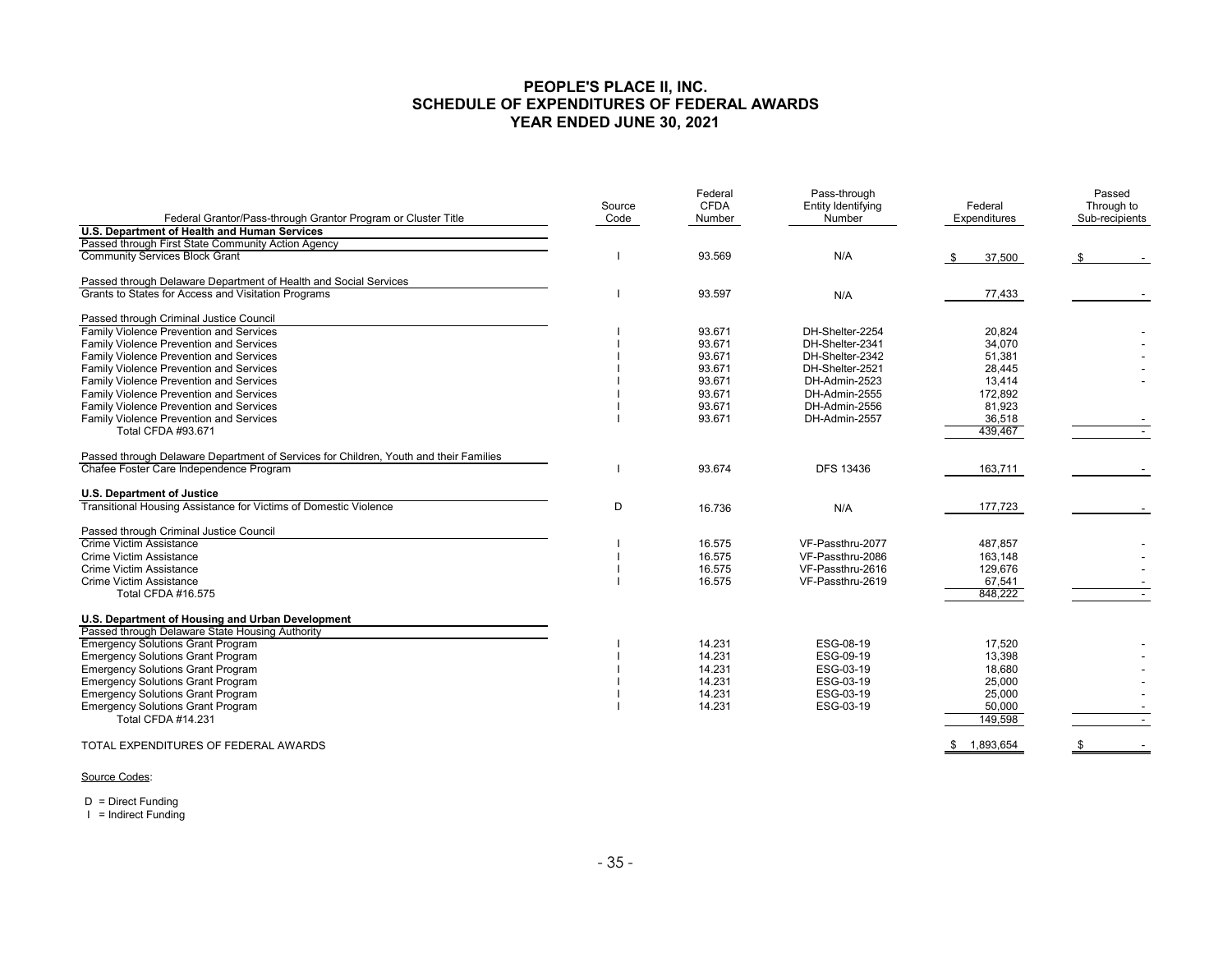#### NOTES TO SCHEDULE OF EXPENDITURES OF FEDERAL AWARDS

#### NOTE A BASIS OF ACCOUNTING

All expenditures included in the schedule of expenditures of federal awards are presented on the basis that expenditures are reported to the respective federal grantor agencies. Accordingly, expenditures are recorded when the federal obligation is determined.

#### NOTE B FEDERAL EXPENDITURES

The schedule of expenditures of federal awards reflects federal and state expenditures for all individual grants which were active during the fiscal year.

### NOTE C **INDIRECT COST RATE**

The Organization did not use the 10 percent de minimis indirect cost rate.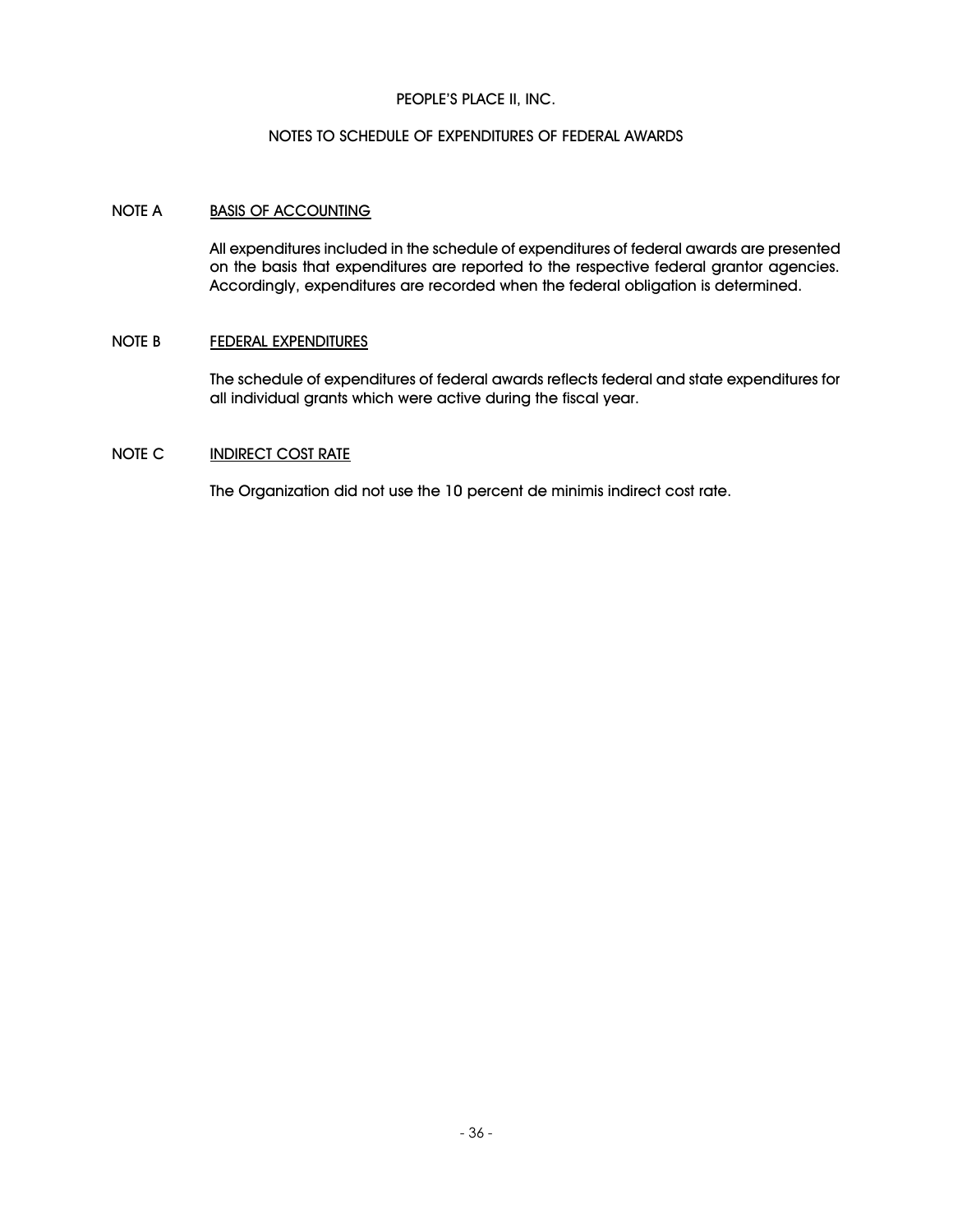## **SCHEDULE OF FINDINGS AND RECOMMENDATIONS**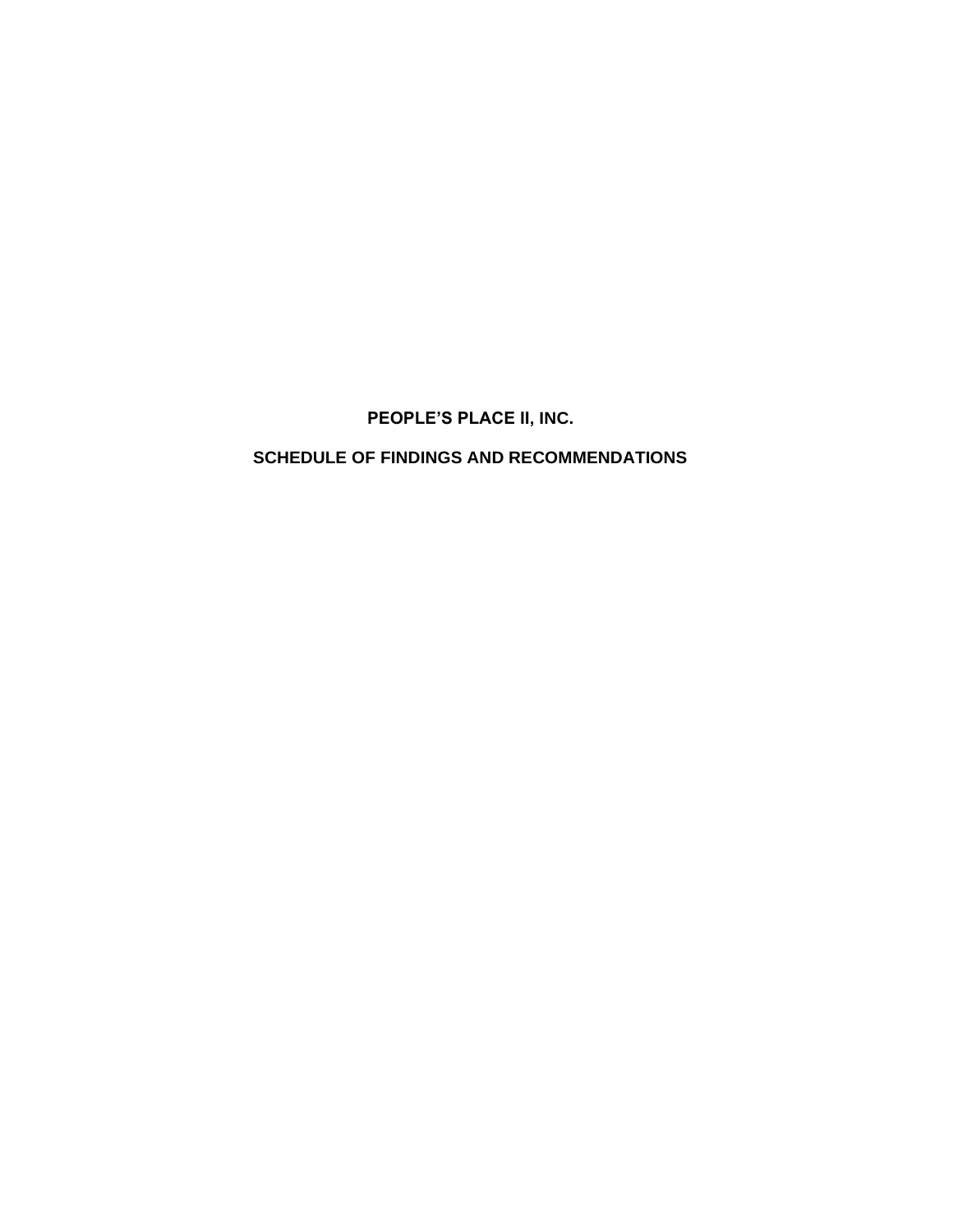#### SCHEDULE OF FINDINGS AND RECOMMENDATIONS

## **PART A - SUMMARY OF AUDITOR'S RESULTS**

#### *Financial Statements*

Type of auditor's report issued [*unmodified, qualified, adverse, or disclaimer*]:

Unmodified

Internal control over financial reporting:

| Material weakness(es) identified?<br>$\bullet$<br>Significant deficiency(ies) identified?<br>$\bullet$<br>Noncompliance material to financial<br>$\bullet$<br>statements noted? | Yes<br>Yes<br>Yes | No<br>None reported<br>- No |
|---------------------------------------------------------------------------------------------------------------------------------------------------------------------------------|-------------------|-----------------------------|
| <b>Federal Awards</b>                                                                                                                                                           |                   |                             |
| Internal control over major program:<br>Material weakness(es) identified?<br>$\bullet$<br>Significant deficiency(ies) identified?<br>$\bullet$                                  | Yes<br>Yes        | No<br>None reported         |

Type of auditor's report issued on compliance for major program [*unmodified, qualified, adverse, or disclaimer*]:

Unmodified

Any audit findings disclosed that are required to be reported in accordance with the Uniform Guidance?  $\frac{\ }{\ }$  Yes  $\frac{X}{X}$  No

Identification of major program:

CFDA Number Name of Federal Program or Cluster

93.671 Family Violence Prevention and Services

Dollar threshold used to distinguish between Type A and Type B programs:  $\frac{1}{2}$  50,000

Auditee qualified as low-risk auditee? 
Washington Society Auditee and Society Alexander Mo